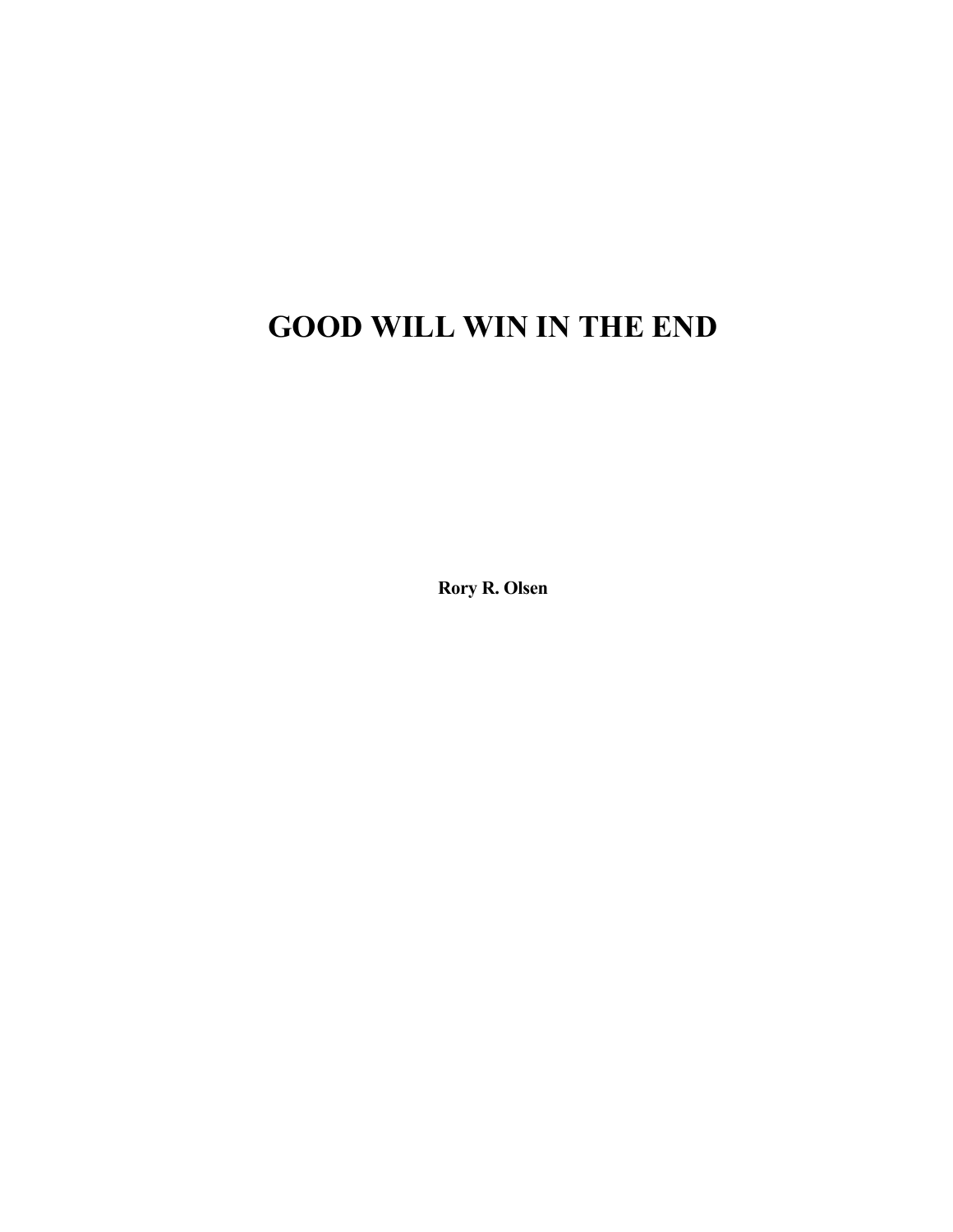# **BOOK I: THE ROMANCE**

# **Chapter One**

 "Hi Sugar!" the shapely blonde said, as she planted a wet kiss on Sean's cheek. Sensing her boss's embarrassment, his dark-haired receptionist, Miriam, smiled and asked with a big grin, "Should I hold your calls?"

Judge Sean Riley, sensing that he was outgunned and outnumbered, smiled weakly and told Miriam to hold his calls. As Sean shut the door and ushered Kyra Townsend into his office, he thought about giving Kyra his usual lecture about not being so informal and friendly with him around his staff. Sensing that Kyra was trying to get a rise out of him today, he said nothing. Since Kyra practiced exclusively criminal law as a prosecutor, Sean didn't have to keep her at arms length as he did with lawyers who practiced before him.

As the blonde prosecutor made herself comfortable on the sofa, having already kicked off her black high heels, Sean asked her if she wanted something to drink. Smiling, Kyra answered, "Diet Coke™ will be fine."

When Sean returned from the refrigerator with the Diet Coke, he couldn't help but notice that Kyra had settled comfortably on the sofa, sitting width-wise so that her legs took up most of the sofa. He also couldn't help but notice that although Kyra had thickened a bit in the middle, her legs were still long, tan and awfully shapely. Since she was wearing nude hose, he also noticed that her toes were freshly polished a bright red. Kyra was one attractive woman from head to toe.

"Sean, darlin', you're lookin' at my legs again," Kyra said, with a hint of a tease in her voice and a sparkle in her brown eyes.

"If I didn't look, you'd be even more worried about me than you are now, wouldn't you?" Sean asked, without any affect in his voice.

Not answering him directly, Kyra said sweetly, "Sean, no matter how long you live here, you still act like what you are—a Damned Yankee!"

"Kyra, you just figured that out now? I'm proud of you!"

"Well if you were a gentleman, you wouldn't be so obvious about lookin' at my legs!"

"If you weren't such an obvious flirt with such great legs, I probably could be more discreet!"

"Do you look at the legs of the lady lawyers in your courtroom like that?"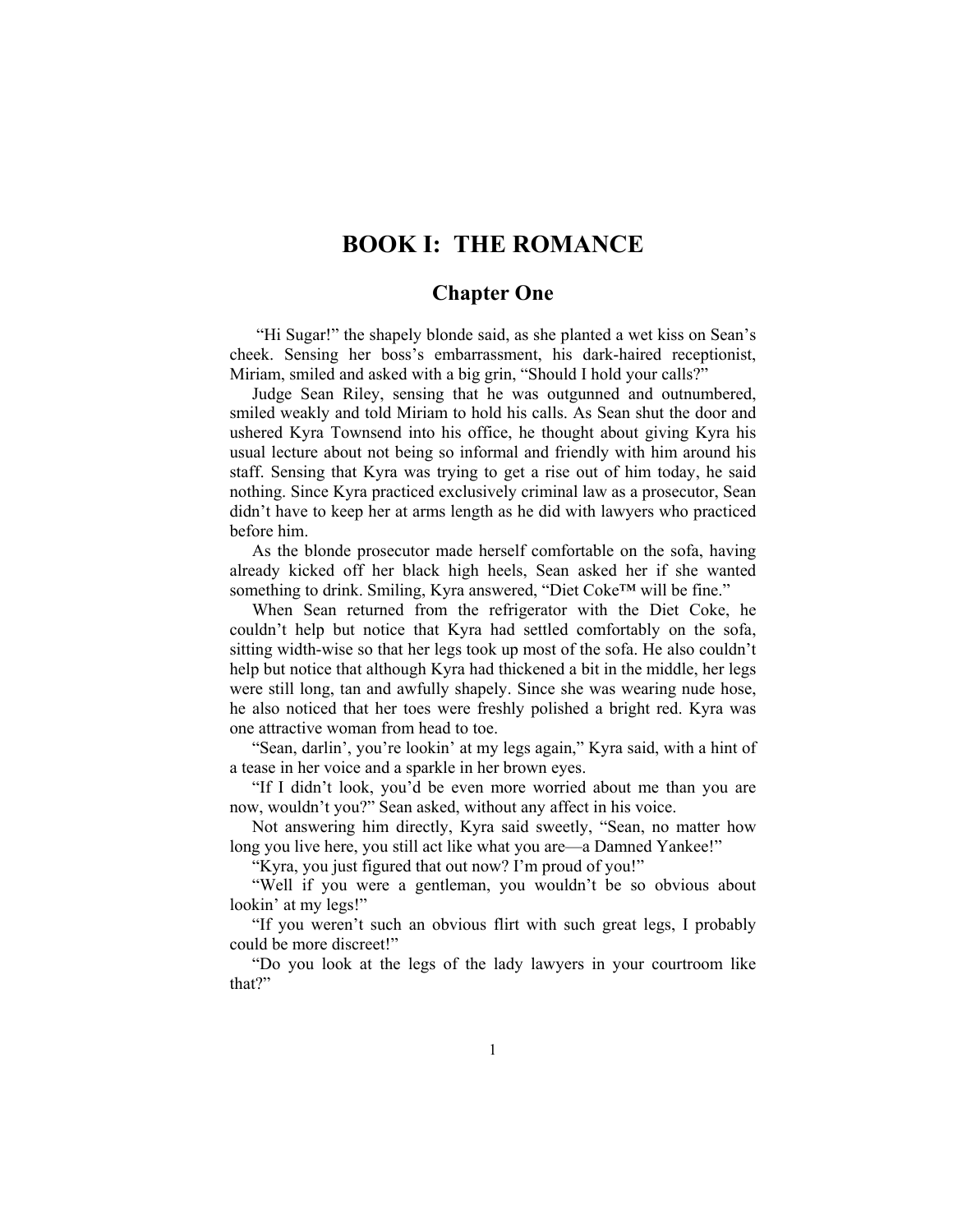Smiling, Sean said, "Heavens, No!" But, Sean was lying. As he spoke, he thought of the reddish-brown-haired lawyer named Kim Brownlee, who while waiting for her case to be called this morning, had positioned herself on the front row of the pews and very obviously flirted with him by crossing and re-crossing her legs and dangling her shoe. Every time he looked up from his papers, there she was. Every time he made eye contact with her, she gave him a friendly smile.

"Sugar, the fact that you are noticin' my legs is a good sign. I think that you may recover!" Kyra said emphatically.

Kyra and her husband, Max, were two of Sean's oldest and dearest friends. They both worried about him because ever since Cheryl's death, he had kept his grief bottled up inside. Sean really appreciated their concern, but wasn't ready to open up yet. After Cheryl's death, Sean directed his psychic energies toward the Twins and buried himself in his judicial and academic duties.

"Why do you say that I may recover?" Sean asked distractedly.

"Darlin', we well know that if a happily married man loses his wife, odds are he will remarry fairly quick. Since you were very happily married, it's 'bout time for you to start showin' some interest in the opposite sex!"

"Kyra, you know that Cheryl has been dead little more than a year! How can you talk about me getting married again so soon?"

"Sean, before you can get married, you have to start datin'. You haven't started, have you?"

Kyra, whether she knew it or not, had scored a hit, a very palpable hit. Being a judge is about the worst job to have if you are middle-aged and trying to meet the opposite sex. The only women that Sean saw on a daily basis were his staff, the ladies in the clerk's office, the widows (and other litigants) in the court and female lawyers.

If a judge were to get involved with one of his staff members, the door would be wide open to a sexual harassment suit. At age fifty, the prospect of being a defendant in this sort of suit was not something that was very appealing, so Sean never seriously considered that option—Miriam's great legs notwithstanding.

The clerks were ruled out because the ladies over there love to talk and talk. The widows on his docket and the female lawyers presented a less clear-cut problem. If Sean met a widow, he could conceivably ask her out after her case was over and done with for good. But, if someone were to file an ethics complaint, Sean would have to justify his actions to an inquiry of the Judicial Ethics Committee. This was not a very appetizing idea since the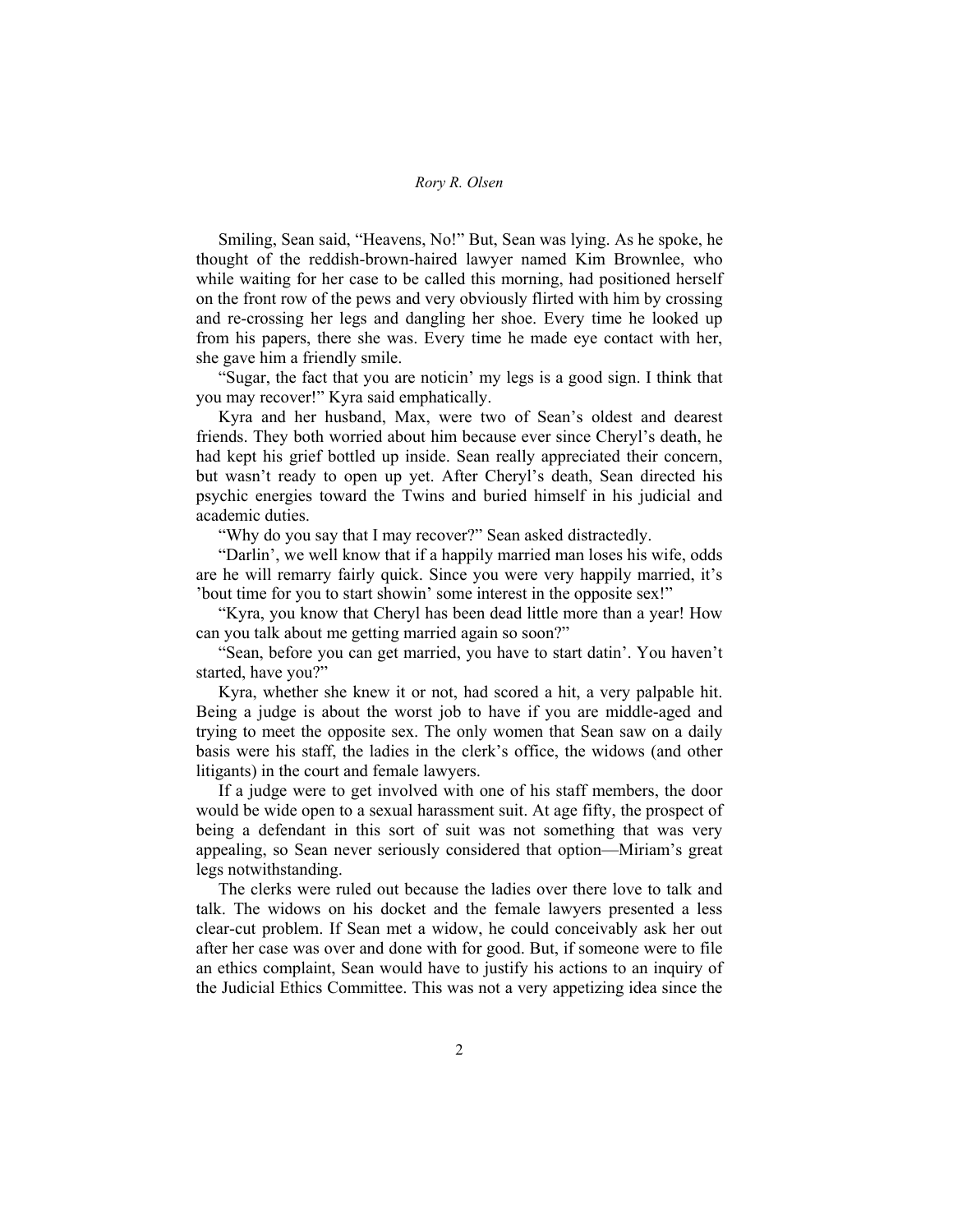committee was well known for being rude and abusive to judges, even if there was no evidence to support a complaint.

Similarly, if a woman lawyer only handled uncontested decedent's estates before him, getting involved with her would not necessarily be unethical. But, since most of the women lawyers that practiced before Sean also handled contested matters before him regularly, they were out of bounds. God help a judge accused of sleeping with a lawyer who had a case pending before him! That would be a real bad idea for both of them.

Sean also taught two courses at night at the law school of Southern University, $<sup>1</sup>$  where he met many women. However, with the university's</sup> draconian policies regarding sexual harassment, Sean long ago realized that the women he met there were strictly off limits—more so than his employees, the clerks, widows and other litigants and female lawyers appearing before him.

Since the loss of Cheryl was still too fresh and this was an election year, Sean had let the subject of dating go for now, telling himself that he would think about it later. Little did he recognize it then, but destiny—acting through Kyra—had just taken a hand in this game.

"Kyra, we both well know that my chances of meeting anyone that I would and could go out with are pretty slim. If and when I find someone to date, I'll let you know!" said Sean, hoping that Kyra would get off of the uncomfortable subject.

"Sean, would you like Max and me to fix you up with someone?" That did it! Sean sensed that he was cornered. Kyra had played him perfectly.

"By any chance, do you have someone in mind?" Sean asked. He could see what was coming as clearly as someone standing at a railroad crossing could see a smoke-belching steam locomotive coming down a railroad track on a sunny day on a Kansas prairie. Sean asked the question on purpose, hoping that he could find an objection to any specific person that Kyra proposed.

"I don't think that you know her. She's a sergeant on Sheriff Walker's staff," said Kyra, exploiting her advantage.

Damn! He was trapped. "Can I give you an answer in a couple of days?" Sean asked out of desperation.

"Sean, you're a judge. You make many, many decisions daily. We both know that if you wait a day or so, you won't be any smarter. Why not just get it over with and agree?"

Very tentatively, Sean asked, "What did you have in mind?"

"A double dinner date on Friday about six over at The Palm Tree™."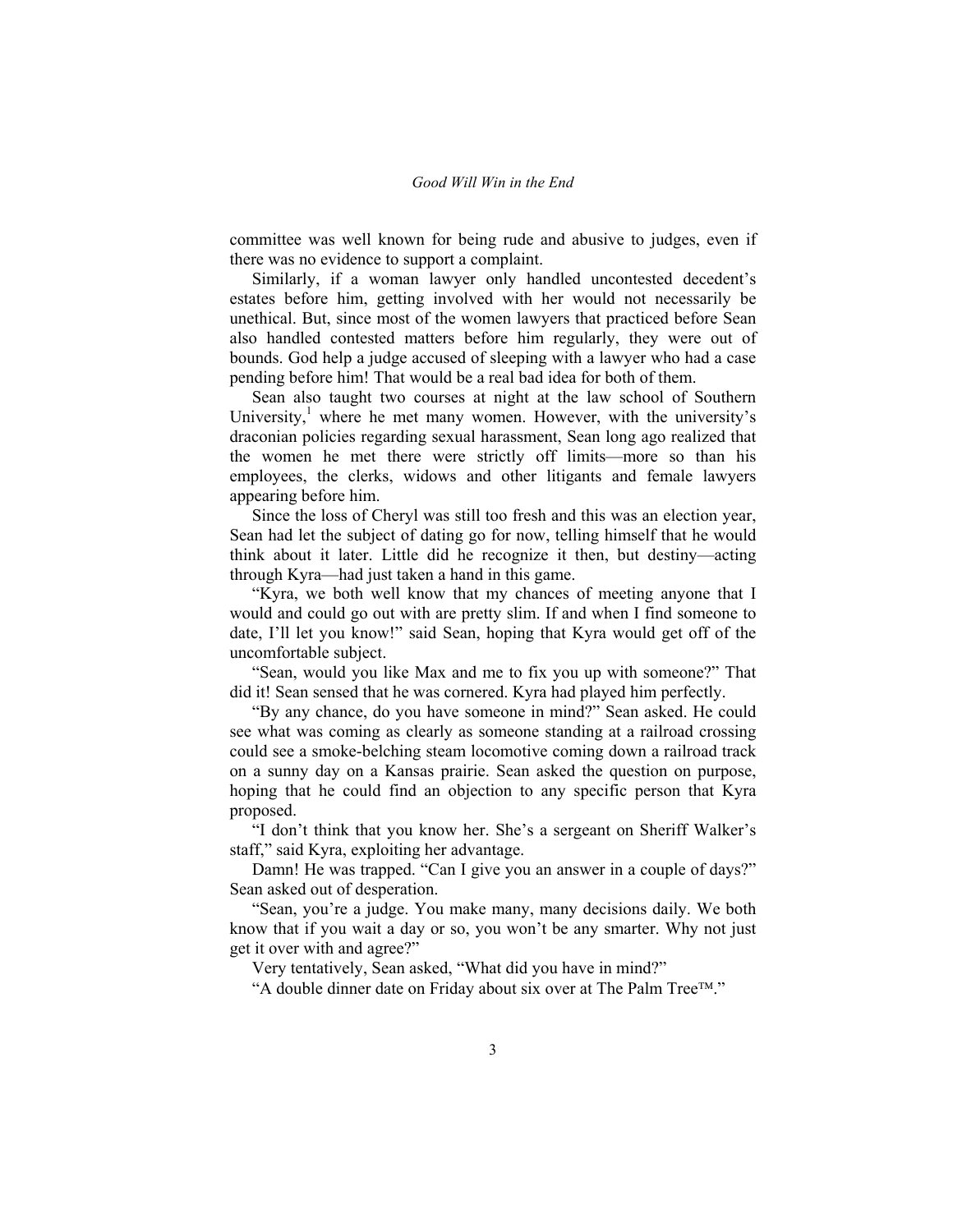"This is Wednesday. Will you and Max have time to arrange a sitter for your kids?"

"My mother is gonna pick the kids up from school. It's all set."

"Errr… What is this sergeant's name?"

"Jolene. Jolene Scruggs."

"Are you going to tell me anything about her?"

"You'll like her. She reminds me of what I would have been a few years ago if I hadn't gone to law school. She all piss n' vinegar on the outside, but a real special lady once you get to know her."

Sean surrendered meekly by orally confirming the time and place, and then writing it down in his bulky calendar. Then, the conversation wandered off for a moment into the required references to the health of Max and the Twins. When this was done, Kyra stood up and put her shoes back on.

"Jury ready to come back?" Sean asked, knowing by Kyra's hairdo, tasteful but expensive black dress, black high heels and pearls that she had been in a jury trial. Normally, when not in front of a jury, she wore a blue suit, little or no jewelry and had her hair in a ponytail.

"Yes Sugar, I've got a rookie waitin' on the jury. Since my cell phone hasn't gone off, they must still be out. I'd best go over there before the poor lad dies of worry."

After a passionate and very sincere hug, Kyra left, having reassured Sean that, as his friend, she was looking out for him and that all would go well on Friday. As Kyra left his office, leaving behind the strong but delightful scent of her perfume, Sean sighed. He realized that it was good to have friends like Kyra and Max to look out for him. But, he wasn't ready to date!

Thinking further, Sean realized that he probably had been a real dud at being single when he was younger, never having actually initiated the relationship with the four women with whom he had been seriously involved. The last time he had begun a new relationship, Richard Nixon was still president. The rules for dating, which he understood poorly back then, had all changed. He started feeling like a time traveler, who had gone too far into the future to understand the new world into which he had ventured.

What really bothered Sean was the prospect of becoming intimate with someone new. Cheryl and he had been together for over a quarter century. The thought of going through all of the adjustments and pain of a new relationship was rather daunting. Sadly, Sean, being a man, had no one to ask for help.

#### \*\*\*\*\*\*\*\*\*\*\*\*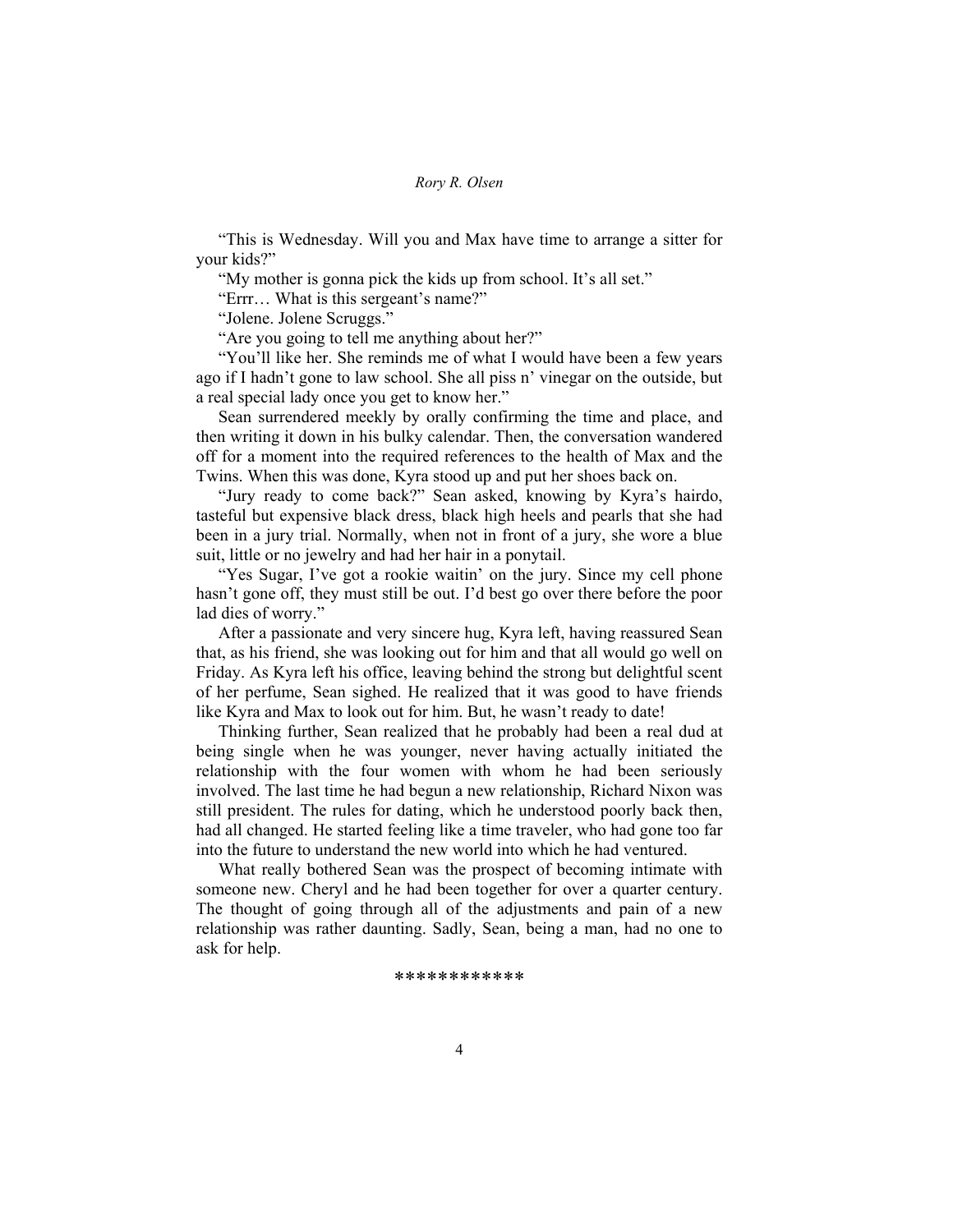On the way home, Sean pulled his F-150™ off to the side of County 191. After looking carefully both ways, he ran across the road and stopped at a simple, wooden, white cross that stood a few feet off of the road, between the edge of the road and the bank of Flatboat River. He crossed himself, said a short prayer and then glumly, after looking carefully both ways, went back to his F-150 and resumed his ride home. The cross marked the approximate spot where Cheryl's Explorer™ had veered off the road and into the river after hitting a patch of ice on that cold March morning last year. In a typically mindless bureaucratic way, the county had also placed a memorial marker there, as well. A few days after the accident, large, yellow signs had appeared on both sides of the short hill that was between the site of the accident and Sean's home, cautioning drivers that the roadway was slippery when icy. While the signs were posted too late to have done anything for Cheryl, Sean hoped that maybe they had been posted in time to save some other poor soul.

When Sean entered the house, he was greeted immediately by two loud sounds, best described as "Mrrrrrw!" Law and Equity, his two Siamese princesses, were there to welcome their human sugar daddy home. Petting them for at least five minutes, Sean was repeatedly nuzzled, rubbed with cold, wet cat noses and told that he had been missed and that he shouldn't have left.

After the furry love-in, Sean looked over his mail. There wasn't much today. Just a few bills, a legal magazine, today's issue of *The Wall Street Journal,™* a few bits of junk mail and one white envelope, the size and stiffness of an invitation. Opening the invitation, he noticed that it was for the bar association's annual Spring Fling on a Saturday in early May, which, as he reckoned, was only six weeks from now.

Sean choked up for a second. Then his eyes grew moist. Cheryl and he had always enjoyed the Spring Fling, which was one of the few fun formal events that they used to attend. This would be the second one that he would miss. He knew that he would miss it because he had no one to take. If he went alone, he would feel even more alone than he did now. Plus, if he did go alone, that would be an open invitation to every single female lawyer to pounce on him. Even worse, the married women present would start trying to fix him up with their widowed, divorced and single friends and relatives. After Cheryl died, he had offers from ladies to cook and clean for him. He politely and firmly brushed aside the invitations and eventually they slowed down, but had not totally stopped.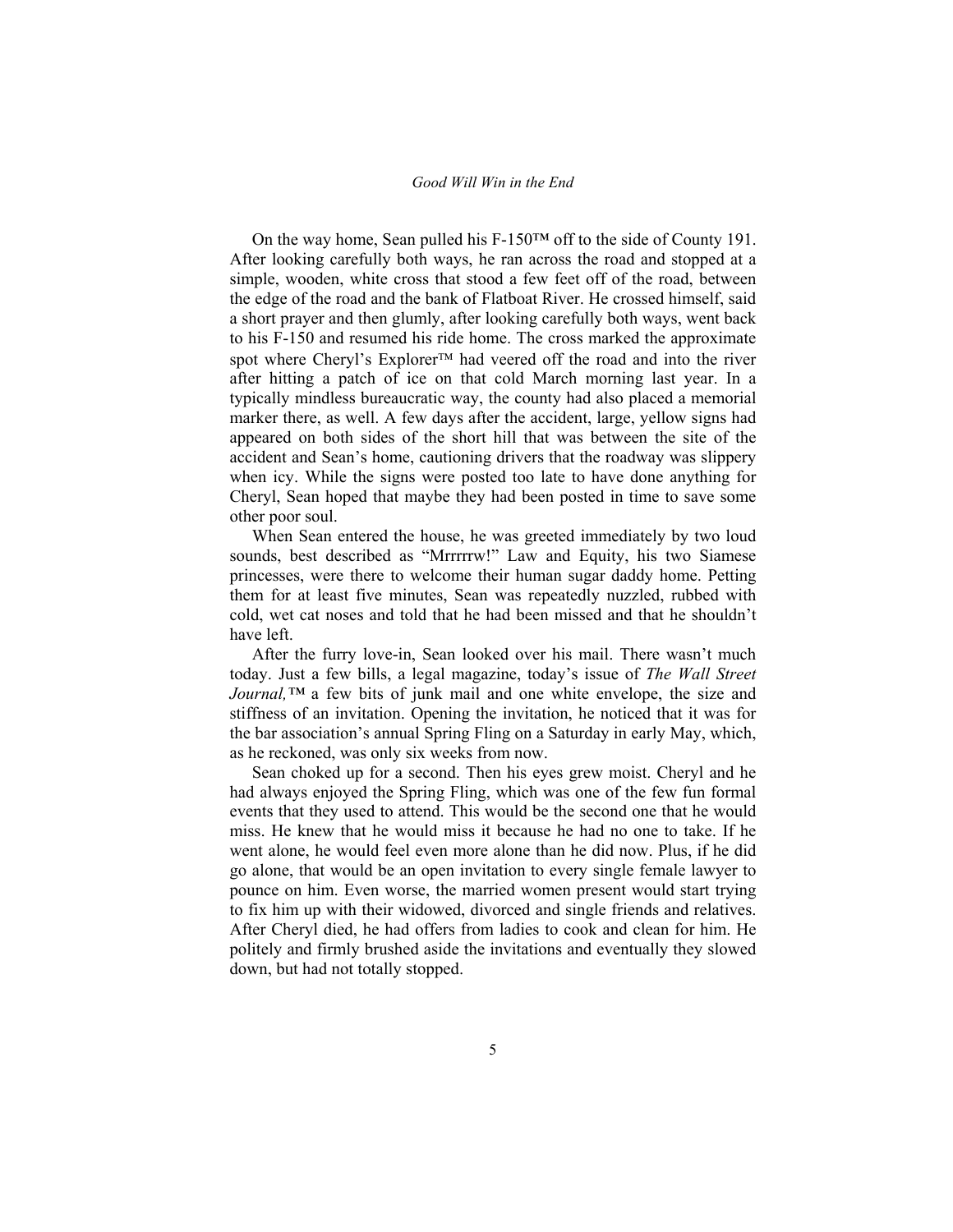As Law purred in his lap, he petted Equity. Suddenly, an intriguing idea came to mind. He thought*, If this Sergeant Jolene isn't too bad, maybe I should ask her to the Spring Fling, just so the word would get out that I have a girlfriend*.

Sean realized that even the rumor that he had a girlfriend had possibilities. It wouldn't stop his few close friends, like Kyra and Max, but it would certainly discourage many of the predatory females he had met and their co-conspirators. With this somewhat useful thought in his head, Sean changed into his workout clothes and hit his home treadmill. After the treadmill, he worked out on his weight machine. As he was doing his last set of reps for the night, something that Cheryl had said to him popped into his brain.

One night, several years ago, when they were experiencing the early joys of having an almost empty nest—which began as soon as the Twins had friends old enough to drive—Sean and Cheryl watched a chick flick on cable. This sort of entertainment wasn't necessarily his thing. But, since Cheryl really liked them, he watched with her from time to time. She had a predictable routine for such occasions. She liked to watch her chick flicks wearing a thin T-shirt with no bra, tight blue jeans and barefoot. She would always stuff herself on microwaved popcorn during the early part of the flick, and then want to sit close to Sean during the rest of it. Invariably, after the movie ended, they would wind up in the bedroom. Sean really missed those chick flick evenings now.

This particular night, after the sex was over, Cheryl snuggled up next to Sean and said, quite out of the blue, "You know that plot was silly. In real life, widowers rarely have to choose between two women like the doctor did in that movie. In real life, if the widower was happily married, the first woman to bed the widower usually weds him." Sean asked himself why he had to remember this conversation less than two days before his first date post-Cheryl.

After his workout, Sean, following his usual custom, grabbed a quick salad. As he was eating under the watchful eyes of Law and Equity, another thought popped into his brain. The name "Jolene Scruggs" rang a bell in the back of his mind. He had heard or read that name somewhere else. Not being able to place the name any better, he took a quick shower and prepared for bed.

Just as Law and Equity started leading him into the bedroom, the idea that he had heard or seen the name "Jolene Scruggs" popped into his brain again. Rather than tossing and turning all night, Sean decided to go online to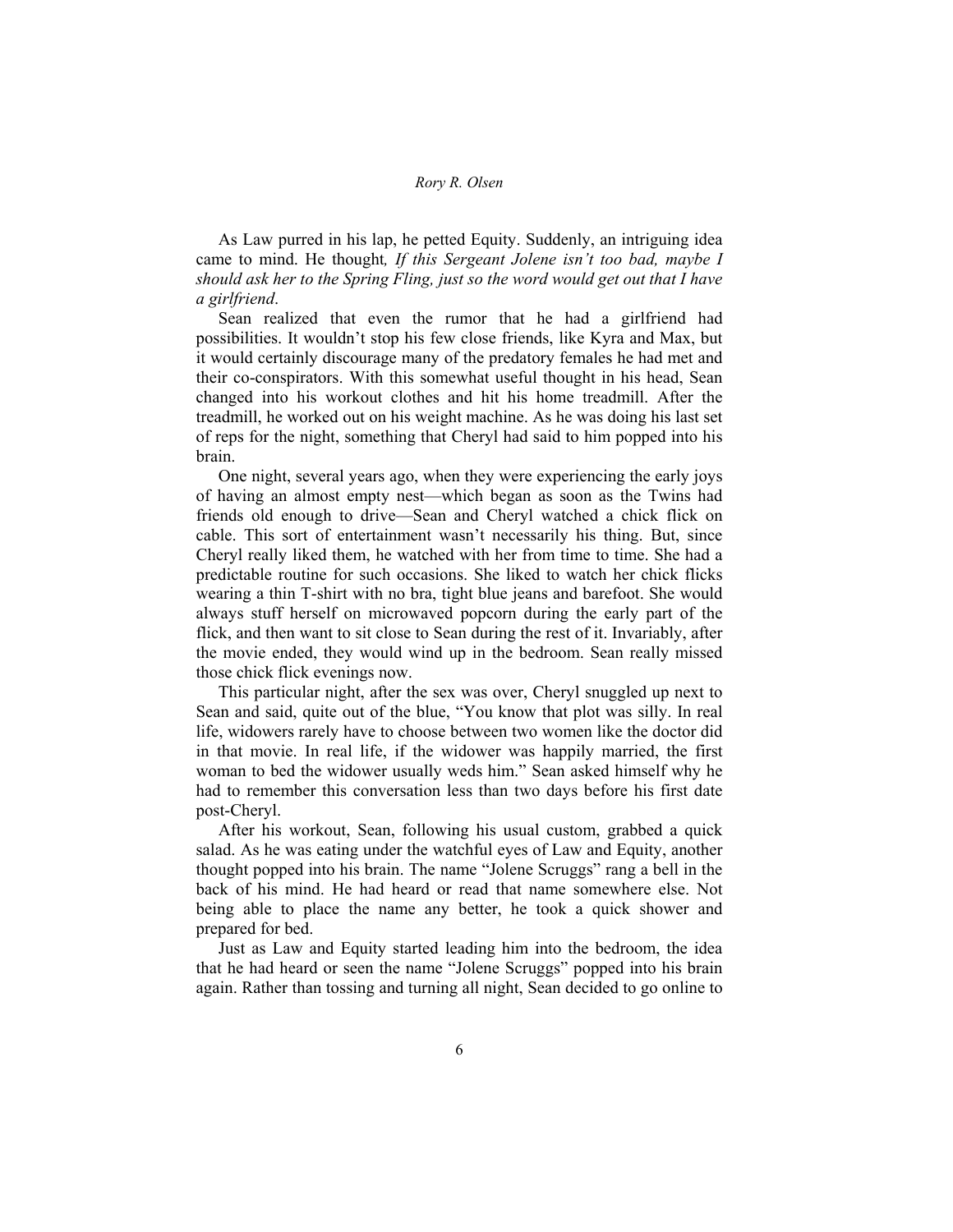check the name out. Searching the website of the *Bugle* yielded a link to a brief story, with a headline that simply said, "Deputies receive awards." The article was very short. All it said was that the sheriff had presented medals that morning to a number of deputies, who had distinguished themselves above and beyond the call of duty. Seven names were listed, including Sergeant Jolene Scruggs.

What really caught Sean's eye was the photo that appeared below the text of the story. In the group photo, were the sheriff, of course, five male deputies and two female deputies, both of who appeared to be brass. One of the female deputies was heavy set, mean looking and not at all attractive. The other one, as best Sean could tell from the small Internet photo, appeared to be a dark-haired beauty. Assuming the worst, Sean logged off and went to bed, much to the relief of Law and Equity, who scolded him for not having obeyed their bedtime command previously. Ten minutes later, one tired, lonely, scared judge and his two furry, purring mistresses were all curled up together in a deep sleep.

#### \*\*\*\*\*\*\*\*\*\*\*\*

On Thursday morning, while sipping his morning tea, Judge Riley had a chance to chat with his trusty bailiff, Bubba, before going out on the bench. Deputy Weston Claxton "Bubba" Connors looked as if Central Casting had picked him to play the part of a southern lawman. He was about 5'10", mostly bald with gray fringes and had a bit of a potbelly. He had a deep, resonant voice and brown eyes that could pierce you all the way down to your soul. But, what was most noticeable about Bubba was his manner of speaking. He talked so slowly that people said you could plant and harvest a crop while he was still speaking the same sentence.

Actually, there was a lot more to Bubba than the stereotype. He had been a Marine non-com, last serving as a D.I. After doing his twenty, he retired from the Corps and joined the sheriff's department right before the merger with the University City Police Department into the current system, in which the sheriff headed the entire law enforcement operation for the county.

Bubba, notwithstanding his occupational choices, was a very kind, gentle man. He hadn't married while in the Corps because of his concerns that marriage and long overseas deployments did not mix well. Two years after joining the sheriff's department, Bubba married the widow of another deputy, who had died in a vehicular mishap while chasing a fleeing felon. His bride, Shirley, was a fetching, young, buxom brunette who had been left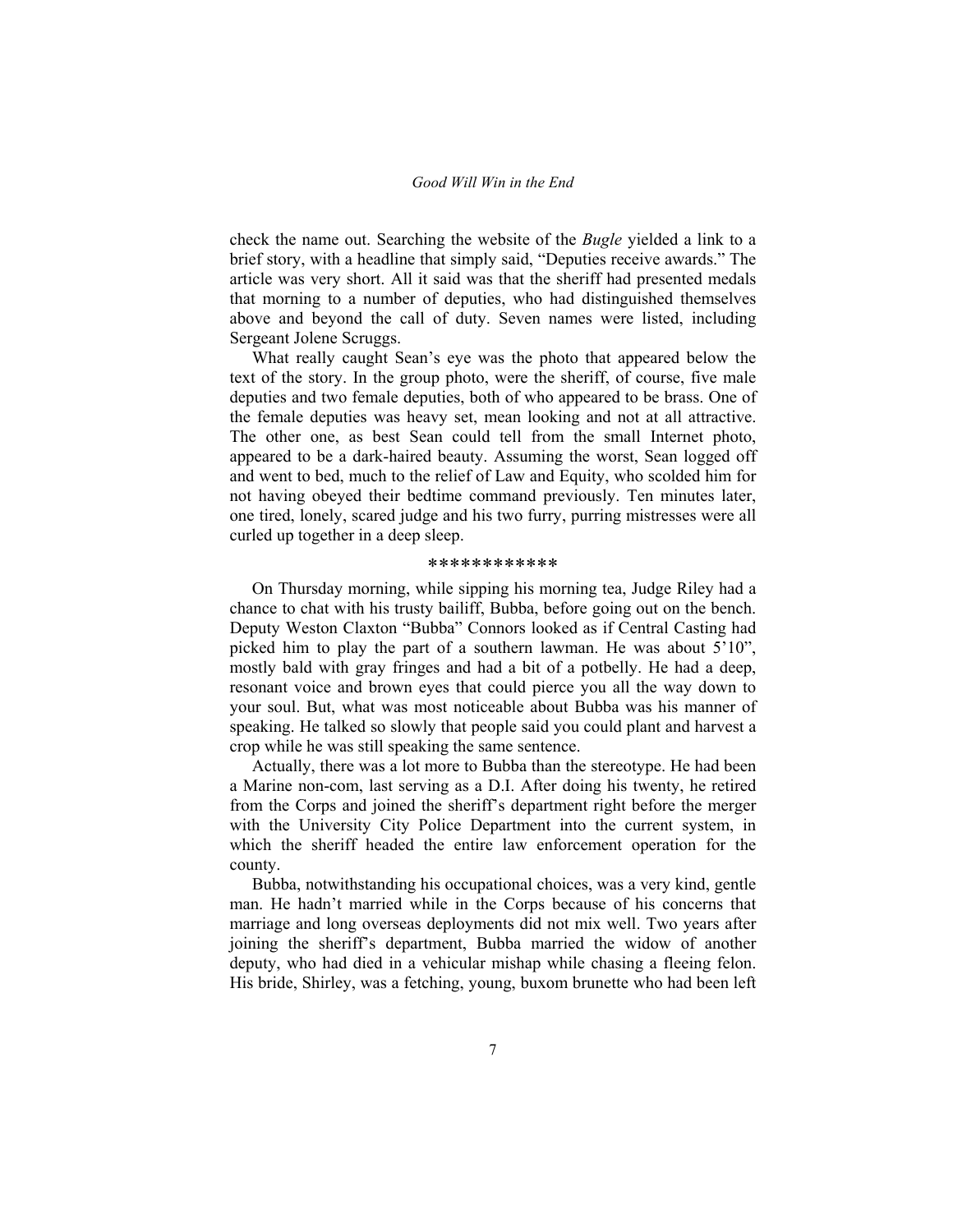with three teenage boys. They were a great match because she loved to talk and he didn't talk much. The joke was that he talked so slowly because he had few opportunities to speak at home.

Sean asked Bubba, "What do you know about a sergeant named Jolene Scruggs?"

Bubba replied slowly, "Well Judge, from what I hear, she is one damn fine peace officer—even though she's a woman. If'n I remember rightly, couple of years ago she stopped a couple of bank robbers by herself. Brass, in their typical dumb-assed way, thanked her for being so good at her job that she got kicked upstairs to headquarters."

Sean always suspected that Bubba's true calling was to be one of the loafers that sat in rural filling stations, whitlin', spittin', sippin' Dr. Pepper™ and adding local color to an otherwise boring community. After a lengthy pause, Sean concluded that Bubba had finished his thought.

So, Sean then asked, "What does she look like?"

Bubba, after pausing a bit and mulling over his delivery, finally said, "Well Judge, as I recall, she's a real looker!"

Sean, his curiosity piqued, waited for more. It didn't come. Finally, he asked with a bit more speed and loudness than he intended, "Know anything else about her?"

After waiting for what seemed like several eons, Bubba finally said very, very slowly, "Well Judge, any place like the Marine Corps or the department, where there's a whole lot more men than women, the men do talk and talk about the women, 'specially the lookers. With respect to Sergeant Scruggs, seems as if there is what you lawyer types call a *divergence of opinion*. A few deputies say that she isn't the sort that likes men, if you know what I mean."

Pausing for effect, Bubba continued, "Personally, I never put much stock into them sort of comments. Seems like when a man says that 'bout a woman, it's mostly 'cause she had the good sense to stay away from a feller like that."

After a long, slow sip of coffee and a bite on his donut, Bubba continued, "Well Judge, the second bunch says that she only likes to date much older, rich men. Personally, I don't have no reason to say whether that's true or not. But if she does, that ain't a bad thing if'n that's what she wants to do. Older men tend to appreciate young women a lot more than young men do. And of course, it's just as easy to love a rich man as a poor man."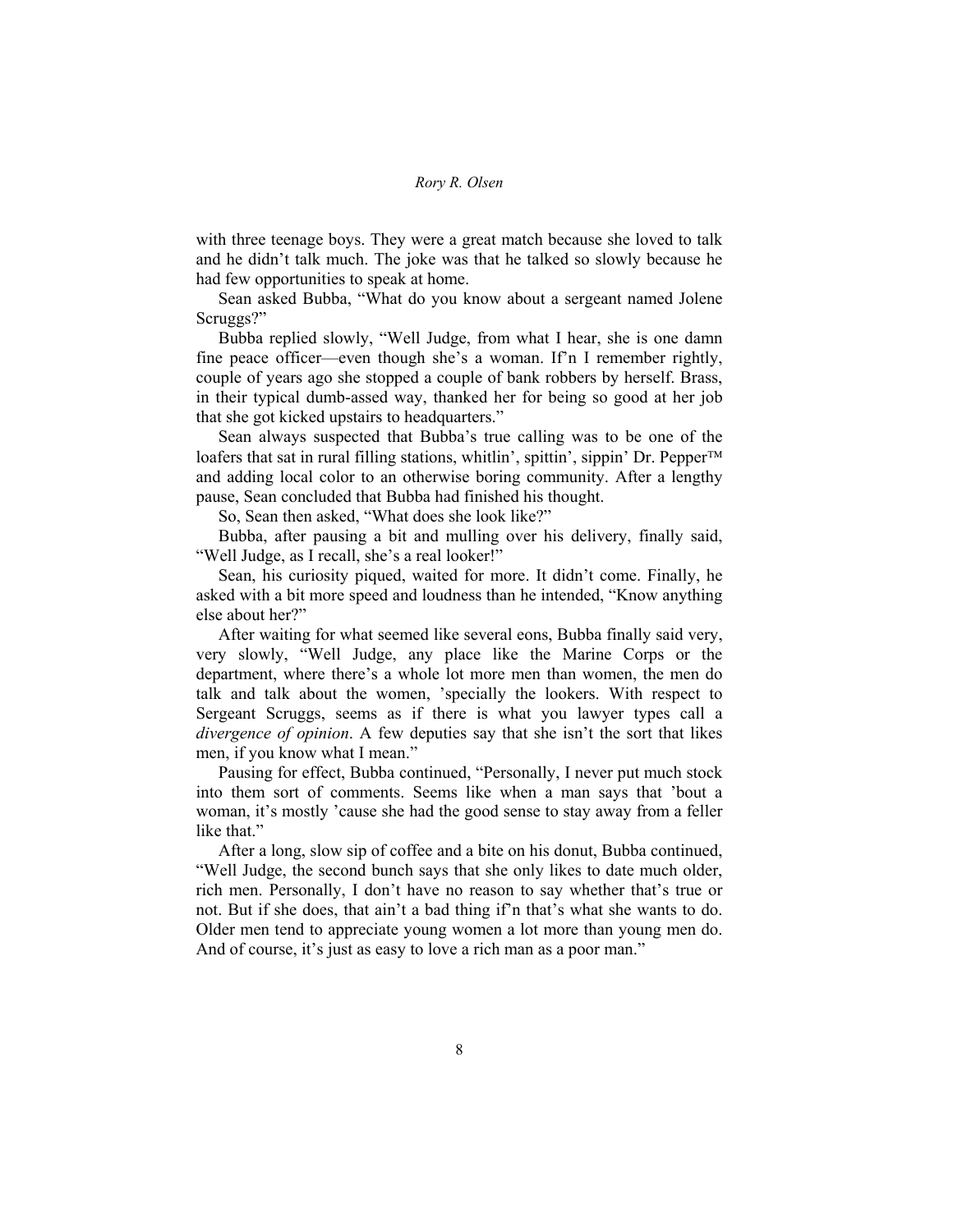Sean started to get a sinking feeling. Was Kyra fixing him up with a woman who preferred her own sex or was just a gold-digger? As Sean began to space out, he was jolted back into reality by Bubba.

"Well Judge, the third and biggest bunch says that she's a bright, smart lady with a good education and sense of humor, who isn't about to hop into bed with some blue-suited, whorin' drunkard just 'cause he starts feedin' her a line of bull\*\*\*t."

Sean smiled, knowing full well that Bubba didn't think much of men who drank too much and much less of men who cheated on their wives. Glancing at the clock on his computer, Sean reminded Bubba that it was time for Sean to take the bench.

#### \*\*\*\*\*\*\*\*\*\*\*\*

Sean thought as he made his way onto the bench, *On tap today, we have a nasty guardianship spat*.

As the parties took their turns throwing verbal mud pies at each other, Sean scribbled "Gold-digger?" on his legal pad, circling the word for emphasis. He had reason to be concerned. His late maternal grandfather, a chemist from France, who immigrated to the U.S. after the Great War, had made a substantial fortune from his patents. This money eventually passed in trust to Sean after his mother and grandparents died.

Sean's late mother had been a very successful author of children's books. Her will left the rights to her books to the trust that her father had created. These rights had been a gold mine, greatly increasing the value of his trust. Several years ago, Sean's father died, leaving his estate to the trust also. While not as successful in financial matters as either his wife or his wife's father, Sean's dad, as a medical school professor and practitioner, had amassed an estate worth several million additional dollars.

Last summer, when Sean hit the big 50, the trust had terminated and Sean received the funds in his own name. He placed the money in a management trust for a matter of convenience. But, since he had the right to claim it at any time he wanted, for the first time ever, he would have to report the existence of this large fortune—valued conservatively at over fifty million dollars—on his annual financial disclosure form later this year.

In retrospect, perhaps the smartest thing that Cheryl and he had ever done was to have her write a will directing her trust fund to pass at her death in trust for the benefit of the Twins. The five million dollars that Cheryl passed this way to the Twins meant that whatever happened in life to Sean, the Twins would never be penniless. The financial disclosure requirement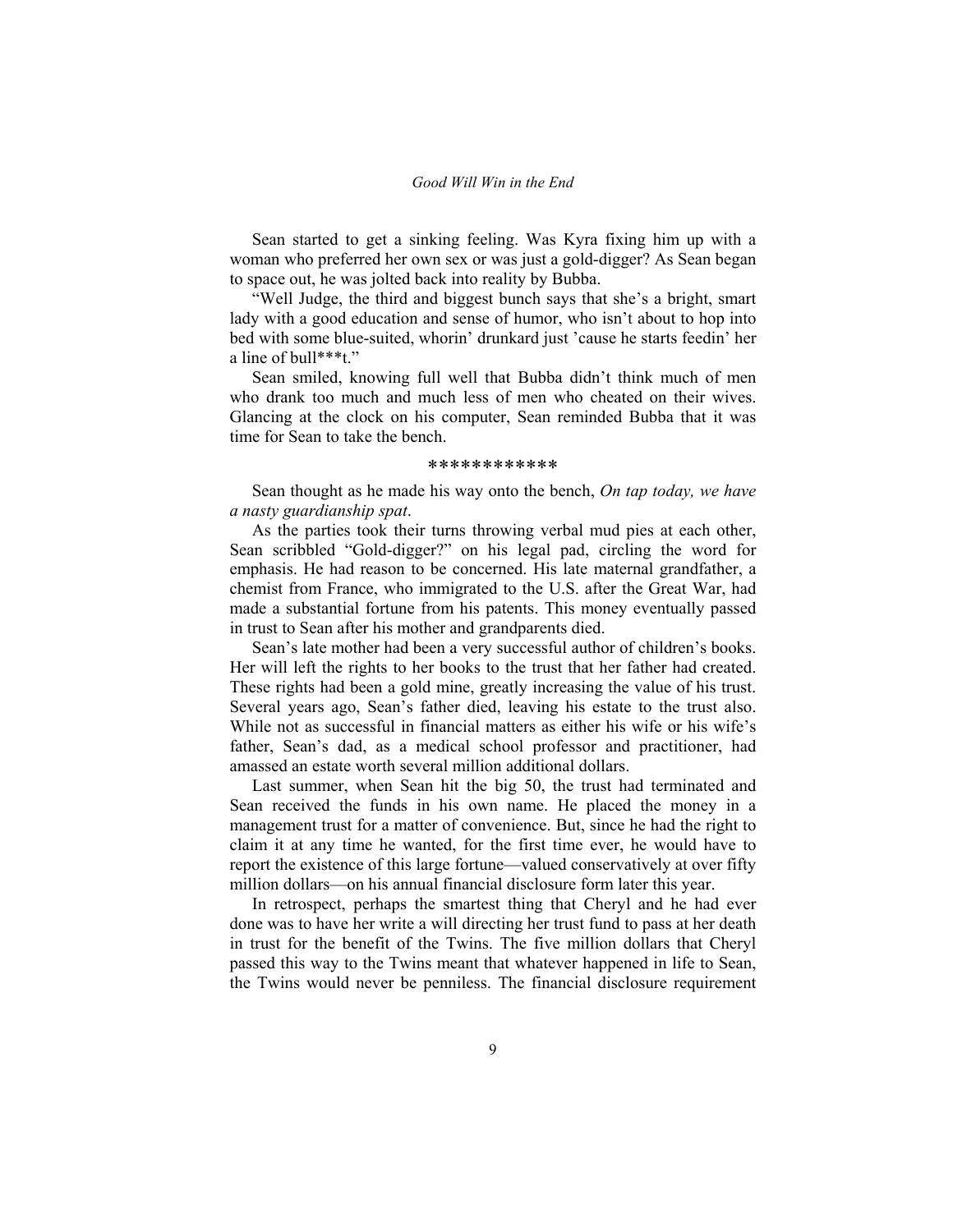had bothered Sean a good bit for the last few months, giving him something unrelated to Cheryl's death to worry about, which may have been a good thing.

After pausing from his introspection for several minutes to overrule an objection, Sean calmed down. Even if Sergeant Jolene was a gold-digger, there was no way that she could know how wealthy he really was. While it had never been a secret that Cheryl and he were well off since they lived in a big house on a multi-acre tract of land, for a while, at least, there was no way that Jolene could possibly know.

After sustaining an objection and chiding counsel to move their mud fest along, Sean realized that if Kyra arranged a date for him, he was probably safe. Kyra had a career prosecutor's jaundiced outlook on human nature. If she was arranging the date with Sergeant Jolene, she had probably vetted her about as well as the Senate Judiciary Committee vets prospective federal judges nominated by a president from the other party.

After a while, the applicant rested. Following a short recess, the other daughter had her chance to blacken the family name even further. On and on it went, until mercifully the second sister ran out of gas and rested.

Looking at the clock on the wall, Sean recessed court until after lunch, promising to announce his decision at that time.

#### \*\*\*\*\*\*\*\*\*\*\*\*

Sean made it over to the Joe's Diner™ just in time to meet his friend and campaign consultant, Bob Griswold, for lunch. It would be mostly a social lunch, with enough business worked in to make it deductible for Bob.

Bob, like Kyra and Max, was a former student of Sean's. Bob had been a lineman for State University and, after graduation, played for several unremarkable seasons in the NFL $^2$  On a lark, one off-season Bob took the L.S.A.T. and to his great surprise, scored in the top one percentile. Although his grades had been mediocre at State, Bob was admitted to Southern University's law school, mostly based on a really impressive interview he had with the Assistant Dean for Admissions. In the interview, Bob won the dean's confidence and impressed him with his maturity, freely admitting that his grades were the result of a lack of interest at the time. Bob's intense sincerity persuaded the dean to give him a shot, for which Bob repaid him by doing very well in school. After graduating, he went into practice with a small firm in Capitol City.

Bob had been quite content practicing law. One day, however, one of his partners decided to run in a special election to fill a vacancy created when a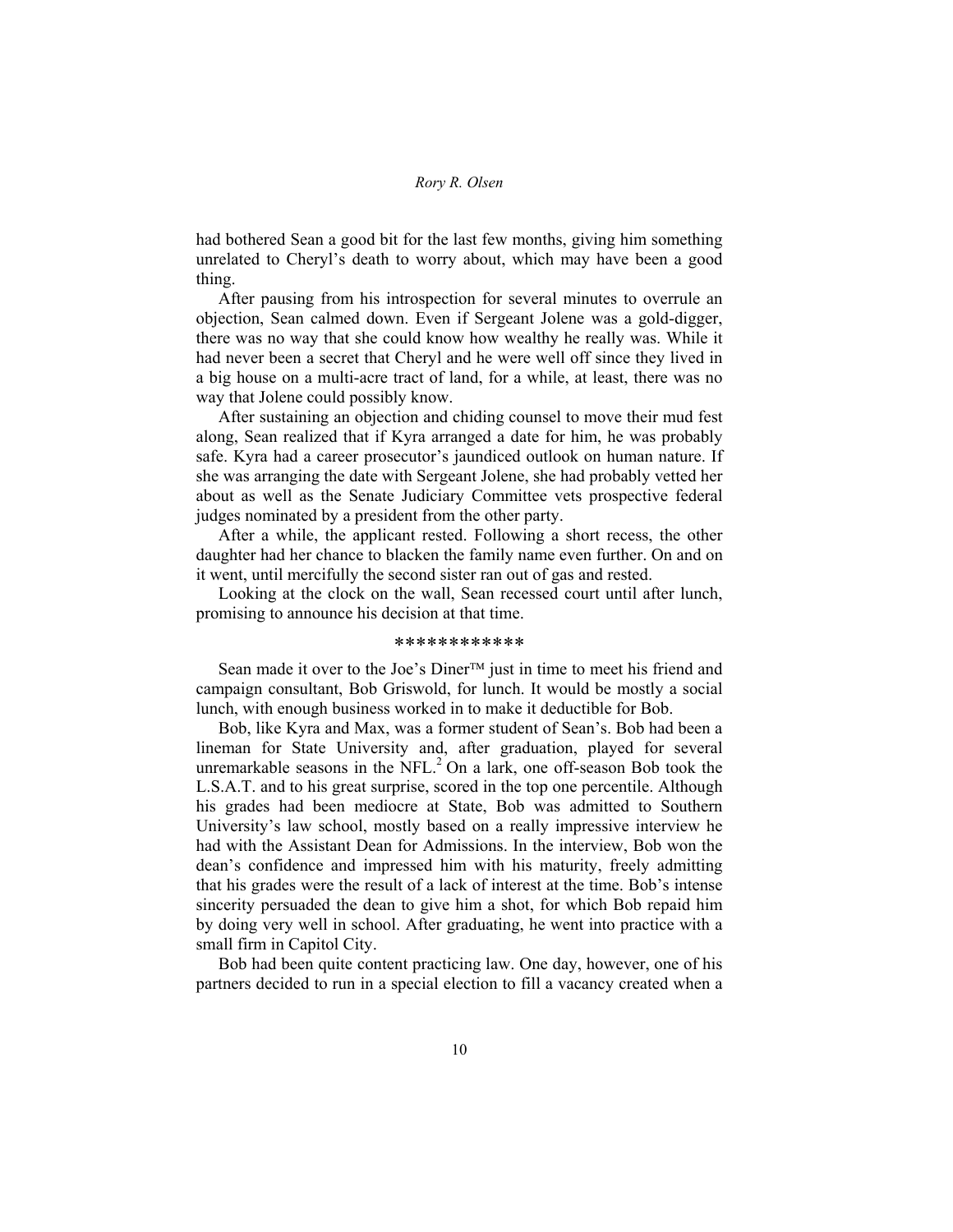congressman died in a boating accident. Bob's partner asked him to run his campaign, which he did brilliantly. The consultant that the RNC had sent out to assist on the campaign was so impressed with Bob that after the successful election, the consulting firm offered Bob a job, which he accepted.

After spending several years in Washington, Bob came back to Southern State and opened his own political consulting firm. As things turned out, Sean was appointed to the bench in '91 on the very day that Bob sent out his announcement cards. Sean was Bob's first client. Having gone through two campaigns with Bob, they were close friends.

Sean inquired about Bob's family. Then, Bob reciprocated by inquiring about the Twins. The pleasantries over, Sean and Bob quickly got down to business.

Bob said, "Sean, this year is going to be a lot different than '92 or '94. In '92, you were the new kid on the block. You had no serious opposition from the D's because you didn't have a record to run against."

Sean realized that was true. Since Sean had been on the bench for little more than a year before the '92 general election, his opponent was a semiretired, alcoholic lawyer, who had never impressed anyone during his many years in practice. His poor reputation, constantly red face and eyes, his somewhat slurred speech and his unruly mop of white hair scared off what little support he might have had. Besides, his opponent was running against a professor who had drafted portions of the Probate Code and was well respected throughout the state as being an expert in probate law. It was a slaughter. Even the very liberal *Bugle* endorsed Sean.

Bob continued, "In '94, Clinton had so alienated our local electorate with his wife's socialized medicine plan that there was no way a Republican could have lost an election that year, even if he was caught in bed with a dead woman **and** a live man."

Sean knew that statement was undoubtedly true. His opponent that year had been well qualified and personable. Unfortunately for his opponent, even the area around the university broke Republican. Considering how many jobs in the area were tied into the huge Southern University Medical Center, the fear of socialized medicine was not taken lightly.

Bob said, "In general, things have been going our way over the last few years. The suburbs of Capitol City, which have spilled into our county, have added over ten thousand Republican-leaning voters to the county's voting rolls since '94. That is in our favor. But, on the other side of the ledger, the local Democratic Party has been getting a lot of funding from the DNC.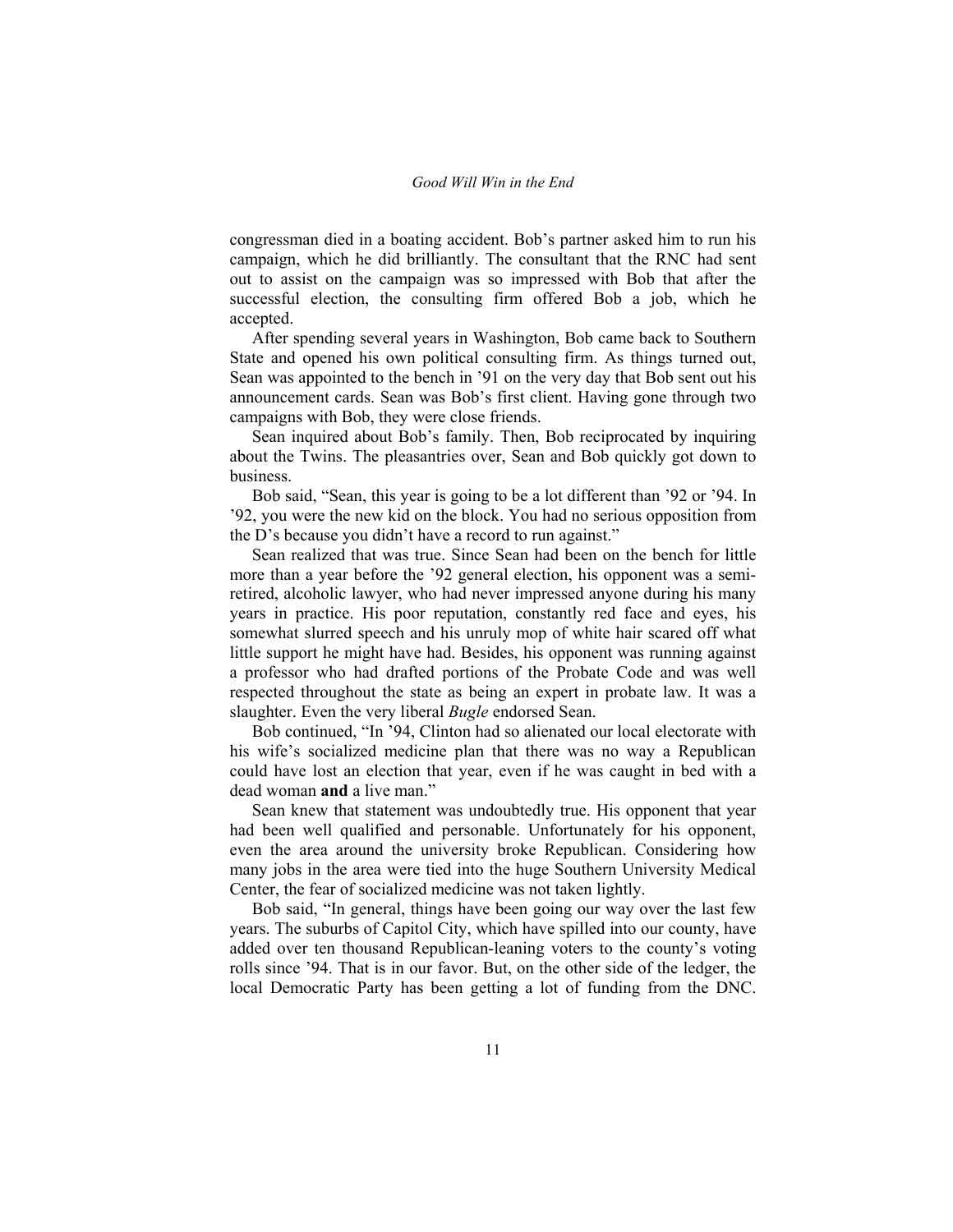They are going to make a **maximum effort** to try and stop us this time, both locally and statewide."

"How do things look in my race?" Sean asked, with a bit of apprehension creeping into his tone. Bob opened his briefcase and, after sorting through some file folders, handed Sean a memorandum entitled, "Opposition Research—Greene, Thomas A."

While nothing to rival Sir Arthur Conan Doyle, the memorandum was gripping reading in its own way. Thomas A. Greene, unlike Sean, was a native of Southern State. Unlike Sean, Greene was a veteran of Viet Nam. Not only had Greene been a top graduate of the United States Military Academy (West Point), he had also served two tours of duty in-country, coming home after each tour with a chest full of medals.

After leaving the Army, Greene graduated near the top of his class at Harvard Law. After spending several years as a federal prosecutor, Greene joined a PI firm. After twenty years, he retired from the firm a very wealthy man, having bankrupted many a doctor and hospital along the way. Nowadays, Greene only took on cases that interested him, usually death penalty appeals cases. Apparently, Greene had success in a number of these cases, earning quite a few new trials.

Needing reassurance, Sean asked Bob, "Okay, how bad is it going to be?"

Bob replied, "Sean, he does have a few things going for him that you don't have going for you. True, he has a military record and you don't, but you've got a proven probate track record to run on and he doesn't. As far as my researchers could find, there is no record anywhere at all in this state of his ever having been involved in any sort of probate case—not even getting a will admitted to probate. Also, there is something else that I should tell you about Greene. Lawyers who know him say that while a very competent lawyer, he is downright nasty when challenged and holds grudges against people who oppose him."

"That's good?" Sean asked in mock seriousness.

Not catching on to Sean's attempt at humor, Bob pontificated, "A man like that racks up enemies for no reason. That's real good!"

Continuing in his solemn mode, Sean asked, "Will that be enough to get me reelected?"

Bob said in his usually blunt way, "I think so! You've got a good record to run on. That should be enough. But, let's not give them any help. Between now and November, try to keep your head down and don't do anything stupid! Promise?"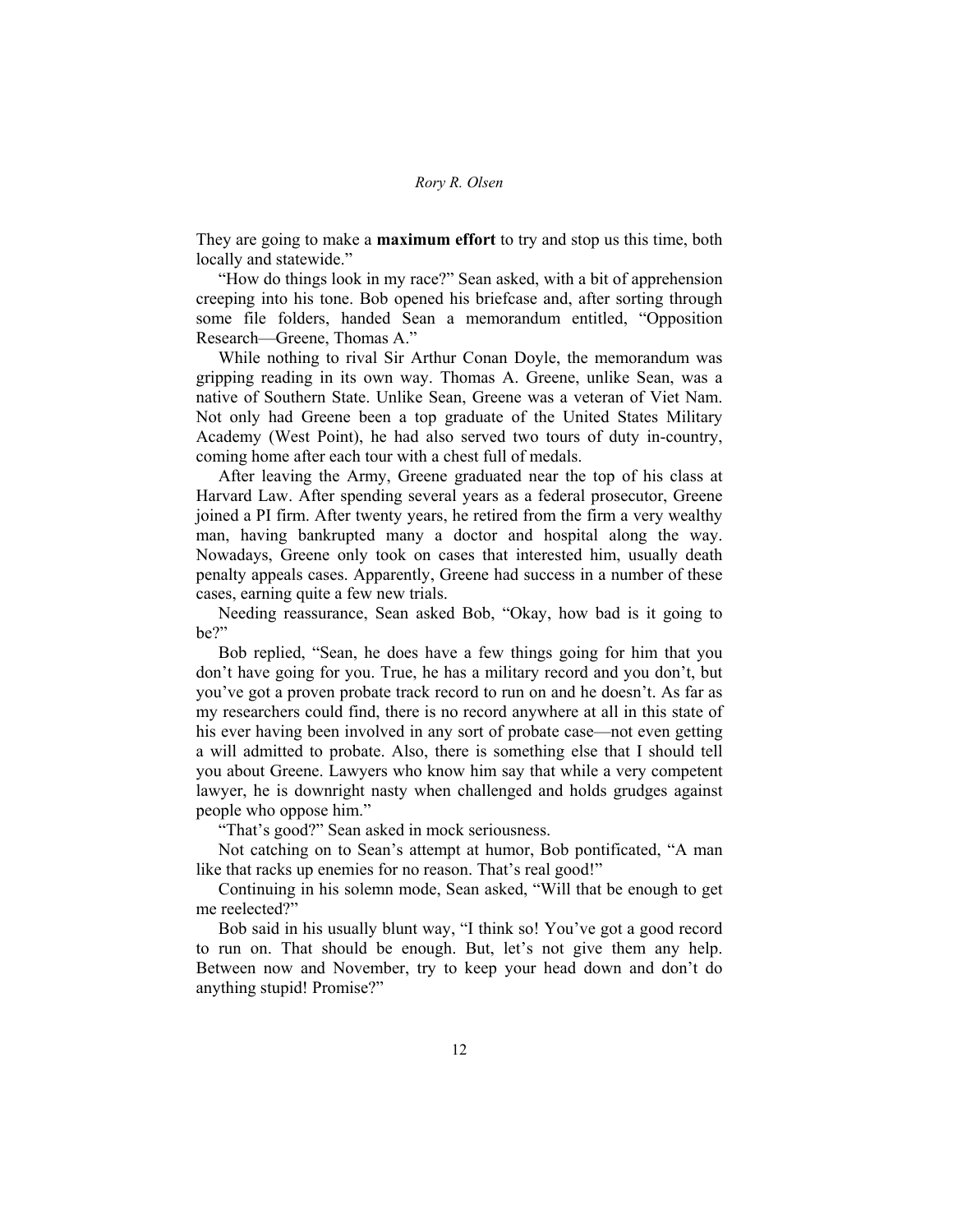Sensing that mentioning he had a date tomorrow night would get him lectured or at least a frown of disapproval, Sean looked at his watch and indicated that it was time to return to court. After a hasty goodbye, Sean scurried back to the courthouse.

#### \*\*\*\*\*\*\*\*\*\*\*\*

After lunch, Sean quickly replaced his suit coat with his robe and mounted the bench. After taking the bench, he sat quietly and looked over the expectant crowd. Finally, once he had the crowd's full attention, Sean intoned his best authoritative voice and said, "Guardianships are very different than other types of cases. In most other types of civil cases, there is a winner and a loser. Contested guardianship cases aren't like that. In these cases, our focus is purely on the ward and on his or her well being. From what I can tell here, unless there are some very serious attitude readjustments, neither applicant would be a good choice because of the conflict between the two applicants. If there is conflict in the family, it can't help but have an adverse impact on the ward because incapacitated or not. no one likes to see their grown children fighting."

After a pregnant pause, Sean continued, "Fortunately, under the Probate Code, my choices are not limited to just the two applicants. I have a third option. If I find it to be in the ward's best interest, I can appoint a neutral third party, who need not be a family member, to serve as guardian. At this time, I am going to leave the bench. If I do not hear back from the lawyers within an hour that the parties have reached an agreement that is satisfactory to me, I will appoint a neutral third-party guardian. This would be a thing for the parties to consider seriously because a neutral third-party guardian will expect to be paid from the ward's estate."

Exiting the courtroom in a hushed silence, Sean hurried off the bench, leaving the two sisters to stew in their own juices for a while. After he left the bench, Sean used the time to chat with the ladies in his office. Once he got back to his desk, he returned several telephone calls.

The last call that Sean returned was from the head librarian at Southern University's law school, Beth Shelton. She had called to say that she had been able to purchase an original copy of one of Professor Maitland's lesserknown works. She said that she was keeping it in her office, so Sean could see if he wanted any of it copied for his Legal History class. Being a sucker for old books, Sean indicated that he would be by to see her before his next class started.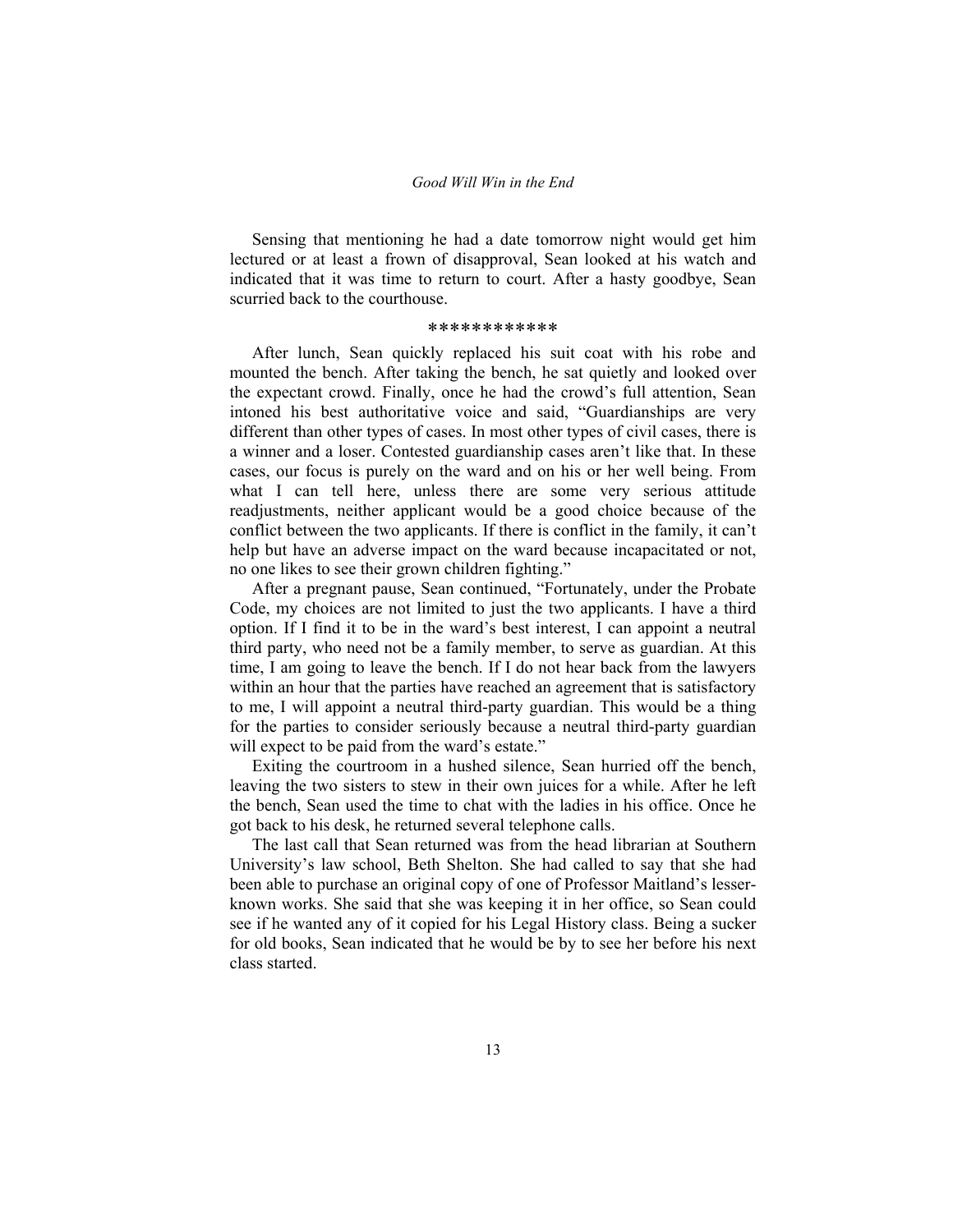After hanging up the telephone, Sean glanced at the mail that had come in. While most of it was junk mail, there were a few things that required his careful review. As Sean went through these items, his concentration was interrupted. Looking up, he noticed that Miriam, his loyal, if sometimes annoying, secretary-receptionist, was staring at him.

With a bit of a smirk, Miriam said, "Judge, Kim Brownlee is out in our waiting area. She asked if you could see her for a minute. I told her that you had people in the courtroom and that you had to leave for your class soon, but I'd check, even knowing full well that you're too busy to be interrupted. Should I send her away?"

Sensing that Miriam was being a bit too territorial, Sean smiled and asked that Kim be sent back to his office. By the time that Kim and Miriam reached Judge Sean Riley's office, he had shed his robe in favor of his suit coat, adjusted his tie and sprayed some breath freshener into his mouth and applied fresh cologne. Sean warmly shook Kim's hand and directed her to the sofa in his office.

Standing in the doorway, Miriam inquired, "How soon before you need to go back on the bench?"

Looking at his wristwatch, Sean replied, "Twenty minutes or so will be fine."

"I'll remember to remind you in twenty minutes," Miriam said a trifle too loudly for Sean's taste.

Sean sat in the small chair located perpendicular to the sofa. As he glanced over at Kim, he furtively peeked at her crossed legs. Kim, having a somewhat ruddy complexion, knew that black hose was the perfect color for her shapely legs to be noticed. Being too polite to embarrass the judge by acknowledging his interest in her legs, Kim made several minutes of small talk. While she was talking, Sean noticed that her reddish-brown hair was nicely accented by her pale-green suit. After the small talk ended, Kim rapidly shifted toward what was really on her mind.

Sweetly, Kim asked, "Judge, can I ask you something somewhat personal?"

Sensing a possible attempt at a *verboten* ex parte communication or something even worse, Sean replied, "Possibly."

"Judge, if I'm not being too forward, I was wondering if you had anyone to take to the Spring Fling? If you do, please forget that I asked."

Sean was in a ticklish spot with that question. Kim had obviously mustered up a good deal of social courage to ask him the question. If he declined her invitation, he risked hurting her feelings. Since he had been on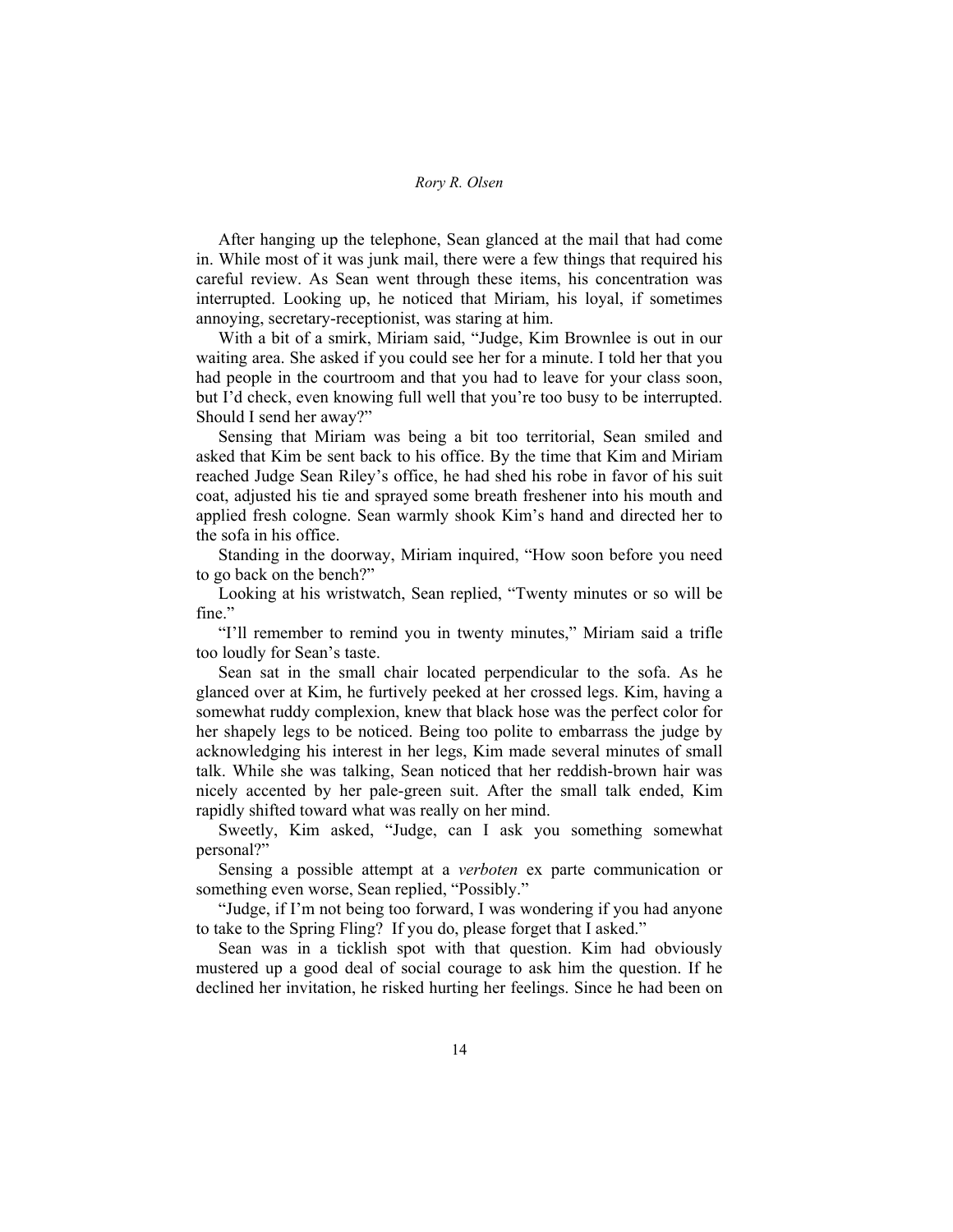the bench, he came to respect her as a lawyer and, now that the question had been raised, he realized that he was also fond of her as a person. He certainly did not want to hurt her feelings. Sean sensed that if he did hurt her feelings, he would probably spend all night thinking about tears coming from her big, green eyes, feeling as guilty as he could be. But, if he said that he would go with her, he might possibly be harming both of them.

Courthouses are full of nasty people, who have way too much time on their hands. If he went to the Spring Fling with Kim, by noon on Monday, half of the lawyers in the county—and all of the non-lawyers working in the courthouse—would have heard some sort of rumor that Kim Brownlee was sleeping with a judge. Even if their relationship never progressed any further than just attending the Spring Fling together, Kim could face some horrible consequences.

For instance, the next time that Kim had a contested matter before him, the opposing side could file a motion to recuse him from the case. If he didn't give in, Kim would be fair game to be grilled on the stand about her relationship with Judge Sean Riley. Sean probably wouldn't be called to testify, but it was a distinct possibility.

Conceivably, someone might file an ethics complaint against him, alleging that he was trading sexual favors for appointments and favorable rulings. Fortunately for Sean, the hearing would be private at the first level, which barring evidence of something more than a social contact would be as far as the matter went. While not likely, the possibility of an ethics complaint was another factor to consider.

Sensing that he was in the position of a law student called upon by a professor on the one day of the year that he was unprepared, Sean did what law students have done ever since the case method was adopted. Sean quickly glanced up for guidance. As he looked up, Sean saw his large, bulky planner sitting on his desk, which reminded him of tomorrow's double blind date. This was proof positive of the old trial lawyer axiom, "It's better to be lucky than smart."

Looking into Kim's eyes, which by now appeared as green as the ocean on a warm summer day, Sean calmly told her that his friend, Kyra Townsend, had fixed him up with a date just yesterday. Now, this was true. He just didn't say that the date was for tomorrow evening. Speaking from the heart, Sean said, "Kim, thank you for being so kind as to ask me to go with you. I really do appreciate your concern for me."

Whatever doubts Sean might have had about his feelings for Kim were dispelled when he realized that he had been holding her hands in his when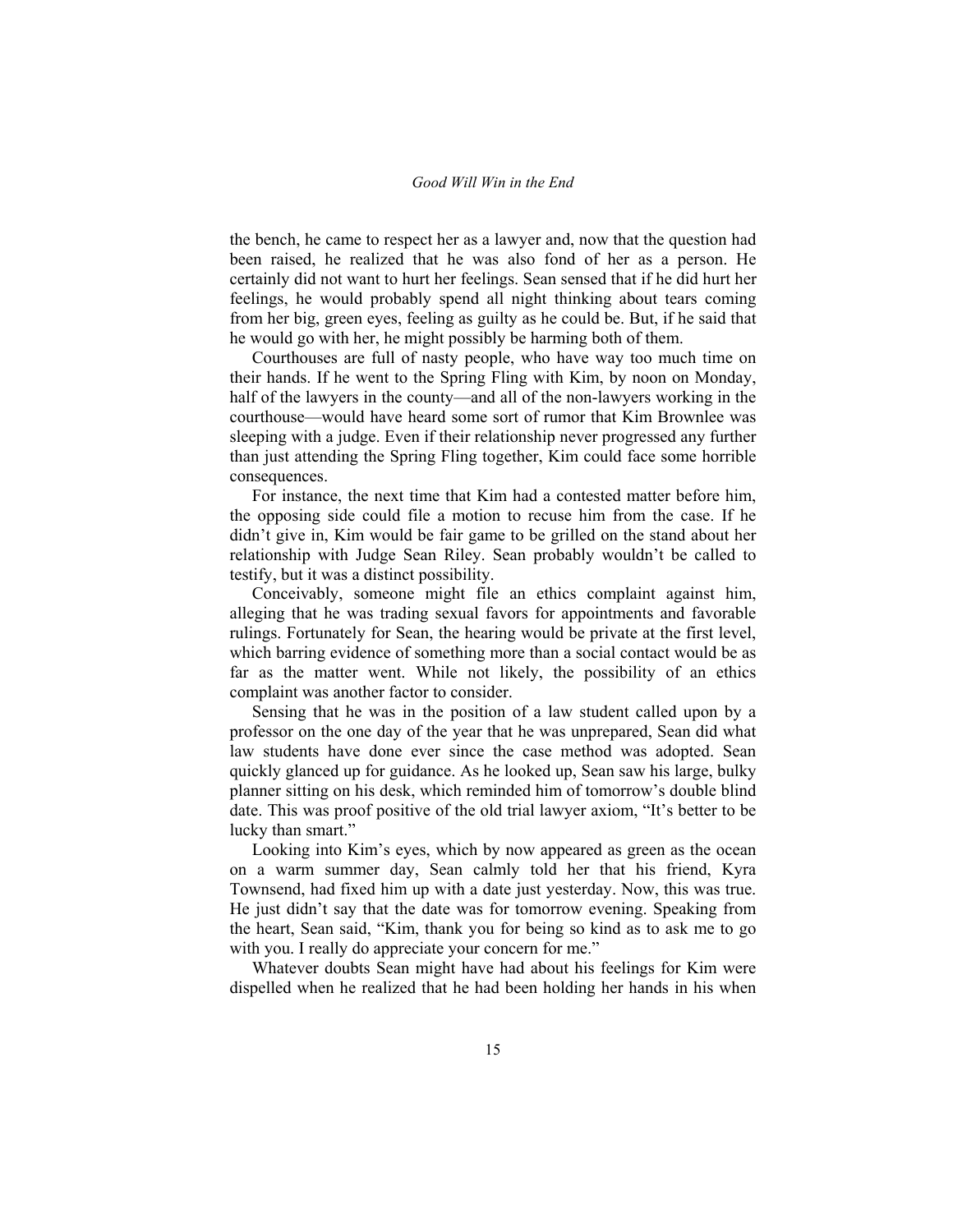he declined. Seconds later, the voice of Miriam announced that the lawyers had reached an agreement, so Sean was needed in the courtroom. As he walked Kim toward the door of his office and into the custody of Miriam, who seemed to be very eager to escort Kim away, Kim suddenly turned and hugged him tightly, saying softly so that only Sean could hear, "Take care of yourself. If you ever need anything, please feel free to call me."

As Sean quickly removed his suit coat and put his robe back on, he realized that his life, miserable as it had been since Cheryl died, had suddenly become quite complicated. As he walked by Miriam's desk on his way to the bench, Sean felt a decided chill.

On the bench, he let the lawyers read their settlement into the record and asked them to send a proposed order to him tomorrow. After that, Sean thanked the lawyers for their efforts, congratulated the applicants on their wisdom and maturity in putting their differences aside for the ward's benefit and adjourned court for the day.

#### \*\*\*\*\*\*\*\*\*\*\*\*

As Sean drove the few short blocks from the courthouse to the campus, a disquieting thought entered his mind. What if his date with Sergeant Jolene didn't pan out? What would he do about Kim? If he didn't go to the Spring Fling, whatever he said afterwards would still make him look like a liar, which was a disquieting thought in and of itself. What bothered Sean even more was the realization that he probably wouldn't be able to stop himself from calling Kim if tomorrow night didn't work out. Sean suspected that Kim had broken down his defenses and he was emotionally vulnerable around her. Evidently, she had his number.

Before Sean was able to upset himself any more, he turned into the law school parking lot, foolishly thinking that he would be safe there.

After checking the mail in his faculty mailbox, Sean went over to the library to visit Beth Shelton. When he knocked on her office door, he was astonished by what he saw inside her office. Beth, who always seemed to have bought her clothes at a second-hand shop and reportedly eschewed all cosmetics more expensive than Ivory Soap™, looked stunning.

Beth was wearing a flowing, gold dress that nicely accented her figure and features. Beth's dark hair, which he had never seen her wear in any way other than a bun, was long, lustrous and had a nice wave in it. Her red lipstick contrasted very favorably with her fair skin and dark hair. Her makeup made her look younger than her forty-four years.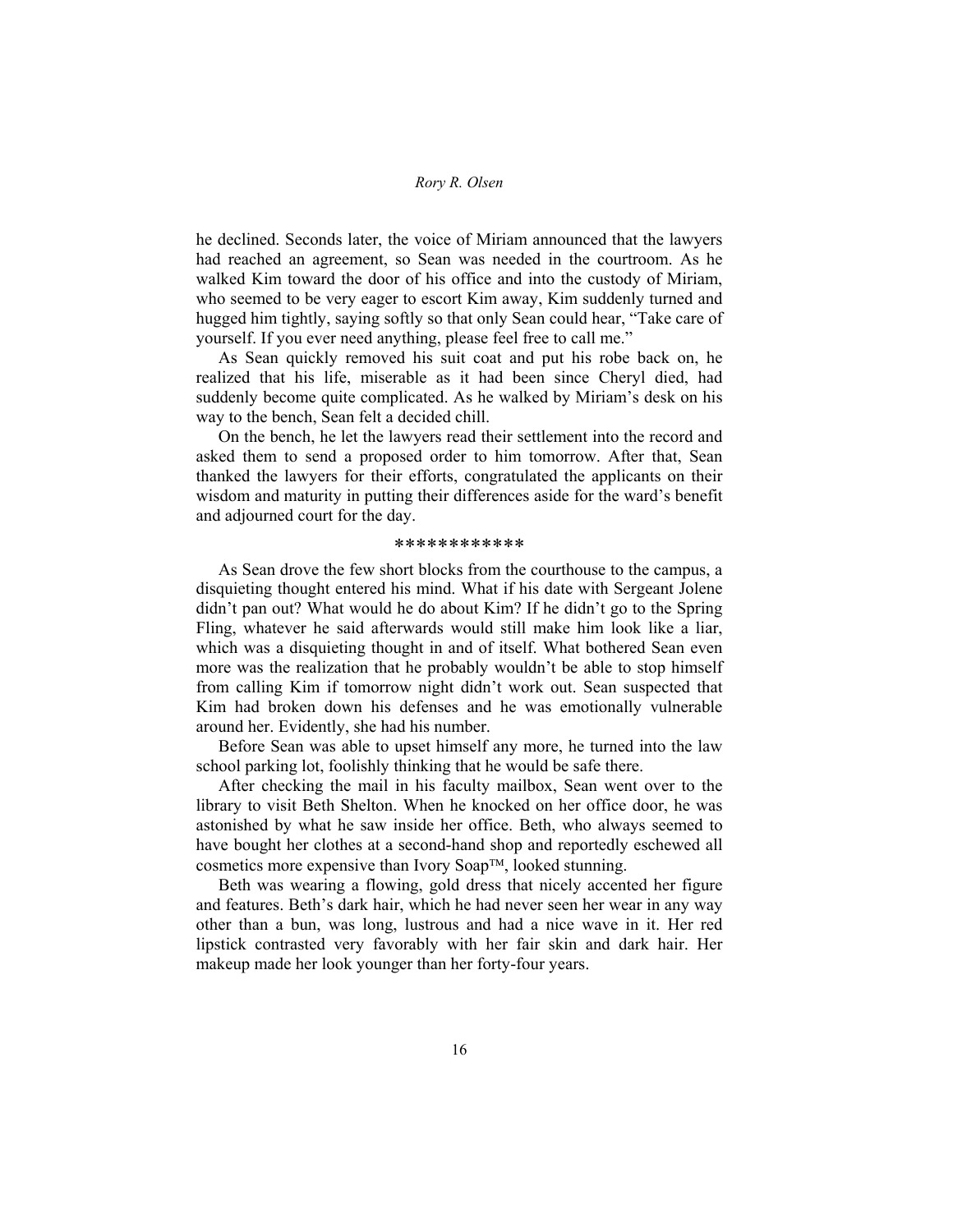Rising, Beth asked Sean to sit in one of her two guest chairs. Sitting next to him, she gently handed Sean the book that they had discussed earlier. As she handed him Professor Maitland's treatise, he noticed that her usually short and unpolished fingernails were long and red.

As he examined the book, Beth interrupted him and offered to point out something of interest in this obscure, old edition. When she leaned toward him, Sean was doubly surprised. First, he was pleasantly surprised by the very nice scent that she was wearing. And, as she pointed out several interesting features in the book, he noticed two fleshy features peeking out from the top of her dress. Beth, who in all of the years he had known her had never displayed any signs of sexuality, was oozing with it today.

After agreeing to let Sean keep the book in his faculty office for a week, Beth flashed her pearly whites at him and asked if he had received his invitation to the Spring Fling in the mail. Seeing what was coming next, Sean just smiled as Beth said, "I was wondering if you were planning on attending the Spring Fling."

Having had a good chance earlier to develop his story, Sean decided to stick with it. Looking Beth in the eyes, he told her the same thing that he had told Kim less than two hours before. Looking at his watch, Sean pointed out that he was due in class and took his leave. As he left, Beth, with a sexy tone said, "Judge, I enjoyed visiting with you. Feel free to come back whenever you need anything."

Smiling, Sean waved as he left her office. He could not help but notice that the now standing Beth had very nice legs uncovered by hose. That was information Sean really didn't need right then. Knowing that his Legal History class was an all-male refuge, Sean headed for its safety.

#### \*\*\*\*\*\*\*\*\*\*\*\*

On Friday morning, Sean shaved more closely and attentively than he had in years. After splashing on several extra doses of after shave and combing and spraying his hair down real well, he ventured into his closet. Therein a problem rapidly developed because he couldn't decide if he should wear a gray or a blue suit. After a fruitless five-minute internal debate, Sean decided to do what Bob always told him to do on the campaign trail, namely, "When in doubt, always go for the red, white and blue." So, a few minutes later, attired in a blue suit fresh from the cleaner's bag and not yet covered in cat hair, a crisply starched, custom–made, white shirt, a solid red silk necktie, a relatively inexpensive Rolex and gold cuff links, Sean left to meet the world.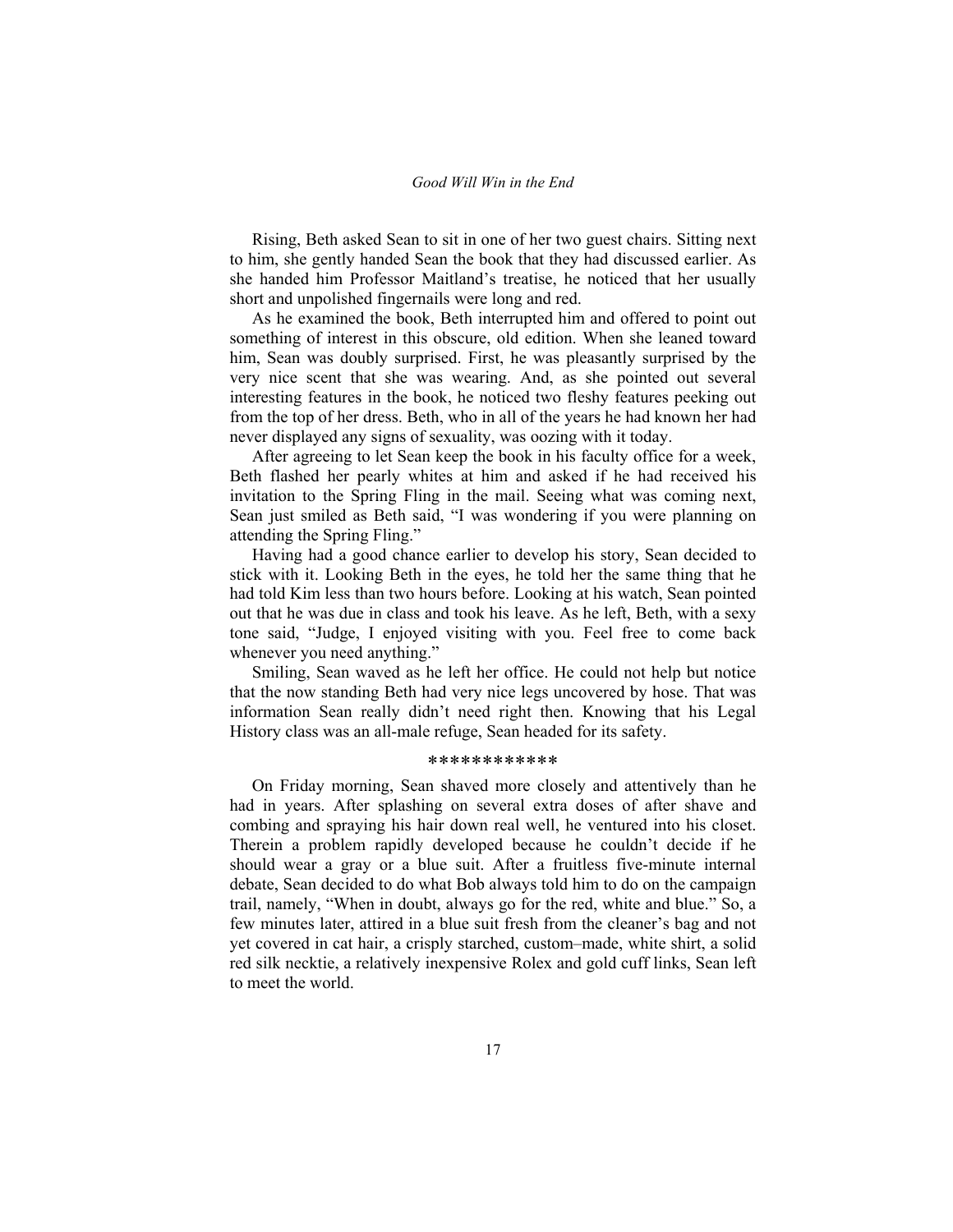As he walked by the living room sofa, Law stretched and Equity rolled over. Sean asked both of them, "If tonight doesn't work out, will one of you ladies go with me to the Spring Fling?" Not surprisingly, there were no volunteers.

#### \*\*\*\*\*\*\*\*\*\*\*\*

This Friday morning, like all the rest of the Fridays since he had gone on the bench, Sean went to the county mental hospital to hear mental health civil commitment cases. Unlike his usual Fridays, today none of the patients wanted to come to court, all of them having waived their right to hearing. Sean thought that might be just as well since, with the way the last two days had been for him, the female patients would probably ask him if he had plans for the Spring Fling.

After grabbing a quick lunch, Sean called the office and told Miriam that he was going to duck into his faculty office for a while. So, if anyone needed him, they should call him there. After spending a peaceful two hours perusing the Maitland book, Sean emailed a request to Beth to have one small chapter copied for him and left in his mail slot.

Hoping to avoid Beth, he darted into the law library and left the book in the care of a junior law librarian. Then, Sean reluctantly left to go back to his chambers and prepare for his blind date.

As Sean drove back downtown from campus, he realized that if things didn't work out on tonight's date, he had really painted himself into a corner. If Sergeant Jolene wouldn't go with him to the Spring Fling, he would have Kim Brownlee and Beth Shelton angry with him. Since he liked both of them, he would feel their displeasure acutely. Trying to think positively, he told himself that everything would work out just fine.

#### \*\*\*\*\*\*\*\*\*\*\*\*

At 1720 hours, Sean entered his private bathroom and ran an electric razor over his face for the second time since he had returned from campus. After checking his once naturally sandy blonde hair to see if a stray hair had wandered out of place, he applied a generous helping of aftershave to his face. Glancing at his watch, he knew it was time to leave.

As Sean walked by Miriam's now empty desk, he recalled that she had been very maternal all afternoon. He guessed that she knew he had a date probably from eavesdropping on his conversation with Kyra—and was very scared. Shutting off the lights in his chambers, Sean left bravely to face his doom.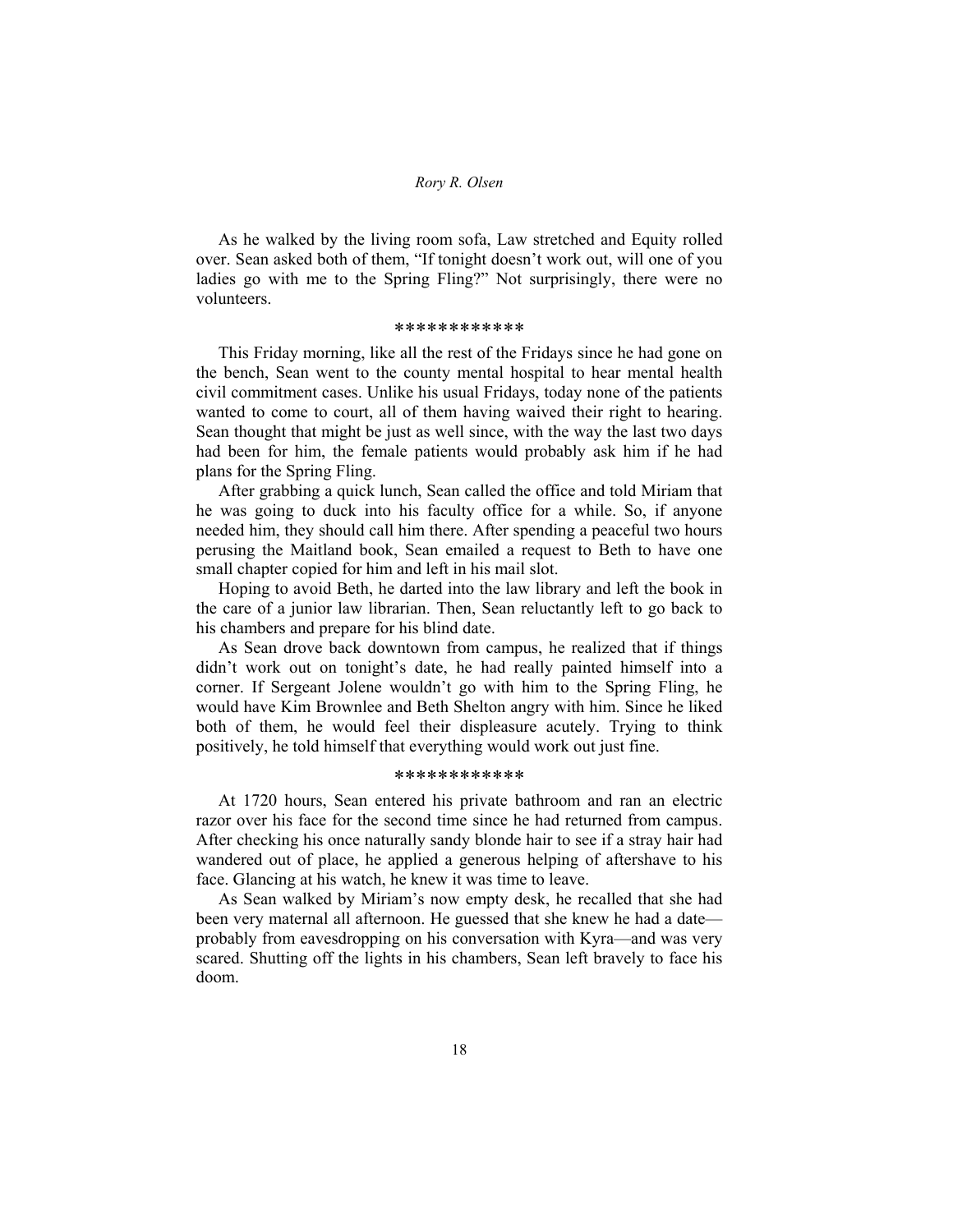Sean arrived at The Palm Tree at exactly 1740 hours. Two minutes later, having reserved a table for four people at six, he took a seat at the bar near the door. As he sipped his Perrier<sup>TM</sup> very slowly, he felt his pulse begin to race while, at the same time, his stomach began to twist into knots more convoluted than any he had learned in the Boy Scouts.

At 1748 hours, Max appeared. After greeting Max warmly, Sean asked the lady at the podium to seat Max and him at their table. Max still sported the same short haircut that he had worn as an infantry officer in the Corps. Max looked just as trim and fit as ever. Sean guessed that if he had to, Max could probably still fit in his first dress blues.

By 1755 hours, Sean's nerves were getting to him. Hoping to calm himself, Sean asked Max as off handily as he could, "Have you met my date?"

Max replied in the negative. Sean felt his level of tension rise to an even higher level. Sensing that Sean was jumpy, Max calmed him down by telling him that Kyra must have really used her considerable powers of eloquence on Jolene since the two had gone shopping on both Wednesday and Thursday nights. When Max mentioned that Kyra had returned home empty handed both nights, Max remarked that had been a first for Kyra.

At 1758 hours, Sean instinctively checked the other doors to The Palm Tree, partially to see if Kyra and Sergeant Jolene Scruggs had entered from another door, but mostly to make sure that he had a ready escape path if one was needed.

At exactly 1800 hours, the door opened and a gaggle of people entered The Palm Tree all at once. Standing, Max and Sean both saw Kyra's bobbing blonde mane from across the room. Seeing them, Kyra waved and then led a small parade of people heading for the tables. Since the others were all behind Kyra, the men in the group blocked any view of the approaching women. Feeling his internal organs getting ready to do cartwheels in his body cavity, Sean braced himself.

As Kyra neared their table, she turned to let her companion arrive at the table first. When Sean saw Jolene standing there in the flesh, two thoughts burst into his consciousness all mixed together. His left brain signaled him, **DANGER! DANGER! TOO YOUNG!** At the same time, his right brain signaled, **RESISTANCE IS FUTILE! SURRENDER NOW!** 

Fortunately for Sean, the two competing streams of thought cancelled themselves out, leaving him standing there, appearing quite handsome and dapper in Jolene's eyes.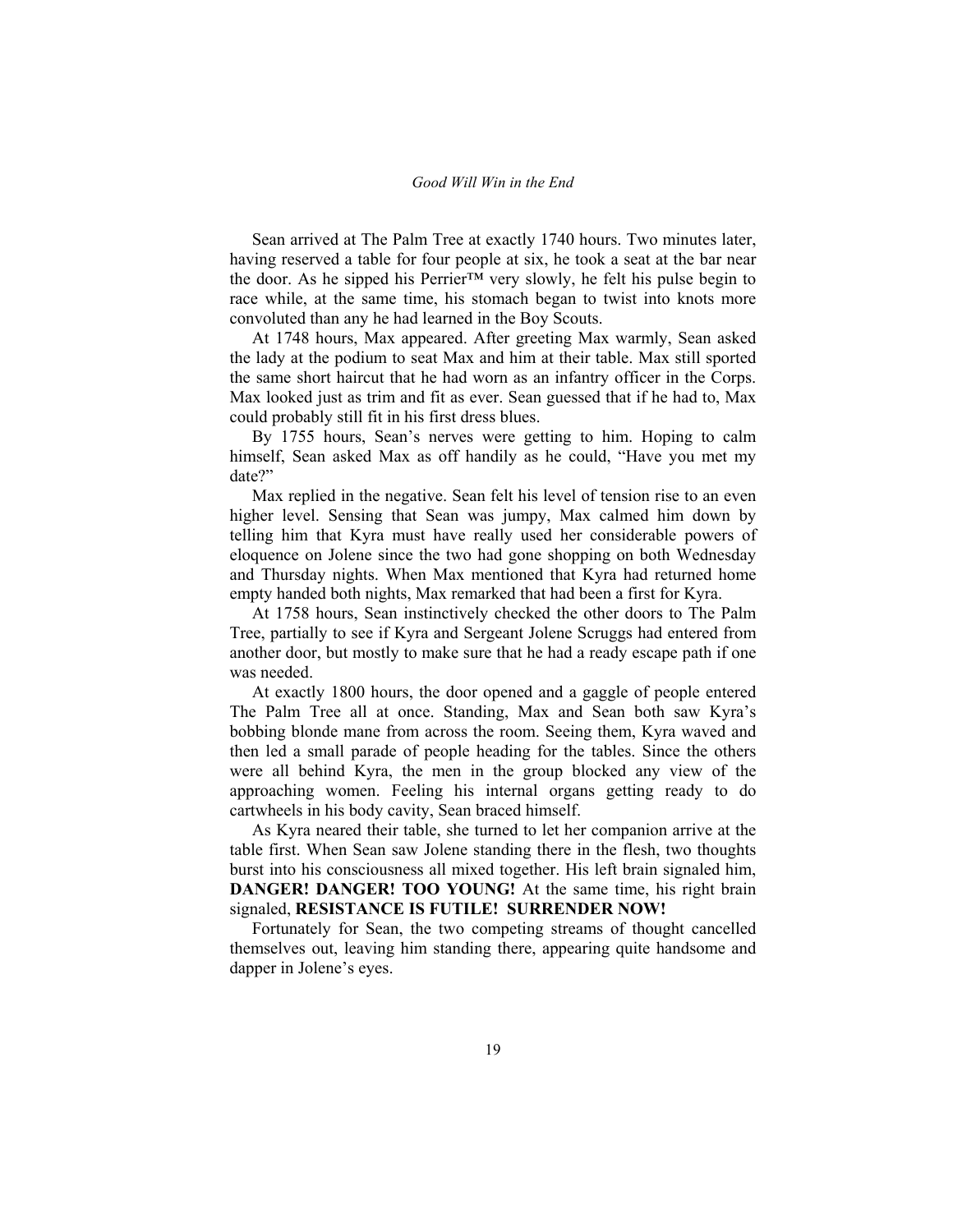Jolene correctly guessed Sean to be fifty years old, 6'2" or so and reasonably trim. His face was classically handsome. Jolene noticed favorably that Sean had the upper body of a weight lifter. His sandy blonde hair nicely complimented his green eyes. His suit was custom tailored. What impressed her the most about Sean was his aura of kindly strength. Jolene had a feeling that Sean was a decent man with a strong, but warm character.

Kyra handled the introductions. With her most mellifluous tone of voice, Kyra said, "Sean, I'd like you to meet Sergeant Jolene Scruggs."

Not being entirely sure as to what he should do now, Sean lightly shook her hand and told her that he was pleased to make her acquaintance.

When Kyra introduced Sean to Jolene, her response was a simple nod of the head and a "Judge, how you?"

After they took their places at the table, before the wait staff appeared, Jolene looked at Kyra and asked, "Is this the same judge you told me about? He's a lot younger than what I expected!"

Before Kyra could say anything in reply, Sean said that Kyra's description of Jolene was equally defective since Jolene was far lovelier than what Kyra had described to him. Before Jolene could tell Sean that he was full of something brown and malodorous, the waiter appeared. While the ladies were debating their orders, Sean's brain did some rapid, adrenalindriven calculations. Based on his observation, he guessed that she was 5'10" barefoot.<sup>3</sup> Jolene appeared to have a nice figure, but it was obscured by her dress.

Jolene looked perfectly color coordinated. Her royal-blue dress, which was set off with a lighter blue scarf that had some kind of gold geometric pattern on it, perfectly accented her stunningly beautiful blue eyes. Jolene's face was delicately carved. Her red lips were full and inviting. She was wearing just enough makeup to add color to her cheeks, but not enough to obscure her freckles. The scent that Jolene wore reminded Sean of a warm spring day. Overall, she was stunningly beautiful. The only flaw in her otherwise perfect appearance was her chocolate-brown hair, which while lovely, was teased and sprayed into submission. While her hairstyle screamed out "COUNTRY GIRL!" the rest of her was put together with great skill and taste.<sup>4</sup>

After Sean ordered the poached salmon, the conversation picked up again. Jolene lobbed her first shot right at Sean by asking, "Are you one of those damn cop-hatin' liberal judges that have screwed up this country so bad?"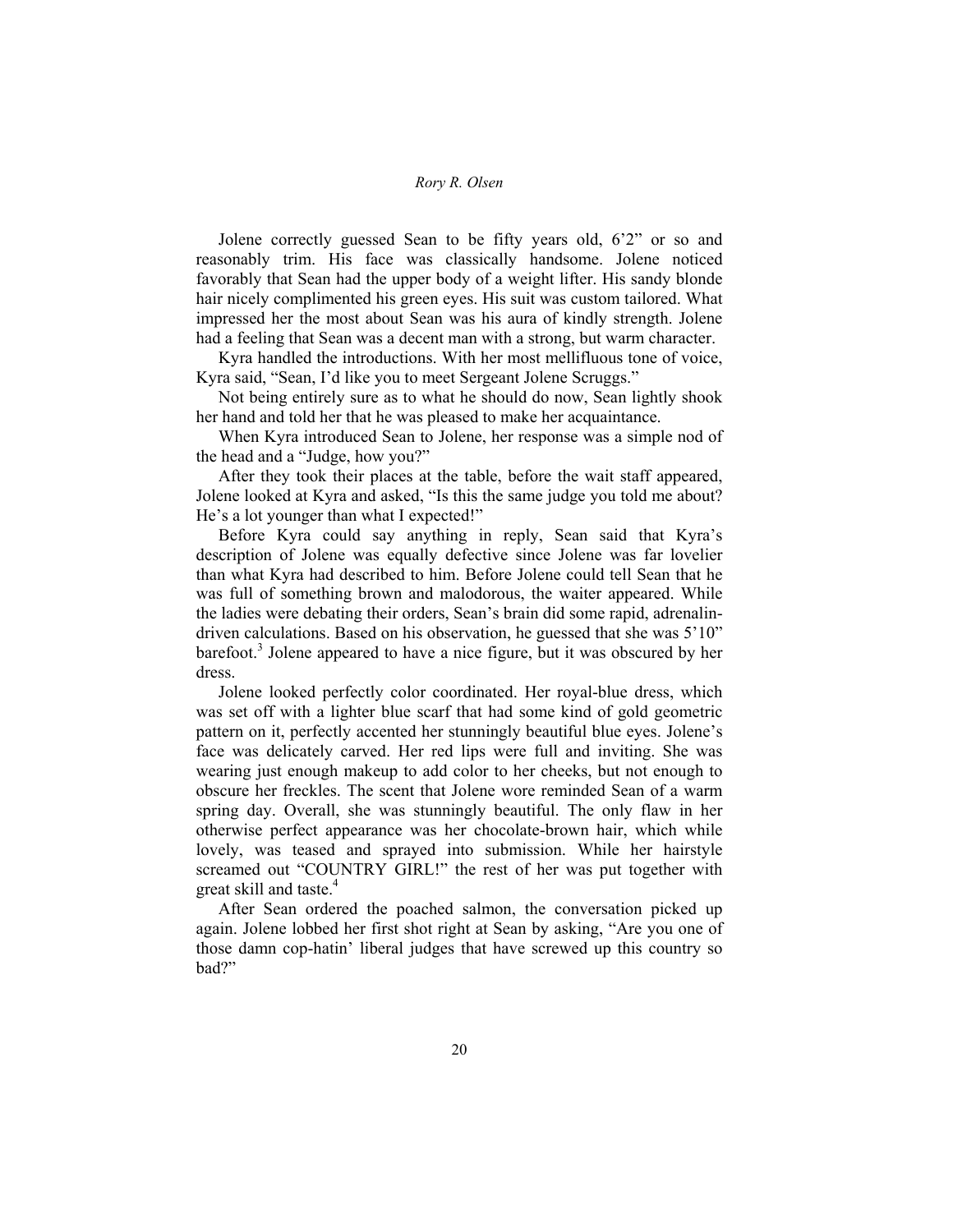At this, Kyra intervened, "Say what you will about cop-hatin' judges, but Sean isn't one of them. Sean, tell Jolene about how you nearly gave Professor Rodriguez the vapors."

Relaxing just a bit, Sean told the story about how the buzz in the faculty lounge one day a few years ago had been about allegations of police brutality in a case in another county, where two alleged cop killers had arrived at the county jail with black eyes and bruises. Suit had been filed against the cops, their agency and the city that employed them. Professor Rodriguez had waxed on and on about what "low life" law enforcement people were in general. Finally, she had blurted out, as far as she could tell, the only reason that most of them went into law enforcement was because it offered great opportunities for promiscuous sex, first crack at the best illegal drugs and great power over other people. At this, Sean had sweetly asked her, "Isabel, I'm confused. Are you talking about law enforcement or law professors?" The laughter in the faculty lounge shut her up. Professor Rodriguez avoided Sean like the plague for several months after that, which was probably much better for the both of them.

After their salads arrived, Jolene struck again, asking, "What are you, a Catholic Yankee, doin' here?"

Sean replied sweetly, "If you check your history books, you will see that during the War Between the States, a number of Yankees and a number of Catholics held very high positions in the Confederacy."

"Like who?" Jolene asked out of genuine curiosity.

After telling Jolene abbreviated versions of the stories of the several northern-born men who had handled the business affairs of the Confederacy in Europe, he told her at greater length about Catholic Dick Dowling, who had recaptured Galveston Bay from the federal blockaders. Then, he closed his case by telling her in great detail about one of America's greatest naval heroes, Admiral Raphael Semmes, CSN. Ending with a rhetorical flourish, Sean rested his case, sure of victory.

Mercifully, at this time the entrees arrived. Once Kyra had eaten a few bites, she asked, "Sean, remember teachin' our first class?"

Since he was too tense to eat much, Sean relished the chance to regale another listener with his experiences on his first day teaching in law school. Looking into Jolene's lovely blue eyes, Sean told the story of how, on his first day in his first class—first-year Civil Procedure—he had recounted the facts of an obscure case, in which an innocent victim of federal governmental incompetence had her case barred from recovery because of the vagaries of the federal Tort Claims Act. When he had asked who thought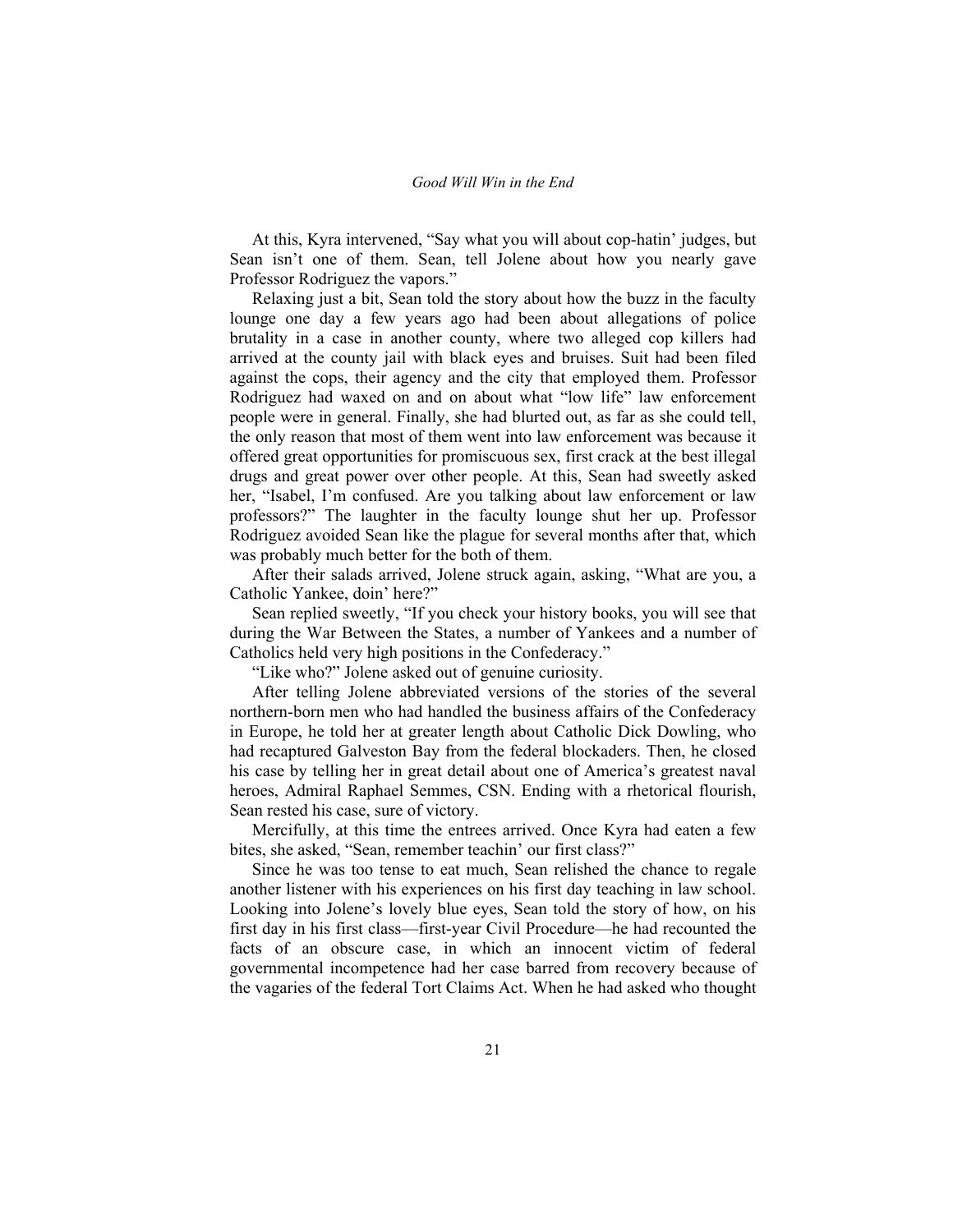the decision was unjust, Max, who had had plenty of experience with mindless bureaucracy in the Corps, volunteered.

When he then had asked who thought the decision was just, Kyra raised her hand. So, telling the class that a good lawyer should be able to advocate either side of an issue, he directed them to argue the positions opposite to what their personal feelings were. After the class ended, their classroom argument continued for days and days in the student lounge, much to the amusement of their classmates and the professors and staff, who caught bits and pieces of it.

 By the end of the semester, it seemed like everyone in the building, except those two, knew that they were destined to be together—either in marriage or in a double homicide—since they were always arguing about something. As Sean finished his story, he felt Kyra's foot nudge his leg under the table. He smiled back at her to indicate that her message had been received loud and clear.

Feeling brave, Sean asked, "Who finally won that argument?"

Kyra just smiled. After a moment, Max grudgingly said, "Kyra did, of course!" Max, unlike many men his age, had learned that the best aphrodisiac ever invented was the phrase, "Yes, dear!"

A few minutes later, when the waiter appeared, Max motioned for the check. After Sean made the obligatory move to pay the check, Max paid and indicated that they had better run off to rescue Kyra's mother from their children.

After Kyra and Max had left, neither Jolene nor Sean said anything for several minutes. Eventually, Sean broke the ice by asking, "Did I hold up well during my interrogation?"

After pausing for what seemed like several eons to Sean, Jolene replied simply, "Very well. You give good answers."

Sean retorted, "You ask good questions."

After another long pause, Jolene very softly asked Sean, "Am I too young for you?"

He replied, "That all depends on whether I'm too old for you."

She said, "No seriously, am I too young for you?"

He replied, "When a man reaches my age, the age of the opposite sex becomes largely irrelevant. I don't have a problem dating you, unless you mind being seen with a man old enough to be your father."

Jolene smiled and said that Sean looked very young for his age.

With that issue off of the table, Jolene asked Sean for a ride home, letting slip how she and Kyra had ridden into downtown together this morning.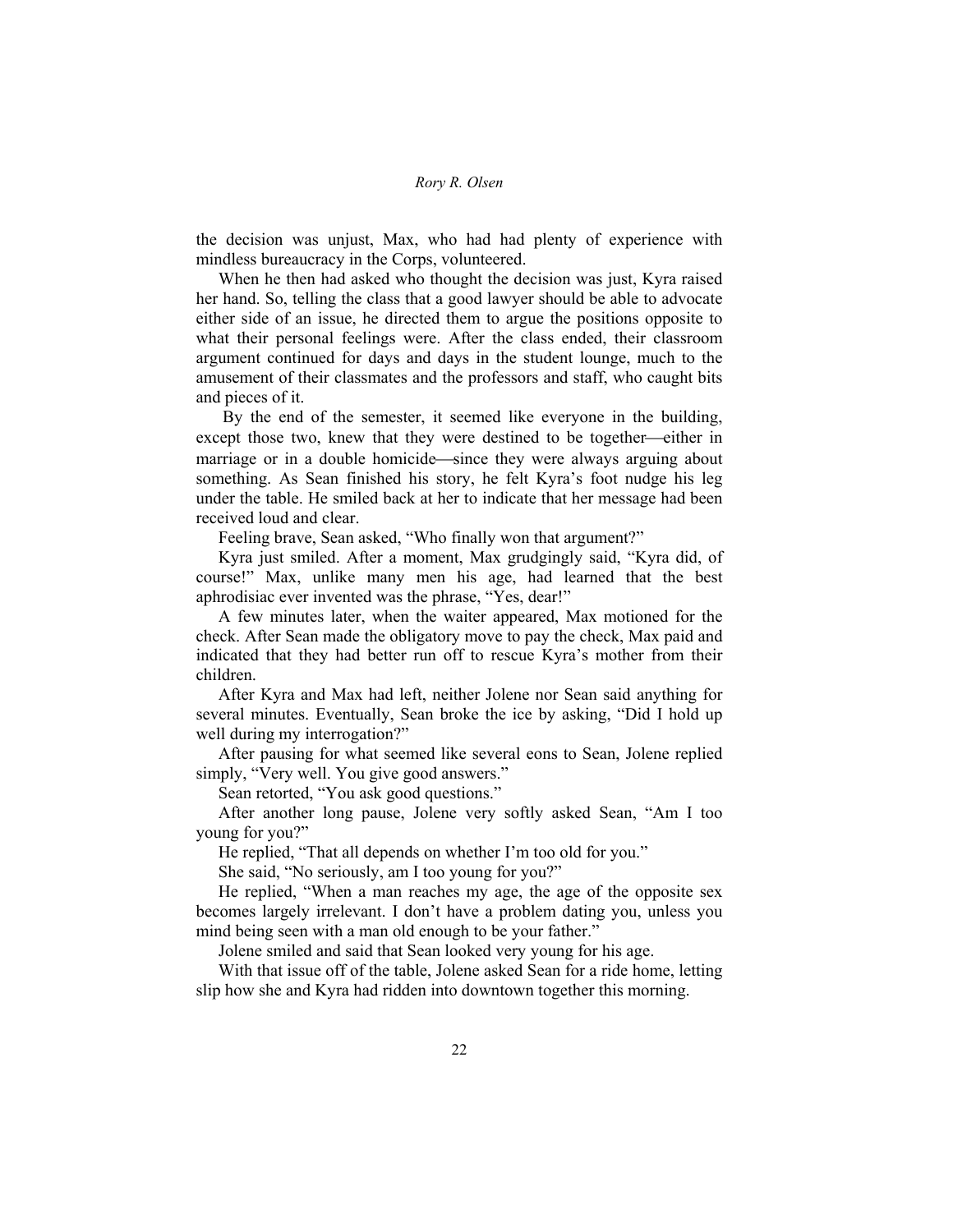On the ride to Jolene's place, they were both quiet. As he pulled up into her driveway, Jolene asked him if he would like to come in for a second. Sensing danger, Sean tried to talk his way out of going into her house. Jolene overruled him by simply and softly saying, "I need to show you something."

Once they entered Jolene's house, she asked him to wait by the door. A few seconds later, Jolene returned with what looked like a photocopy of an invitation to the Spring Fling. Jolene said, "Kyra told me that you would either be too shy or too stressed out to remember to ask me about this, so she made me swear on a stack of Bibles that I shouldn't let you get away without tellin' you that I would be honored to be your companion, if that is your heart's desire."

"Indeed, it would be my heart's desire," he replied.

Jolene said, "Thank you, kind Sir. This simple, country girl will try to make you the most envied man there."

Not wanting to push his luck, Sean thought, but did not say, that if Quasimodo was there with Jolene, every man at the party would think that Quasimodo was in fact very lucky. After exchanging telephone, pager and cell phone numbers, as well as email and snail mail addresses, Sean was about to leave when reality hit him. "Jolene, the Spring Fling is in early May, and this is only the end of March. Could I see you before then?"

Being prepared, Jolene just happened to have the entertainment section of the *Bugle* available in her purse. After reviewing it, Sean suggested that they see a screening of a colorized version of *Casablanca* next Saturday afternoon on campus, and then take it from there. As he paused to leave, Jolene kissed him tenderly on the cheek, hugged him softly and told him that he had made tonight very easy for her. Not having the slightest idea what she was talking about, Sean smiled and told her how much he was looking forward to their next visit.

About the time that Sean fired up his F-150, Kyra and Jolene were on the phone. Kyra spent quite a bit of time telling Jolene that Sean was really as nice and gentlemanly as he seemed. After that, she reassured Jolene that she had impressed Sean, notwithstanding the fact that she was bare legged thanks to a last minute snag in her pantyhose. Jolene almost sounded like she believed Kyra's assurances that Sean didn't think of her as a dumb cop and a white-trash country girl.

About the time that Kyra and Jolene finally hung up their telephones, as Law meowed and Equity tried to block his view of his CRT, Sean ordered two sets of flowers online. The red roses were to be delivered to Jolene's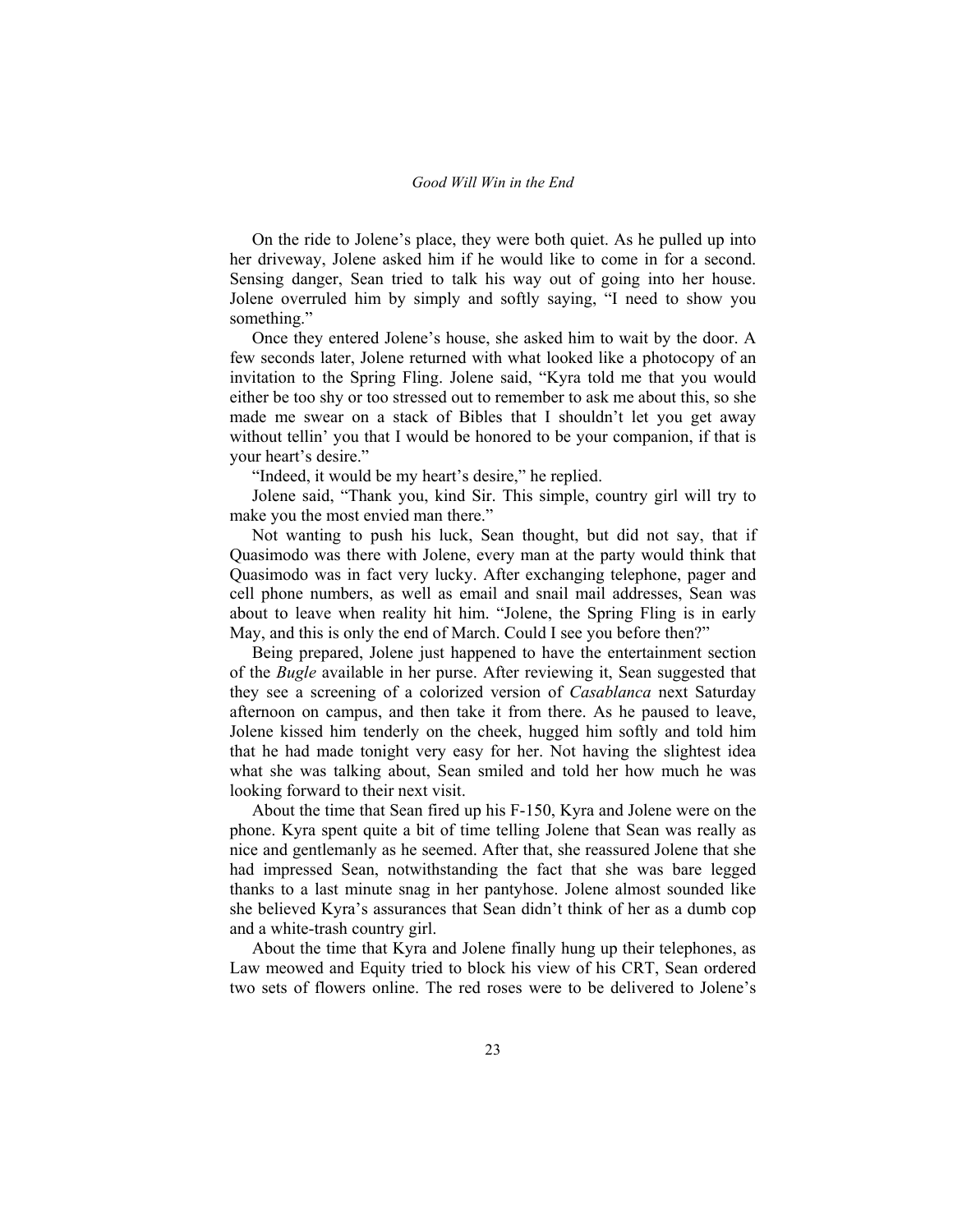office at the sheriff's department. The note that was to accompany the roses said simply, "Looking forward to our next meeting. Sean." The dozen white carnations were to be delivered to Kyra at the DA's office with a simple note that said, "Thank you for being my friend. S.R."

Next, Sean found the invitation to the Spring Fling and wrote a check to pay for two people, completed the reply card, inserted the check and card into the envelope and stamped the envelope. He then put the envelope into his bulky black calendar, so he would be sure to see it and remember to mail it. A few minutes later, two rather tired and irritated cats purred an already mellow Sean into his first peaceful, deep sleep in months.

Jolene also retired. But, she did not sleep as easily or as deeply as Sean since a bad memory kept tormenting her.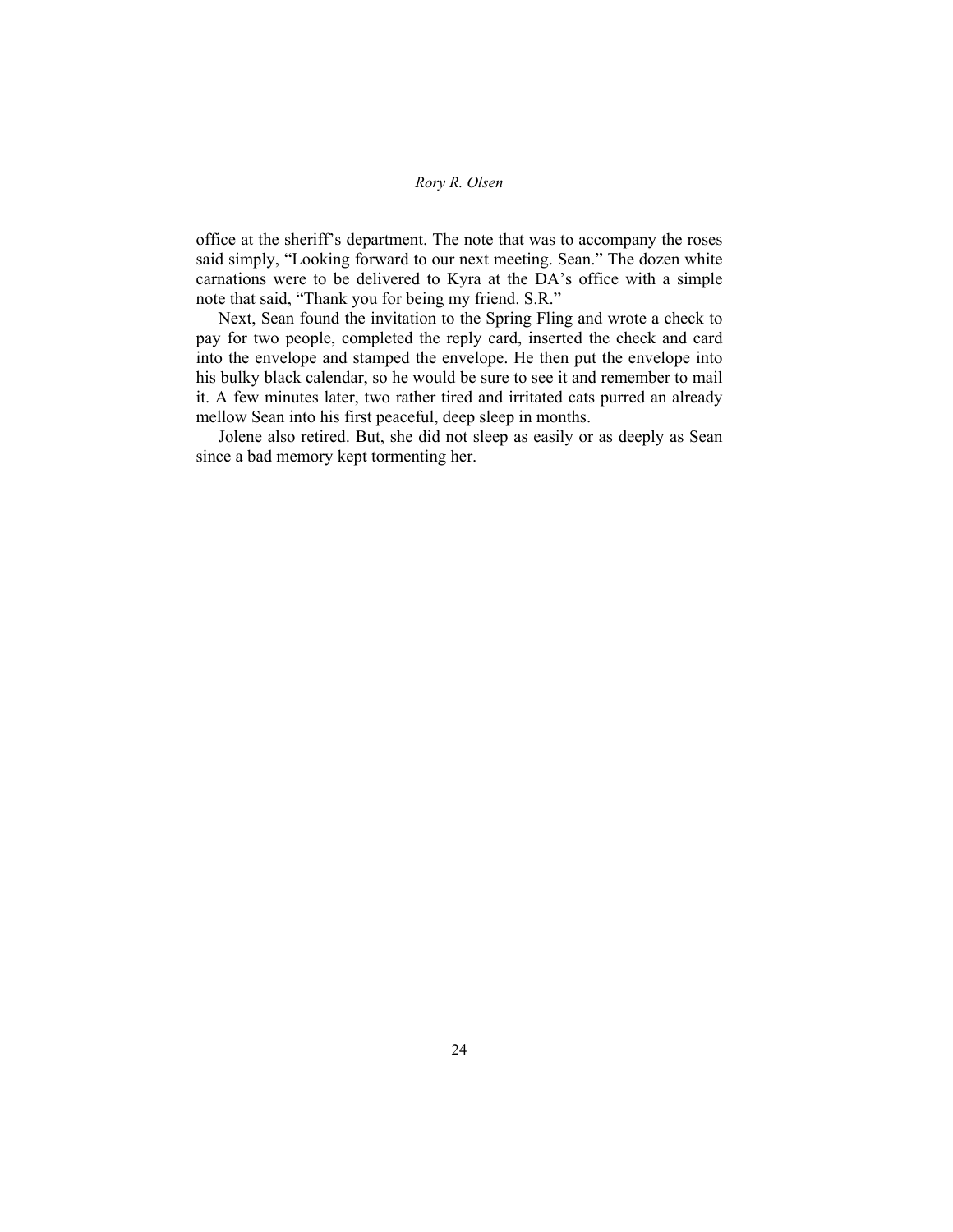# **Chapter Twelve**

As Jo admired Sarah's engagement ring, Sarah said, "We bought it the Monday after y'all got hitched." Jo noticed that the stone was the same size as hers, but thought that it looked smaller on Sarah's larger hand.

Somehow, despite the large meal Sean and Jo had eaten, they managed to find room for the peach cobbler that Sarah offered them. As they ate, Justice Brown said, "While y'all were off on your honeymoon, I was real busy. The Monday after the weddin', I actually took a half-day off to shop for a ring with Sarah. That afternoon, I went back to chambers and turned in my resignation to the Chief Justice. The effective date will be September  $1<sup>st</sup>$ , which will give me thirty-two years to the day on the bench."

Jo asked, "Justice Brown, what are you gonna do after you retire?"

Grinning, he said, "Probably, I'm gonna spend a lot of time tellin' people to call me *Sam*."

After all four of them laughed, Sam Brown continued, "Jo, that was a fair question. I'm plannin' on doin' what I'd originally wanted to do when I was a law student. I want to help people solve their problems."

Sean said, "You certainly helped people your entire professional life."

Sam continued, "Lawyers were respected in the small town that I grew up in. It's true that most of them made more money than the average person and got to dress up nice. But, that wasn't why they were respected. Forty years ago, lawyers always seemed to have the time to listen to people's problems. If they could help, they would. If the troubled person needed to be referred to someone else—maybe a preacher or an accountant—they'd make the referral. But, if they couldn't do anythin', they'd at least listen and offer their sympathy, if nothin' else. That's why they were respected. They put people first and money second. Unfortunately, I lived a different life than that of a small-town lawyer."

"What happened?" Jo asked.

Sam continued, with a wry smile, "Like most things in life, there was a lady involved."

After the four of them shared a laugh, Sam went on explaining, "Toward the end of my second year of law school, I met an undergraduate lady at S.U. Since I had started law school so young, she and I were the same age. We really hit it off. The idea crossed my mind about marriage. Then, it dawned on me that if I followed my plan of hangin' up a shingle, I wouldn't have anythin' to offer her. So, when the District Attorney in my home county offered me a job with his small office, I jumped at the offer. My plan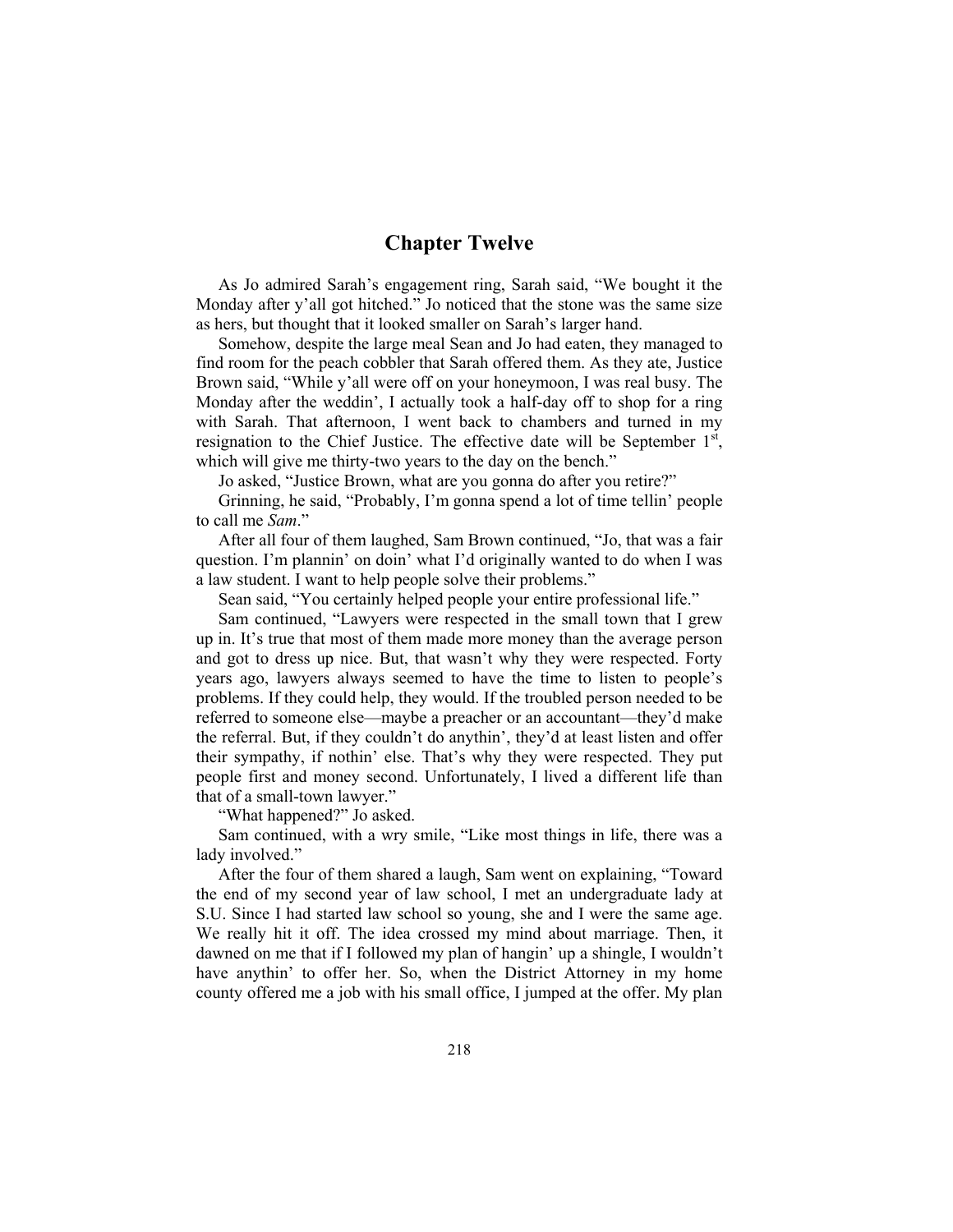was to stay there long enough to save up some money to tide us over when I finally hung up a shingle. Unfortunately, about that time, the governor asked me to accept a district court bench. You know the rest."

Sean asked, "Why are you retiring now?"

Sam replied, "Sean, two things happened at once to point me in that direction. First thing was at the beginnin' of the year, the retirement people sent me one of their computer generated mailin's that showed me how much money I'd get if I retired at age sixty. 'Cause I've been on the bench since I was twenty-eight, when I retire, I'll make about as much as I do right now. So, from a purely economic standpoint, I'm just about workin' for free. That makes no sense to me."

Jo, Sarah and Sean all agreed with Sam on that point.

"The other thing was meetin' Sarah," claimed Sam. "She and I really enjoy each other's company. I'd rather not have to get up every mornin' and drive to Capitol City, when she's right here. So, if I open a law office here in Smithville, I can be closer to her."

Turning to Sean, Sam asked, "Sean, what are your career plans?"

Sean, looking a mite confused, said simply, "Getting reelected."

Sam laughed and said, "Are you interested in becomin' an appellate judge?"

Sean indicated that he'd never thought about the matter one way or another. Then, he asked, "Why do you ask?"

Sam indicated, "Sean, back when I was a trial judge, trials were slow things. Most trial judges heard pleas and motions in the mornin' and often didn't start the trials 'til after lunch. Trial judges weren't under the pressures that they are now. Nowadays, with the big dockets that trial judges face, they have to act fast to keep dockets movin'. For instance, there's a district court judge in Queen City, who tried over one hundred felony jury trials last year. Can you imagine the strain that poor man is under day in and day out? Bein' under that much pressure is a young person's game. You're still pretty young, Sean. But, someday you won't be. You should plan to get out while you're still doin' a good job. Nuthin' makes the legal system look bad as much as a trial judge who hung on to the job too long."

Sean said, "I understand very well. Why did you mention becoming an appellate judge?"

Sam said, "I had a couple of reasons. Appellate judges have less stress in their lives than trial judges do. I figured that Jo might appreciate seein' a bit more of you, particularly in a good mood, than she would if you stay a trial judge. My other reason is that I think you'd be a good appellate judge."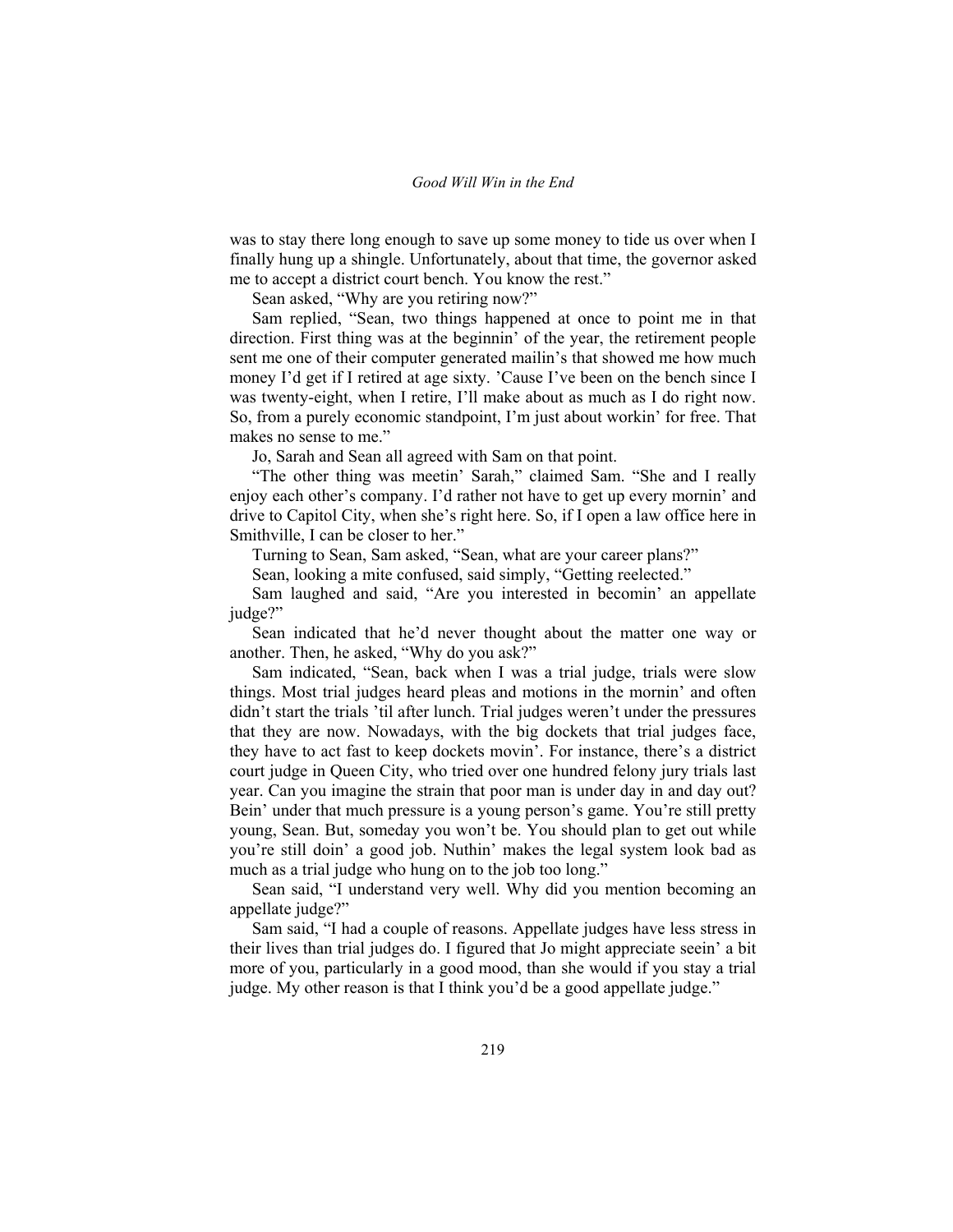Sean's reply was a simple, "Thank you."

Sam continued, "In a few days, there's gonna be an appellate bench comin' up. Want me to put in a good word with the governor? Knowin' how slowly these things move, I doubt that he'd name anyone 'til after the November general election."

Sean looked at Jo for guidance. Jo, not being cursed with an overly introspective mind, nodded her head. Sean said, "I doubt that the governor even remembers meeting me. Feel free to pass on my name, for what it's worth."

After some small talk, Sam obtained permission from the ladies to take Sean outside for a short walk. As they walked in the balmy, late summer evening, Sam said, "When Sarah and I discussed my settin' up a law practice, we agreed that I need to have a younger lawyer to work with me. You know, I haven't tried a case as a lawyer in over thirty years. I suspect that once I send my announcements out, I'll have more business than I can say grace over. At your weddin' reception, I talked to a young lawyer, who said that he's tried cases in front of you. What do you think of Tom Ritter?"

Sean said, "He's got a great reputation. First time he was in my court, he was beaten up pretty badly by a lawyer, who knew the tricks of mental health law better than he did. Since then, he's been back in my court many times. He's done a real fine job those times. I think that he's got a good grasp of civil practice. I think you'd be real happy with him."

Sam smiled and said, "That settles it for me. If you think that he's good, that's good enough for me. I'll call him at home tomorrow and offer him a partnership. Between September 1st and when he can leave the county, I'll be a solo practitioner. Look for an announcement of our new firm sometime in mid-September. I've got an option on some office space in Smithville. The space will hold two lawyers real easy. There'd be room for a third lawyer if you decide to retire someday."

Sean just smiled.

#### \*\*\*\*\*\*\*\*\*\*\*\*

As Sean and Jo made the short drive home, Jo asked, "Precious, did you say nice things about Tom Ritter?"

Sean, being curious, wanted to know, "Why do you ask?"

"When you and Sam were walkin', Sarah guessed that's why Sam took you outside."

Laughing, Sean said, "I told the truth. He's a fine lawyer. What else did Sarah say?"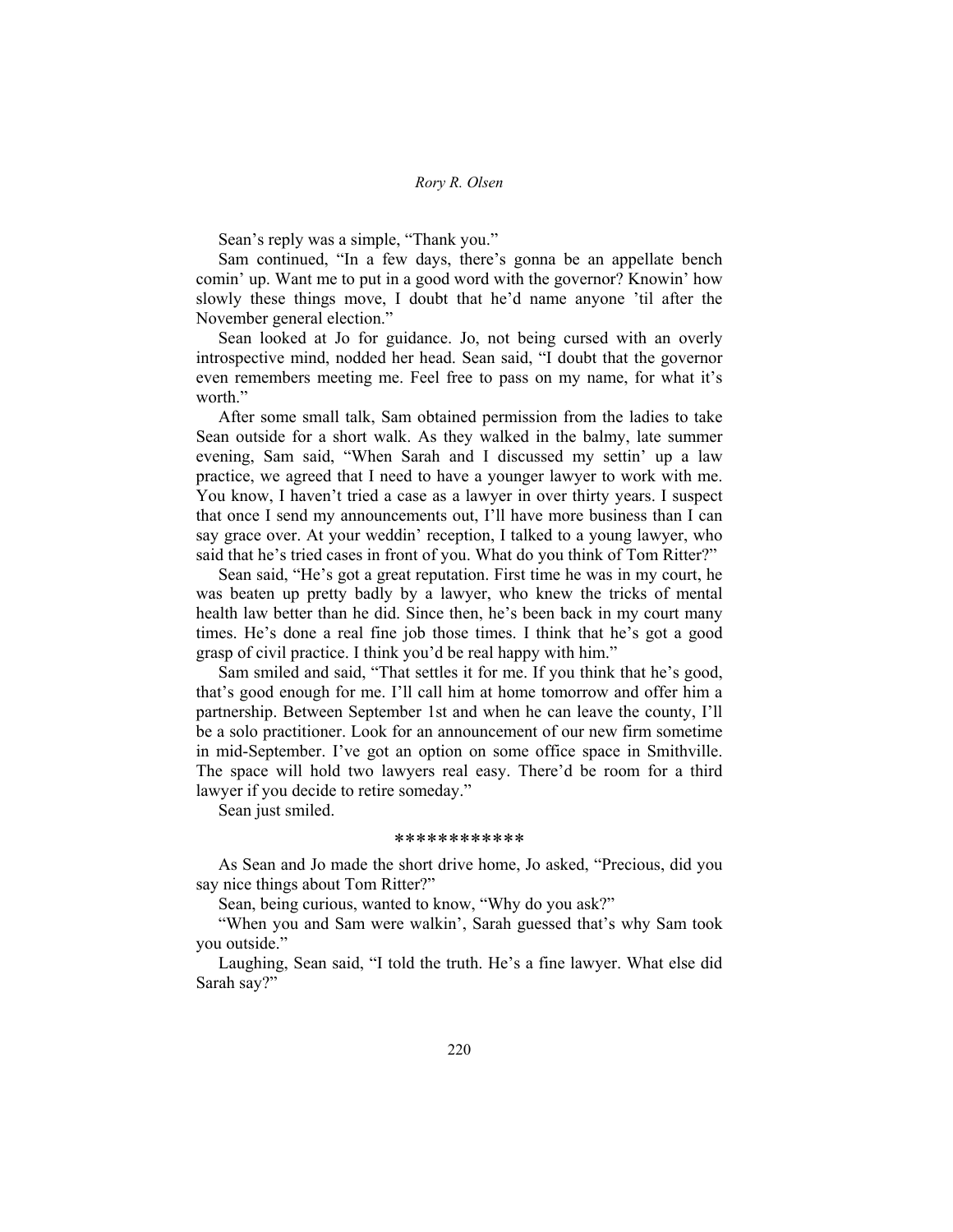"She said that you'd be a good successor to Sam."

Sean asked, "What else were you two up to?"

Jo replied, "She asked if she had embarrassed you too much that night she hugged you at the resort."

"What did you say?" Sean asked.

"I told her that I was workin' real hard to get you over bein' quite so easily embarrassed. I told her that livin' with me, you're gettin' a chance to stop bein' so stuffy."

Sean said, "We're home. Just in time, I think!"

\*\*\*\*\*\*\*\*\*\*\*\*

As Jo stepped off of the elevator with Sean at the Horizon Club, she immediately noticed the very large sign in the middle of the lobby that read:

# JUDGE RILEY RECEPTION Main Dining Room August 30, 2000  $5 - 7$  pm

The sign was surrounded by two large clusters of red, white and blue balloons. As Jo and Sean walked into the room, Sean said, "If you can't read someone's name tag, squeeze my hand, so I can introduce the guest to you."

As soon as Sean was done speaking, Bob and Roxanne Griswold appeared, warmly greeting Jo and Sean. After the greetings were over, Bob said, "Sean, I hope that you're in good voice today. We've received over one hundred RSVPs in the mail as of noon. So, you can probably expect another hundred to show up with checks in hand."

As Bob walked Jo and Sean to the table at the entrance to the room, which was manned by two very pretty young ladies, Jo asked Sean, "Do you really know two hundred lawyers by name?"

Sean replied, "By face, I know a lot more than that. The problem is sometimes I have trouble putting the name and face together. That's why we give them very nice, large name tags. Unfortunately, that doesn't always solve the problem. Last time I ran, I made a complete fool of myself at my fundraiser. A lawyer showed up with a very pretty, little redhead. I made the mistake of assuming that his lady was his wife, who I knew was a very pretty, little redhead. It turned out that the lady he was with was the reason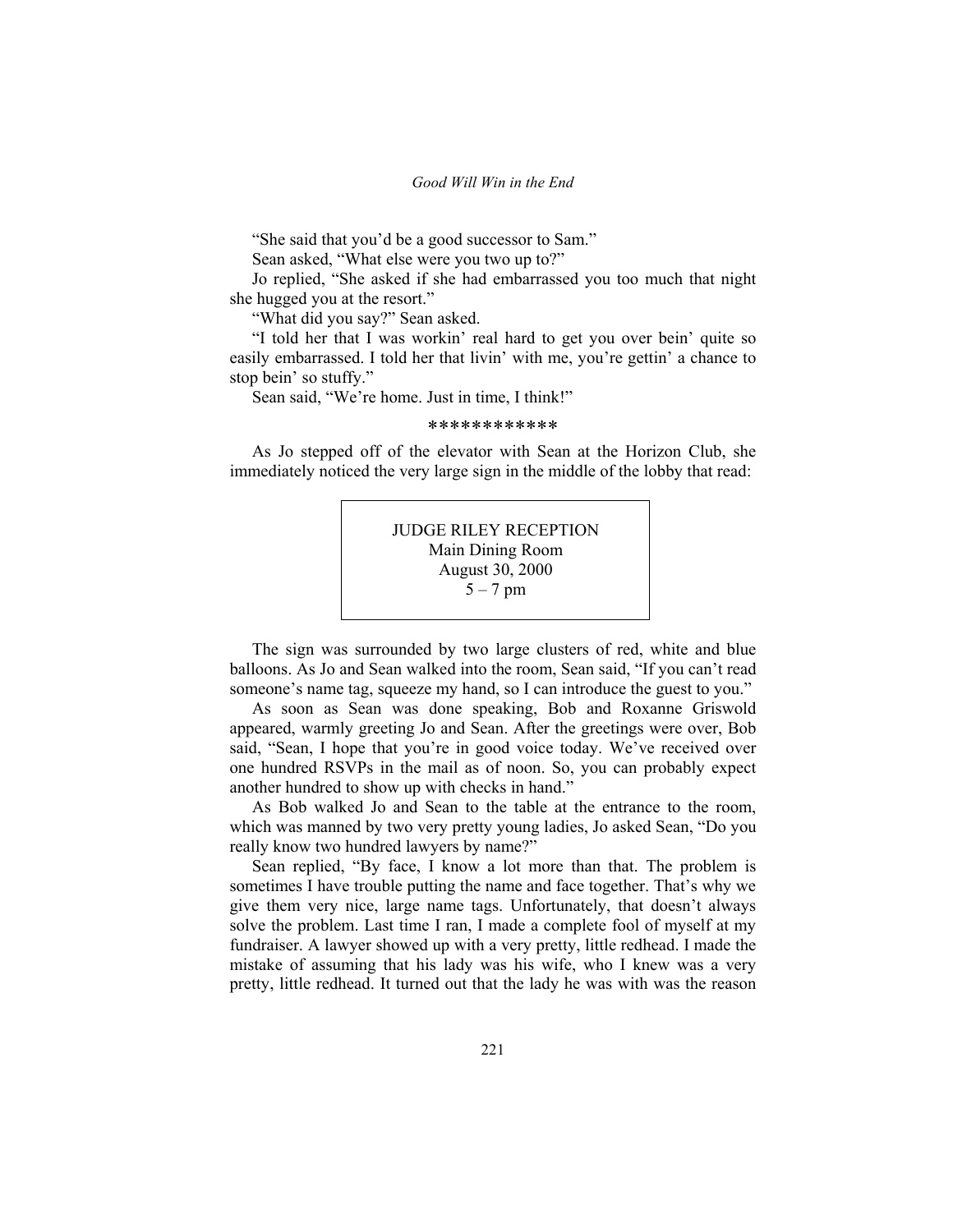that he was getting divorced. I guess that he has a thing for pretty, little redheads. I hope I've learned from that experience."

Jo said, "Should I ask who the two sweet, young things were at the reception table?"

 "Beautiful, nowadays, most Political Science professors require that their students put in some time getting involved in actual politics. I'm sure that those young ladies are students fulfilling their course requirement."

Being playful, Jo asked, "Seein' them, are you sorry that you rushed into marriage like you did?"

Sean, more alert than usual, said, "No! The only mistake I made was waiting so long. I should have proposed on our blind date. Besides, those sweet, young things are about the age of my daughters. A wise man never gets involved with a woman the same age as any of his daughters. Doing that tends to make holidays a little too exciting."

As Sean finished speaking, Roxanne appeared and placed very large, plastic-encased name tags on their lapels. No sooner had she finished, when the elevator dinged in the distance as the first of the guests started to arrive.

Jo, being a stranger to the world of day-to-day politics, found the fundraiser to be fascinating in a strange way. It seemed to her, **if** all the lawyers who spoke to them were telling the truth—something that she very much doubted—Sean must have at least one hundred and fifty close friends that he had never told her about.

As they greeted their guests, Jo noticed that all of the conversations seemed to share the same theme. Either the speaker was telling Sean that it was a darned shame someone was running against him, that he needn't worry because everyone loved him or that he was doing a great job and shouldn't worry about the election.

Jo noticed that she seemed to have caught the eye of most of the male lawyers. The female lawyers also gave her the eye, but much more critically. Since Jo was wearing a conservative, navy-blue suit with an expensive white blouse, a small string of pearls, moderate black heels and nude hose, she knew that none of the women lawyers could find fault with her attire. Jo was wearing her hair up, which accented her face and blue eyes.

Jo was surprised by how many of the guests at the fundraiser had seen her on television. She managed to entertain a number of the guests by telling them a bit about how reporters behave when off camera. She was a big hit with both sexes.

Jo's biggest surprise of the evening came later, when Kim and Covey appeared near the end of the reception. Kim told Jo that she and Covey had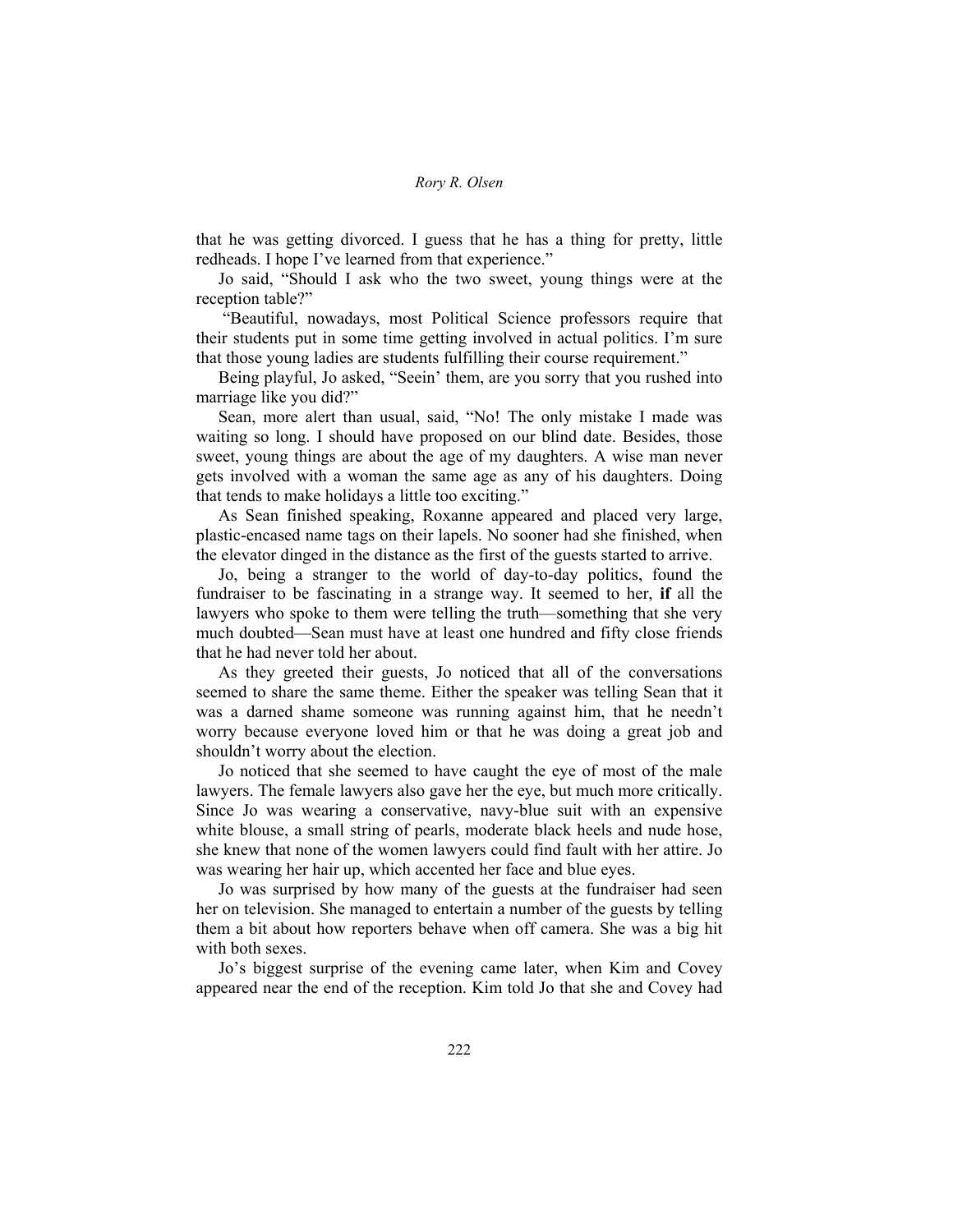gone out of state the week before and had gotten married. Jo handled the situation well, chatting with Kim for a few minutes before wishing her the best. Covey looked a bit sheepish when his time to speak to Jo came. Jo took his hand and wished them both the best. Then, Kim and Covey moved on, their places in the line being replaced by other well-wishers. (Jo found out later that their check, drawn on a new checking account with the names Kimberly and Covington McReynolds III, was in the maximum allowable amount of \$5,000.00.)

On the ride home that evening, Jo asked Sean about why people gave money to judicial candidates. Sean told her that originally he thought the idea of taking money from lawyers smelled a bit funny. He told her that he had gotten over his initial revulsion after he figured out that big-time lawyers all gave about the same to all the candidates—incumbent judges and their challengers. So, it sort of cancelled itself out. Sean said that what had pleasantly surprised him was the large numbers of lawyer donors, who might only appear once a year in his court on something uncontested. They were doing it out of public spiritedness and a chance to hobnob with all of their lawyer friends.

As they drove along, Sean wondered if he should say anything to Jo about Covey and Kim. Fortunately, just as Sean was caught in the midst of indecision, Jo said, "I'll bet that Covey and Kim went out of state to get married to avoid hassles with his mother. I guess that he learned from our engagement that he shouldn't give her time to react."

Sean asked, "Think she and Kim will hit it off?"

Jo surprised Sean when she said, "I doubt it very seriously. From what I've heard about Kim, she's really scrappy—in a nice, polite way. Sean, did you know that she was an Army nurse before she went to law school? In my experience, women with military nursin' experience tend to handle pressure pretty well and don't take kindly to bein' bossed around."

Remembering that Jo's mother had been a Navy nurse, Sean smiled at Jo.

Then, Jo added, "Kim's a JAG major in the reserves. From what she told me, she has a good shot at changin' the color of her oak leaves in the next few months."

Sean said that he never knew that about Kim. Although Sean thought the matter was closed, Jo added, after a minute's silence, "Precious, I was still in my twenties when Covey and I faced his mother. Kim's got to be a decade older and a lot more mature and sure of her place in the world. I doubt that Mrs. McReynolds will get to her like she got to me."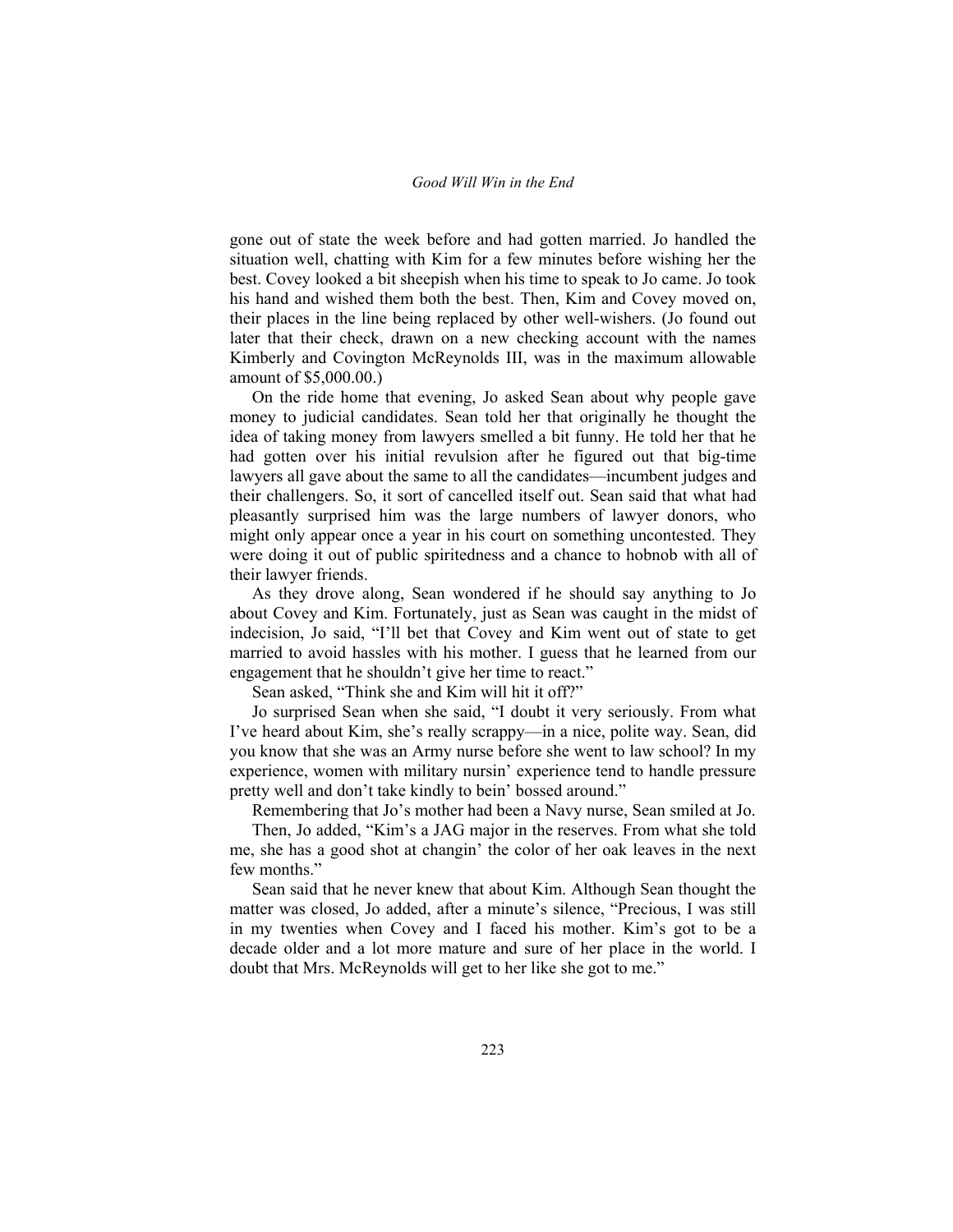As soon as they got home, Jo led Sean into the bedroom. Sean knew exactly what she wanted and gave it to her. Afterward, Jo held Sean very close to her and whispered in his ear several times, "I love you."

Sean held her tightly and told her that he loved her, too. If Law and Equity hadn't demanded that their food bowl be restocked right then, Jo and Sean would have just drifted off to sleep in each other's arms. When they finally turned in for the night, both slept very well.

#### \*\*\*\*\*\*\*\*\*\*\*\*

The main parking lot of the Ransom County Fairground was starting to fill up when Jo and Sean arrived for the big September 4th Labor Day Campaign Rally. Since the morning was almost over when they arrived, Sean and Jo were dressed for the heat, knowing that the rally would be outside. As they walked from the parking lot to the reception area where they would sign in, Sean said, "Labor Day has traditionally always been the start of the *official* campaign season for the two parties. For many years, we have always had our rally at the fairgrounds. The opposition has its rally in the central city. Both sides battle for better media coverage. My guess is that we are going to win the battle of the rallies this year because we are going to have the governor and one senator at ours."

As soon as they had checked in and received their name tags, Roxanne Griswold appeared and greeted them both warmly. A moment later, Bob appeared. After explaining the schedule to Sean, he told them to grab some barbeque before the line got too long and then to work the crowd. As Bob and Roxanne were about to greet someone else, Bob turned and asked Jo if he could take Sean aside for a second.

When they were by themselves, Bob said, "Sean, I sent you an email just before I left home this morning. The governor's office called me earlier today and asked if you would be interested in the opening on the Supreme Court. Are you interested?"

Sean said, "I hadn't really thought about it."

Bob replied, "They're interested in you. My email tells you what to do, which is basically to email a letter along with your biography to the appointments secretary. I don't know what you did, but they called me, which has got to be a good sign."

A few minutes later, Sean whispered to Jo what Bob had said as they worked their way through the food line. Jo smiled and said, "I'll give you one guess who suggested your name." They both laughed.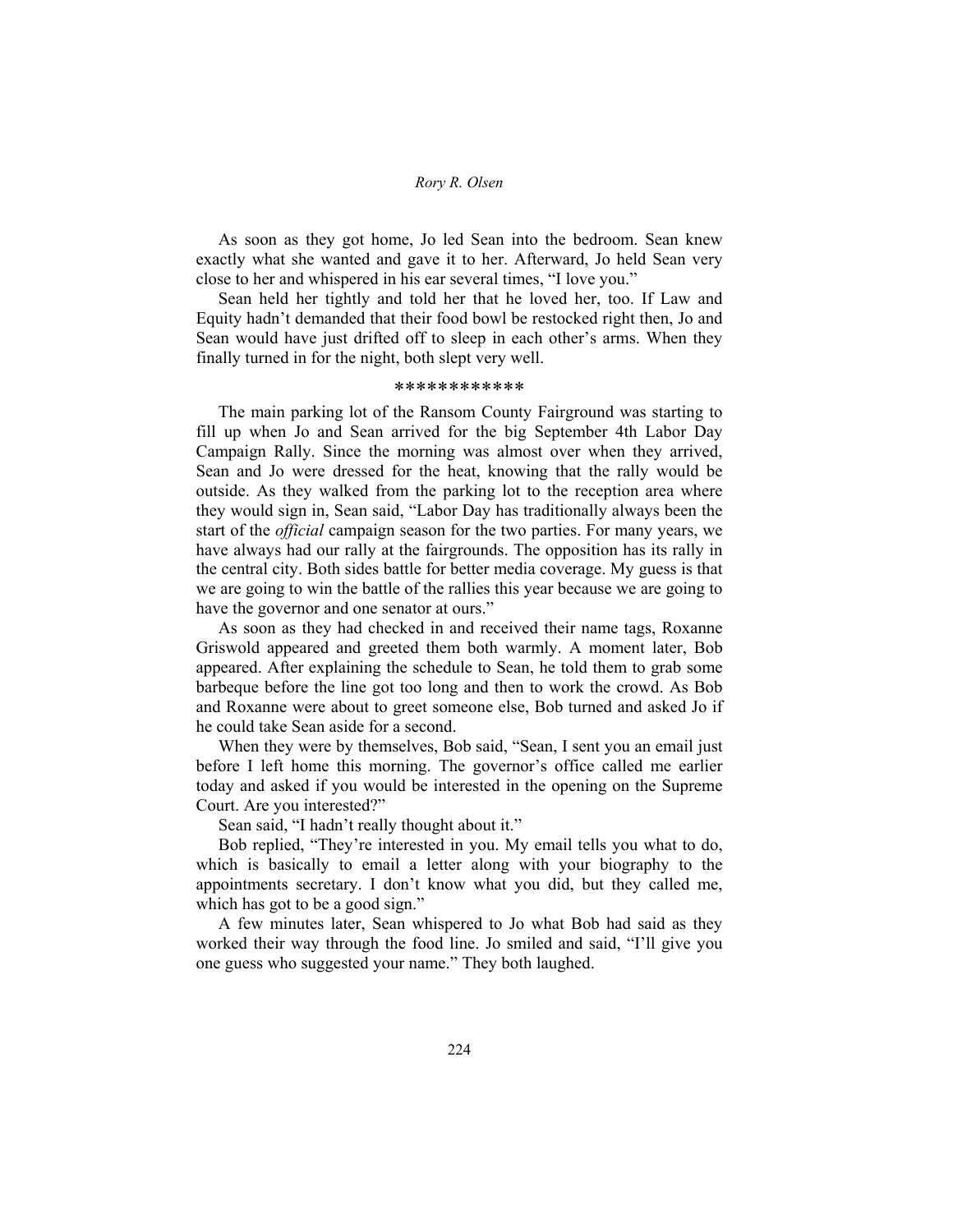The part of the rally before the speeches was a lot of fun. Jo was surprised at how easily her usual shy and self-effacing husband slipped into the role of politician. She smiled at the thought that Sean was a lot like her, in that both of them easily adapted to their surroundings. Jo noticed that Sean, who normally found being with people to be a drain on his energy, seemed to draw strength and energy from the many well-wishers that he spoke with at the rally. She couldn't help but be impressed with how Sean was pumped up and ready for reelection. Jo was sure that the festive surroundings, the music, the smell of the excellent barbeque and the prevailing red, white and blue color scheme had worked their spell on Sean, just as they had on her. She was also energized.

At precisely 1345 hours, as it was scheduled, the master of ceremonies requested that the candidates and their companions go to the side door of one of the buildings, off a way from the main pavilion of the fairgrounds. Once they were in the building, the candidates were given the numbers of their seats on the big stage. After they were numbered, the candidates and their companions went through a receiving line to meet the guests of honor—the senator and the governor.

Since Sean and the senator didn't know each other, Sean and Jo just exchanged the usual remarks with the senator and his wife. When they got to the governor and first lady, they were very pleasantly surprised. The governor greeted Sean very warmly and told Sean that he had heard good things about him from a number of different people, including the dean of the S.U. law school. The governor knew enough about Sean's biography to convince Sean that he was definitely under consideration for the S.C. opening. The first lady surprised Jo when she greeted her by her law enforcement rank. She knew enough of Jo's background to impress Jo. When the first lady quoted the sheriff, saying that he had mentioned she was on her way to higher positions, Jo was pleasantly surprised.

After the candidates and their companions had completed their treks through the receiving line, the candidates were led out the door to their seats on the stage. The companions of the candidates were led to their reserved seats at the front of the crowd. Jo had guessed correctly that the companions of the candidates—wives mostly, but certainly not entirely—were going to be seated up front. Obviously, they would know when to cheer and would cheer loudly. But, Jo also deduced that the companions acted as a shield for the people on stage since, if there was anyone in the audience intent on causing harm, they would be another ten to fifteen feet further back from the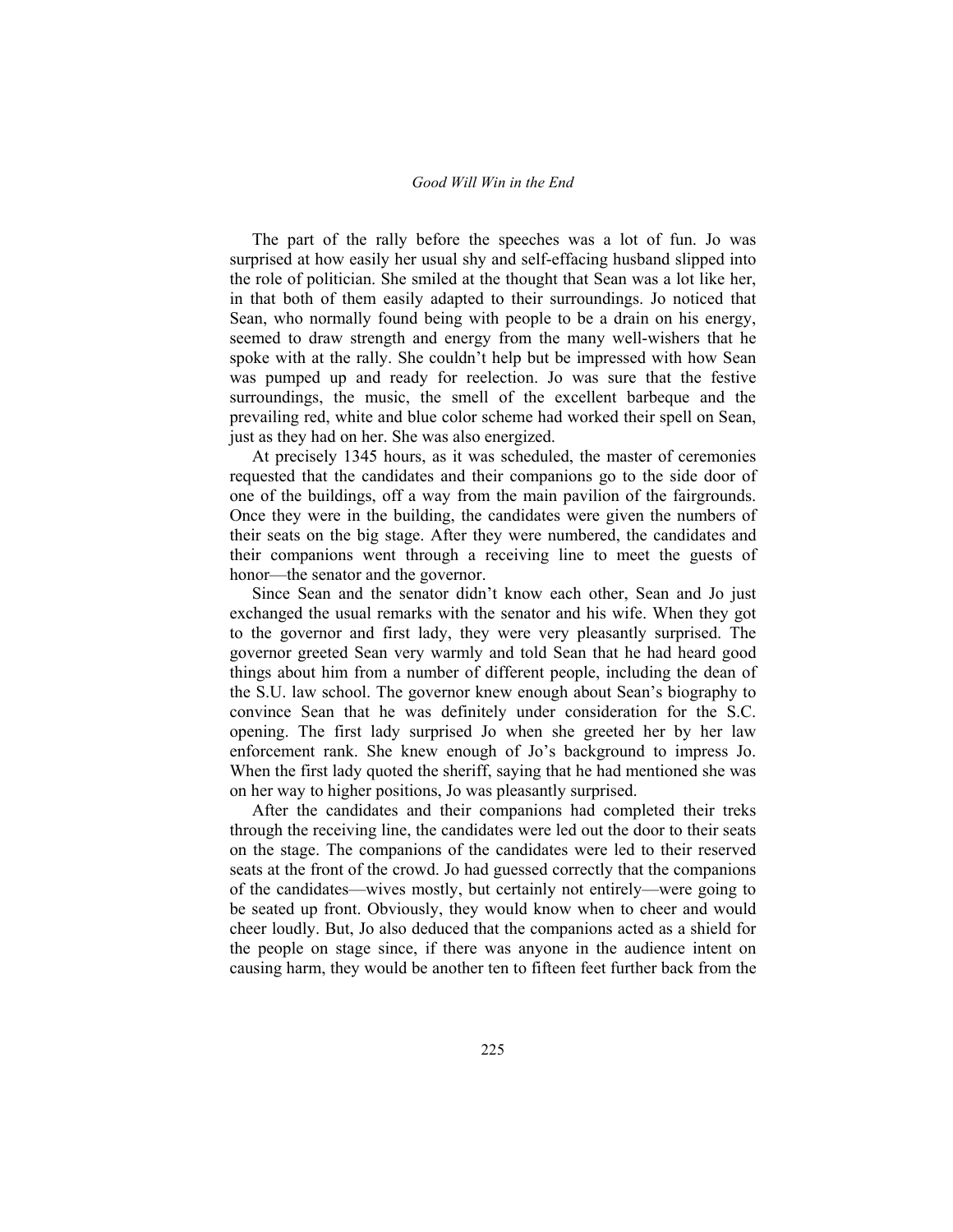stage than they were in the first row. (Jo knew that, at distance, very few people could hit much of anything with a handgun.)

The crowd was lucky that afternoon. Both of their illustrious speakers were committed to fly to other parts of the state after their speeches were over at the fairgrounds, so they gave short speeches. At the end of the program, each and every one of the local candidates on the upcoming November ballot was introduced. Jo was very proud and happy when Sean got a big cheer. Sean suspected that he got the big cheer because his name was the last one of the candidates, but didn't say anything like that to Jo, who was beaming with pride.

After the program ended, Sean was glad to be back with Jo. She was very happy to see him, planting a big, wet kiss on his cheek as soon as he was within range. Sadly, their embrace was interrupted by a voice coming from behind Sean. Turning to the sound of the voice, Sean said, "Jo, may I introduce our illustrious County Chairman, Bill Morrow."

As he shook her hand, Jo noticed that Bill's eyes kept darting back to her chest. Although most women would find Bill's handsome, square face offset by dark, earnest eyes; his dark hair; his tall, athletic physique; and his toothy smile attractive, Jo did not. He struck her as very insincere and a born backstabber.

Sean and Bill talked for several minutes about Bill's plans for the upcoming campaign. Bill went on and on about the great television ad that the county party was going to prepare for wall-to-wall advertising during the last ten days before the election. When Bill turned to Jo and said that after talking to her, maybe he should revise the ad format to allow camera time for judicial spouses, Jo wanted to gag. But, in spite of her revulsion, she said, "Bill, that would be very nice. But, I think that the voters would probably want to see the judges, not their families."

Feigning a reluctant retreat, Bill agreed with Jo. Then, Bill surprised Jo when he asked, "Jo, have you ever considered running for office? You have a great presence. The voters would take to you very readily. You ought to think about it for 2002."

Jo replied, "I'm flattered that you'd even think about me runnin' for office. I'm not a lawyer, so what could I run for?"

Bill, sensing that he was making some progress, said, without hesitation, "Ransom County is going to pick up one or two seats when the Leg redistricts next time. You'd love being a legislator."

Jo, being intrigued with the idea, said, "I'd have to quit the department, wouldn't I?"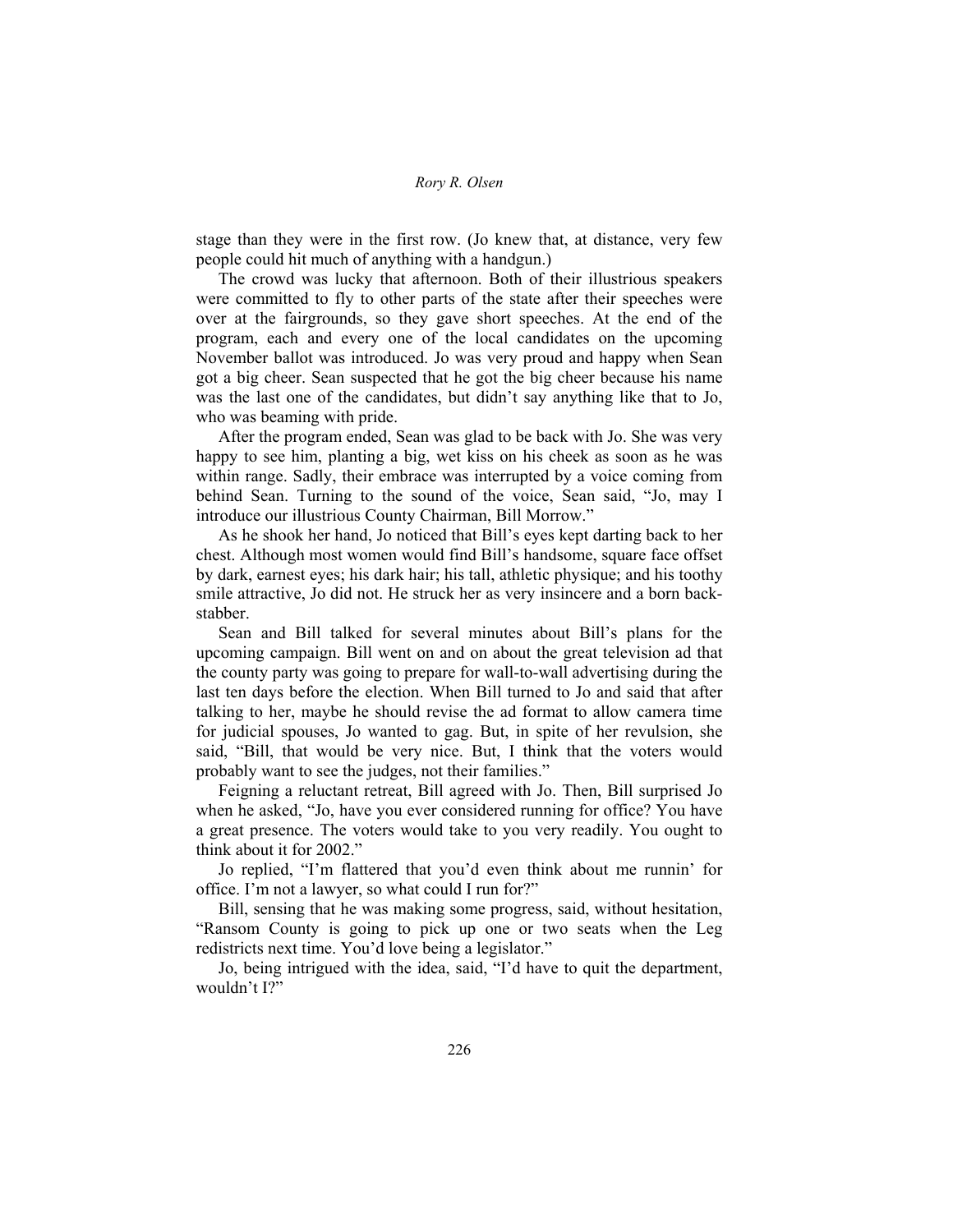Morrow, knowing that Jo had caught the bug, said, "I'm not a lawyer, but I don't think so. State law doesn't let governmental agencies fire, demote or reassign employees for service in the Leg. Besides, by then, wouldn't you be vested in the pension plan? If you did leave the department, I'm sure that you could find some other business venture to keep you occupied. Or, you could divide your time between being a homemaker and a legislator. Think about it."

After exchanging a few further pleasantries, Bill departed. Looking at his watch, Sean said to Jo, "I guess that we'd better be leaving. I've got to get ready for class tonight."

As they rode home, Jo asked, "Precious, do you think that Bill was serious?"

Sean said, "Bill is always serious about politics. He eats, sleeps and drinks politics."

Jo inquired further, "If I ran, would I have to leave the department?"

Sean replied, "I have no idea. Why don't you wait until after the Leg completes its redistricting plan next year? If it looks like a seat might be available, talk to the sheriff. In the meantime, you can get your name and face out before the public by working with me on my campaign. After the election, you ought to get involved in a Republican club."

Sensing that Jo was intrigued, Sean decided to change the subject. "Beautiful, what did you think of the rally?"

Jo answered, "Precious, I had a good time. I was really impressed with the energy and enthusiasm of the crowd. The senator and the governor both gave really good speeches. The lady from the Bush campaign was really good, too. But, the best part of the rally was when you were introduced. I got a lump in my throat when I heard everyone cheerin' as your name was called out. I was so proud."

 A few second later, Sean's F-150 was at the gate to their home. As they pulled up the driveway, Jo asked Sean if it would be okay with him if she planted flowers alongside their driveway and some trees by the stone fence that separated their property from County 191. Sean agreed that planting flowers and trees there would be a nice touch.

 When they entered the house, Sean quickly showered, changed clothes and headed off to class. Sean never liked making the law students go to class on a legal holiday. But, because law school classes had started the week before, the schedule said there would be classes on Labor Day. So, law students had to labor on Labor Day while everyone else got the day off.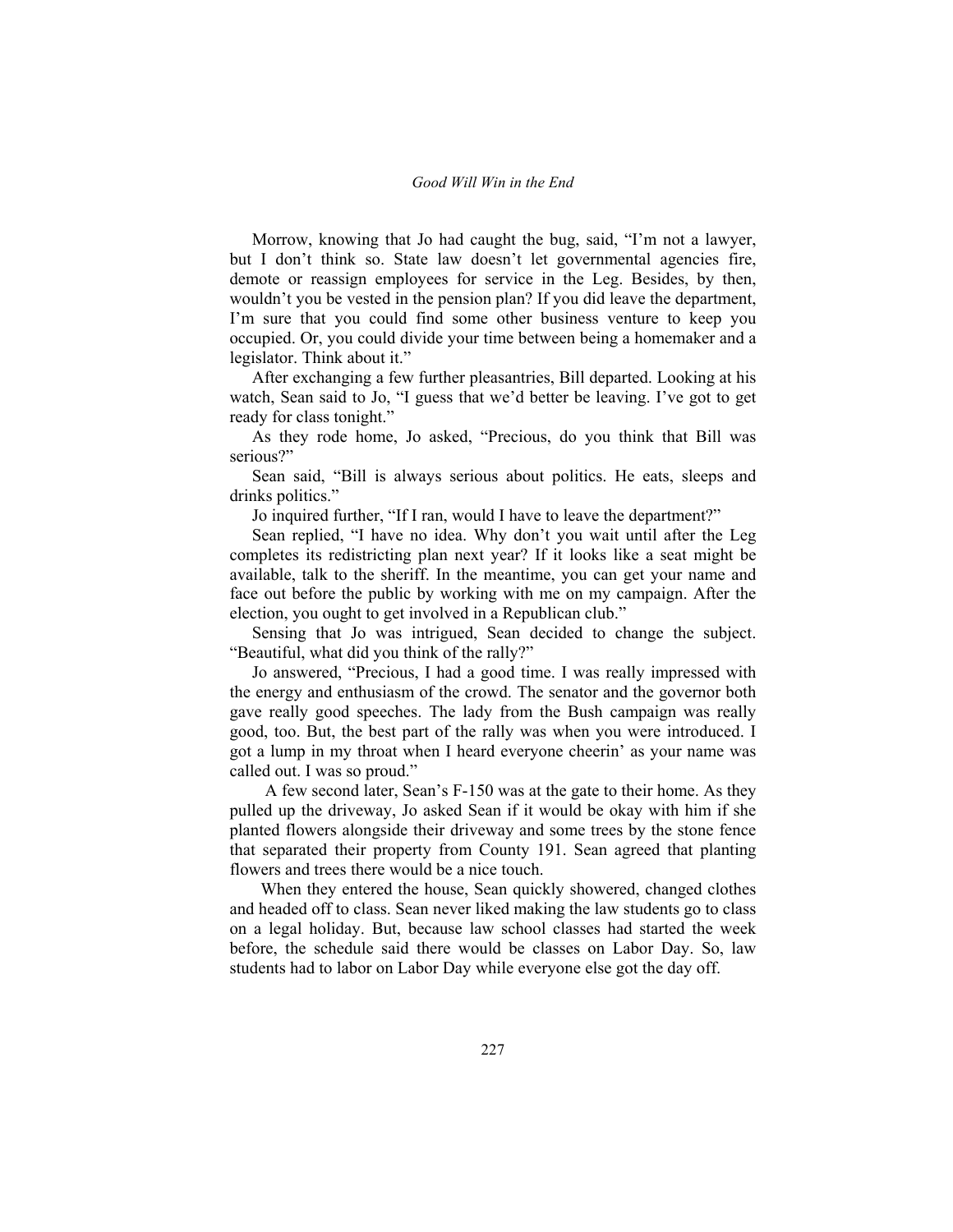#### \*\*\*\*\*\*\*\*\*\*\*\*

 As Jo and Sean hurried to his truck in the late afternoon sun on a very hot Wednesday, September 6<sup>th</sup>, Sean said, "I hope this evening with Professor Rodriguez and her husband, Dr. Rodriguez, the Chemistry Professor, won't turn out to be a dud. I was shocked when she extended the invitation at the reception. When I saw her at the beginning of the new semester, I'd hoped that she'd forgotten all about it. I guess not. I have no idea what to expect."

Jo asked, "Precious, what's she like?"

Sean replied, "She's very passionate. I don't know much about him. I guess that we'll just play it by ear."

La Casa Rodriguez was in a very nice, tree-lined area of University Acres, located near the campus. As soon as Jo and Sean rang the bell, the door opened and they were greeted very warmly by the Dr. and Professor Rodriguez. Soon, Sean's misgivings were gone.

Before they sat down to eat, Professor Rodriguez said, "Sean, I imagine that you probably don't remember, but back after you joined the faculty, the few female professors and the wives of the male professors held a tea to welcome Cheryl to our extended family."

Sean said, truthfully, "You're right. I don't remember it."

Looking at Sean, Professor Rodriguez said, "Not announcing your engagement until the very end of the school year and then getting married over the summer created an etiquette problem for us."

Turning to Jo, Professor Rodriguez continued, "Lieutenant, please accept our apologies for not contacting you sooner about the scheduling of the tea, but a number of us were concerned that with Sean's reelection campaign, you might not have any spare time available until after the election. Would you prefer to wait until after that is behind you?"

Jo replied, "Professor, that would be fine."

Professor Rodriguez responded by saying, "I'll write you in a few weeks with several proposed dates. But, please call me Isabel."

Jo replied, "I'll look forward to the tea. But, I'll only call you Isabel if you call me Jo." Isabel agreed.

The diner was fabulous, featuring dishes from both Spain and Cuba. Over the meal, Sean and Jo learned a good deal about their host and hostess. Both of them had stories to tell.

Isabel's family was from Catalonia. They were highly placed in the Loyalist Government. When that government fell, her family escaped to Cuba, as did many other Loyalist families. Isabel was born in Cuba.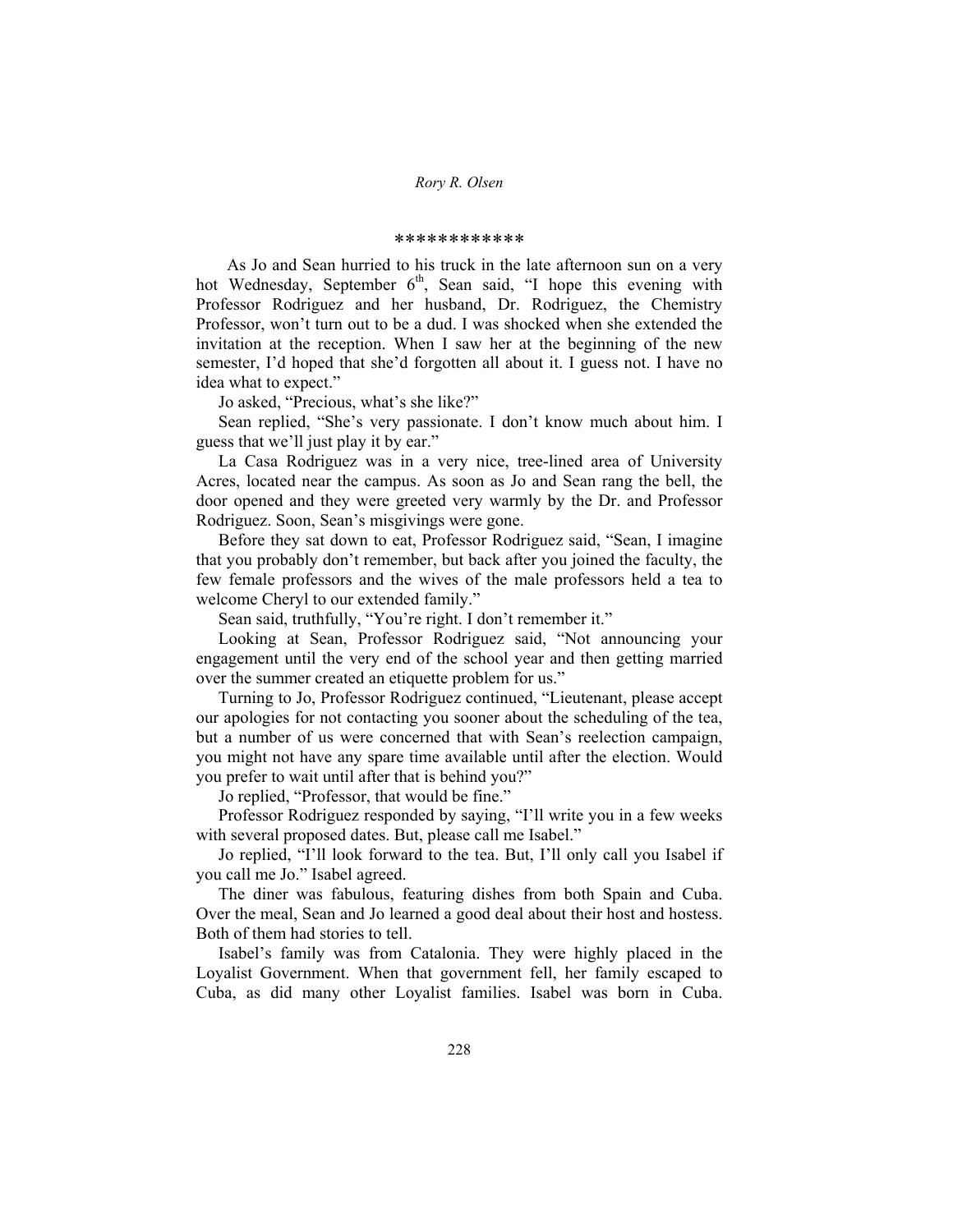Fortunately for her, the family business was export-import, so when Castro came to power, they just transferred their business operations to New York City. She grew up wealthy. She was also an overachiever in school, graduating Summa cum Laude from Vassar and Order of the Coif from Columbia Law. After clerking for a U.S. District Court judge in Manhattan, she was an Assistant U.S. Attorney for several years. After that, she surprised her colleagues by going to work for the federal public defender's office.

Isabel said, "The work load was incredible. We didn't have enough lawyers to handle all the cases that we had. After about three years, I was near burnout. One day, purely out of the blue, I received a call from a law school classmate who told me that she had heard about an opening at Southern University to teach Evidence and Criminal Law. As soon as she told me about the opening, I rushed—actually, I ran—to a pay phone to find out if it was true. Thinking back, I'm surprised that the lady who first took my call didn't just assume I was a mental patient calling from Bellevue and hang up. I must have talked a mile a minute in my rapid Cuban-accented English. A few days later, I was out of the cold and damp of Manhattan and in the sunshine of University City. I probably would have worked for free if the Dean had asked me. I didn't know it until I arrived at Southern University, but I hated the cold and the congestion of New York."

Jo asked, "Is this where you met your husband?"

Dr. Rodriguez now spoke. Befitting his elegant manner, his words were calm and measured. "The first week of the school year, there was a reception in honor of the new faculty. Because I was a junior tenured professor in my department, I was asked to attend the reception. But, since my first wife had been dead for less than a year, I only went out of a sense of duty."

After Jo and Sean both expressed their regrets at hearing of Dr. Rodriguez's first wife's passing, he continued, "Just like your first wife, Judge, my wife died in an automobile accident. She left me very lonely and sad. But unlike you, I had three small children in the house."

After pausing for a second, Dr. Rodriguez continued, "As soon as Isabel spoke, I knew that she had grown up speaking Catalonian-accented Spanish. As a Castilian, I can sense those things. We spent enough time talking at the reception that I was emboldened to ask her for a date. To my surprise, she accepted my offer."

Jo said, "Doctor, did y'all hit it off well on your first date?"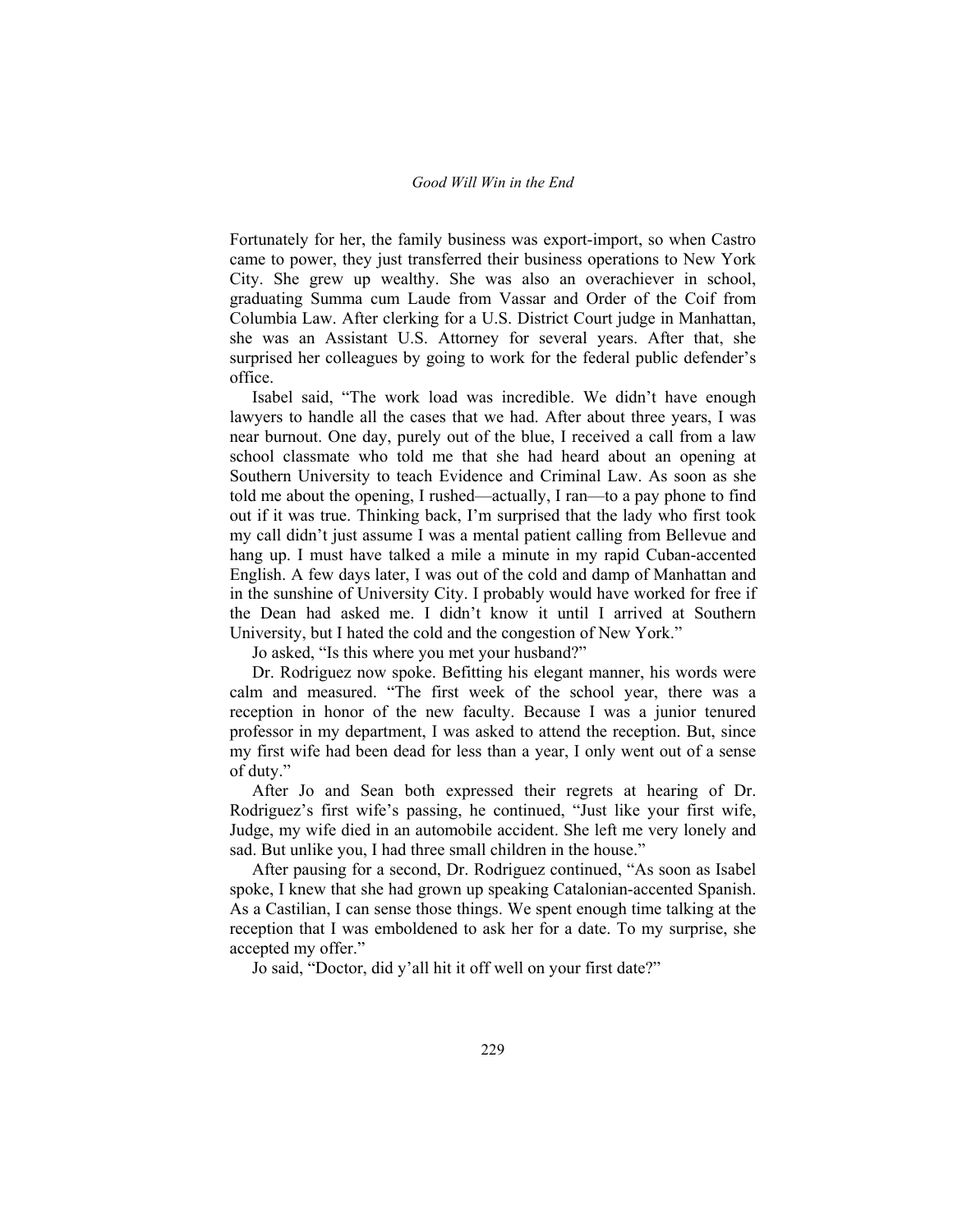Jo was surprised when both members of the host couple laughed at her question. Dr. Rodriguez first requested that Jo call him Carlos. After that, he continued, "On our first date, I made the mistake of making a political remark. She was not impressed at all with my politics. We argued the entire time. Our first date seemed to be a miniature version of the Civil War, with Isabel telling me just how evil Franco was. When the evening was over, I knew that we would never see each other again."

Isabel added to the narrative by saying, "Carlos was shocked when I delivered a note to him right before the start of one of his classes a few days later."

Carlos continued, "She stole my heart with the note."

Jo said, "May I ask what she said?"

Carlos laughed, "The note, which was written in proper Castilian Spanish, said the war is over. If we agree to never discuss politics again, I would love to see you another time."

Isabel added, "We never, ever discuss politics in this house. I know that he belongs to Opus Dei, but I say nothing. He knows that I am very liberal, but says nothing. Love is more important."

Sean asked Carlos about his area of interest within Chemistry. When Sean seemed to follow along with his explanations, Carlos inquired if Sean had a background in the subject.

Sean said, "Indirectly."

When Carlos asked Sean what he meant, Sean explained that his grandfather had been a chemist. Carlos asked his name.

When Sean replied, "Pierre Le Beque," Carlos smiled and said, "I do not know if you realize just how great a chemist your grandfather was. My work today is based on discoveries that he first wrote about after World War I. He was truly a giant in Chemistry."

Sean was flattered to learn that his grandfather was that well regarded. Jo started to wonder if their children would be too smart for her to understand.

The rest of the evening's conversation was devoted to Isabel's war stories about several criminal cases that she was working on. Jo was a little surprised that Isabel practiced law on the side.

As they drove home that evening, Jo remarked, "Precious, I was surprised to hear that Isabel handles criminal cases. I thought law professors just all taught school and wrote books and stuff."

Sean commented by saying, "Daphne sees patients, doesn't she? Why should law professors be any different? Actually, once you've got tenure,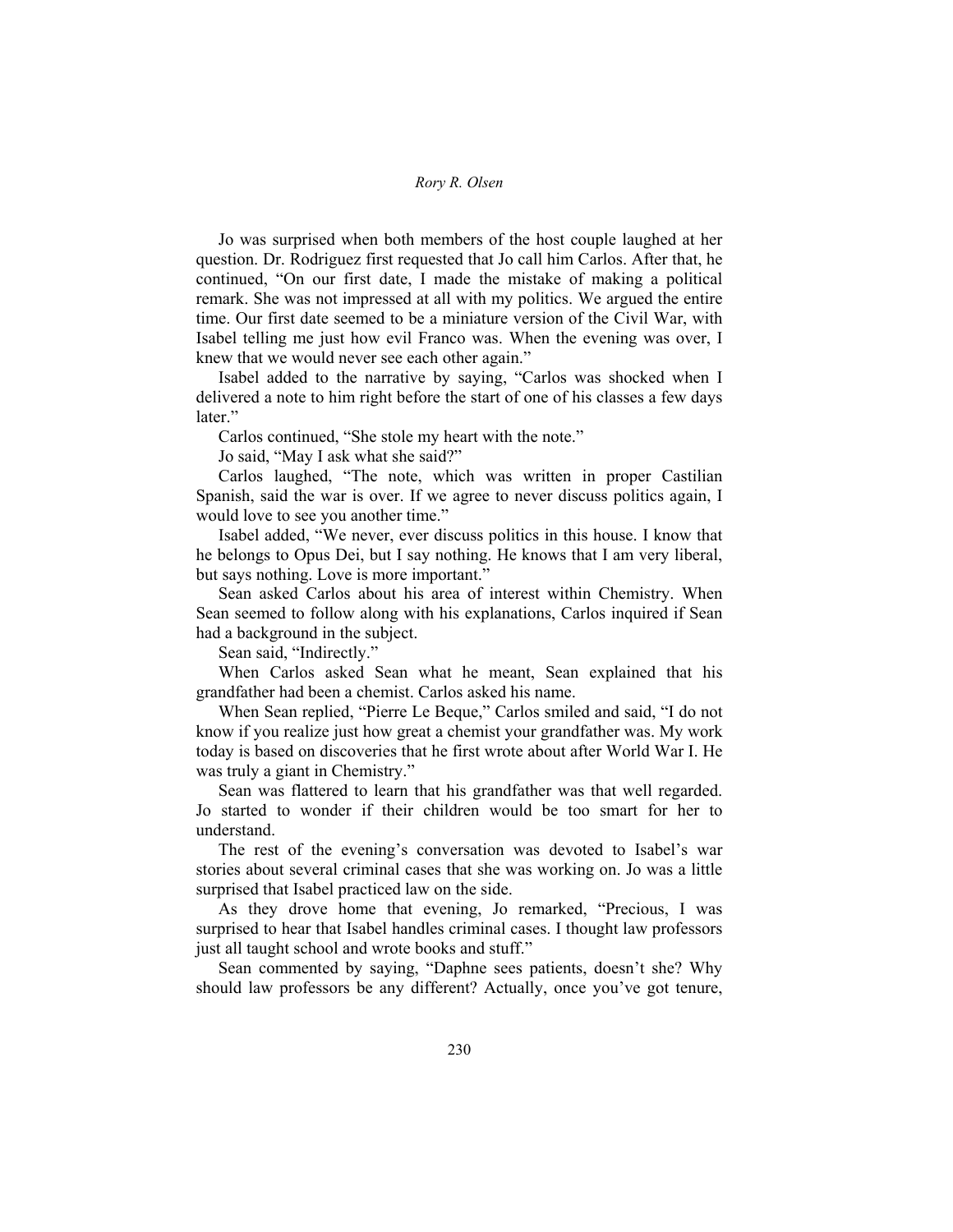outside of your academic responsibilities, it is really up to you. I have some colleagues that might write an article or two a year, but don't do much else. Some of my colleagues are real scholars, cranking out books and articles year in and year out. I have other colleagues who work part-time for law firms and are well paid for their efforts. Some of my colleagues sit on various boards and committees for the bar and the state. But, one of my colleagues, a guy named Reddick, is into fitness. When he isn't teaching, he is either working out or running someplace. He cranks out an occasional article on Sports Law, but his heart isn't into the law anymore. We all suspect that he likes teaching because he gets to use the university's athletic facilities for free."

Jo was surprised to learn that academics could be so dissimilar. Changing topics, Jo inquired, "Precious, did you know that your grandfather was famous?"

Sean responded, "Sort of. When I was an undergraduate, I had a course that dealt with the Theories of History. There has been an ongoing debate for about a century and a half or so whether great people make history or if ordinary people, being caught up in extraordinary times and events, make things happen."

Jo asked, "What do you think?"

Sean continued, "As part of the class, we had to do a paper about someone we knew personally who was famous. For this assignment, someone was considered famous if they were listed in an Encyclopedia or some other reference book of famous people. Being only twenty, I didn't think that I had ever met any famous persons. But, when I discovered that my grandfather and both of my parents were famous in their fields, I understood the question. To me, they were just regular people who did what they had to do, or needed to do, when the time came."

Jo said, "Sean, until I met you, I don't think that I ever knew anyone famous."

Sean replied, "Are you forgetting your father? I'm sure that if we look in the library, we could find his name in a book of Medal of Honor recipients. What about you? You've been decorated for valor and been on TV. A lot of people recognize you by sight. Doesn't that make you famous?"

Jo, after pausing a minute, replied, "My Daddy just got the Medal of Honor for doin' what he was supposed to do. I was decorated for bein' at the bank at the wrong time and reactin' like any other peace officer would."

Sean said, "You've just made my point. Famous people are just like everyone else. We all have families, get sick, shop for groceries and make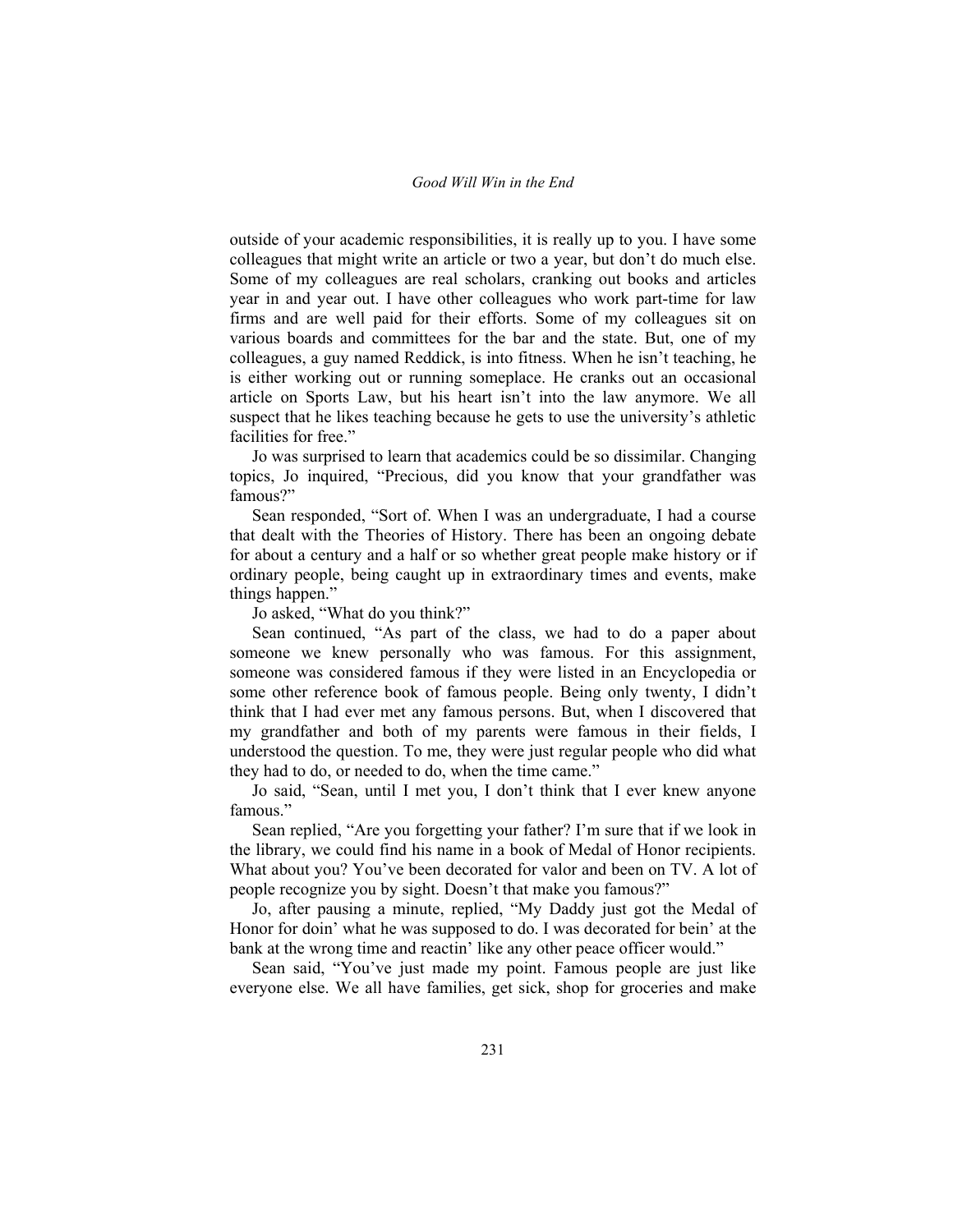love. Famous people are just like everyone else—except that somebody else decides that what they did deserved special recognition."

Jo looked surprised at Sean's comment. Sean, employing his teaching skills to their fullest, said, "Jo, somewhere in my library, I've got a book written about President and Mrs. John Adams. If you read the part that contains the letters between them when he was working on the Declaration of Independence, you can see that in addition to trying to give birth to our country, he also had to deal with all of the problems of normal life, things like running low on funds, the cow stopping giving milk and the like. He was just a human being in extraordinary circumstances. He rose to the circumstances, as the truly great ones always do."

Jo asked Sean to find the book for her when they got home. As they got near home, Sean said, "One of the great things about America is that both the great and the regular people all lead ordinary lives. So, it is hard to tell them apart. When I was in law school, there was a professor there who had been in a number of high positions in government, including a stint as attorney general of the United States. One day, after Cheryl and I were married, we saw him and his wife shopping for groceries. He was a great person, doing an ordinary thing. If he would have lived in another country, he wouldn't have done those things for himself."

Jo pondered what Sean said for the rest of the ride home. Later that evening, as they were snuggling together with Law and Equity in their bed, Jo asked Sean very softly, "Precious, if we found ourselves in extraordinary circumstances, would we rise to the occasion?"

Sean, after thinking for a moment, said, "God willing, may we never find out."

#### \*\*\*\*\*\*\*\*\*\*\*\*

Sean was tired and jumpy. First, the wind started making the windows shake and rattle around 0200 hours. At 0315 hours, a thunderclap followed a second later by a bolt of lightning, shocked Sean, Jo, Equity and Law into a groggy state of semi-wakefulness. A minute later, the rains came pouring down. At 0450 hours, Sean gave up and slipped into the kitchen to fix himself breakfast, knowing well from years and years of experience that thunder, lightning, rain and a falling barometer made him edgy, irritable and nervous. As Sean ate, he recalled Durkheim's thesis in Sociology that weather like this was strongly linked to increases in deviant behaviors, such as crime and suicide.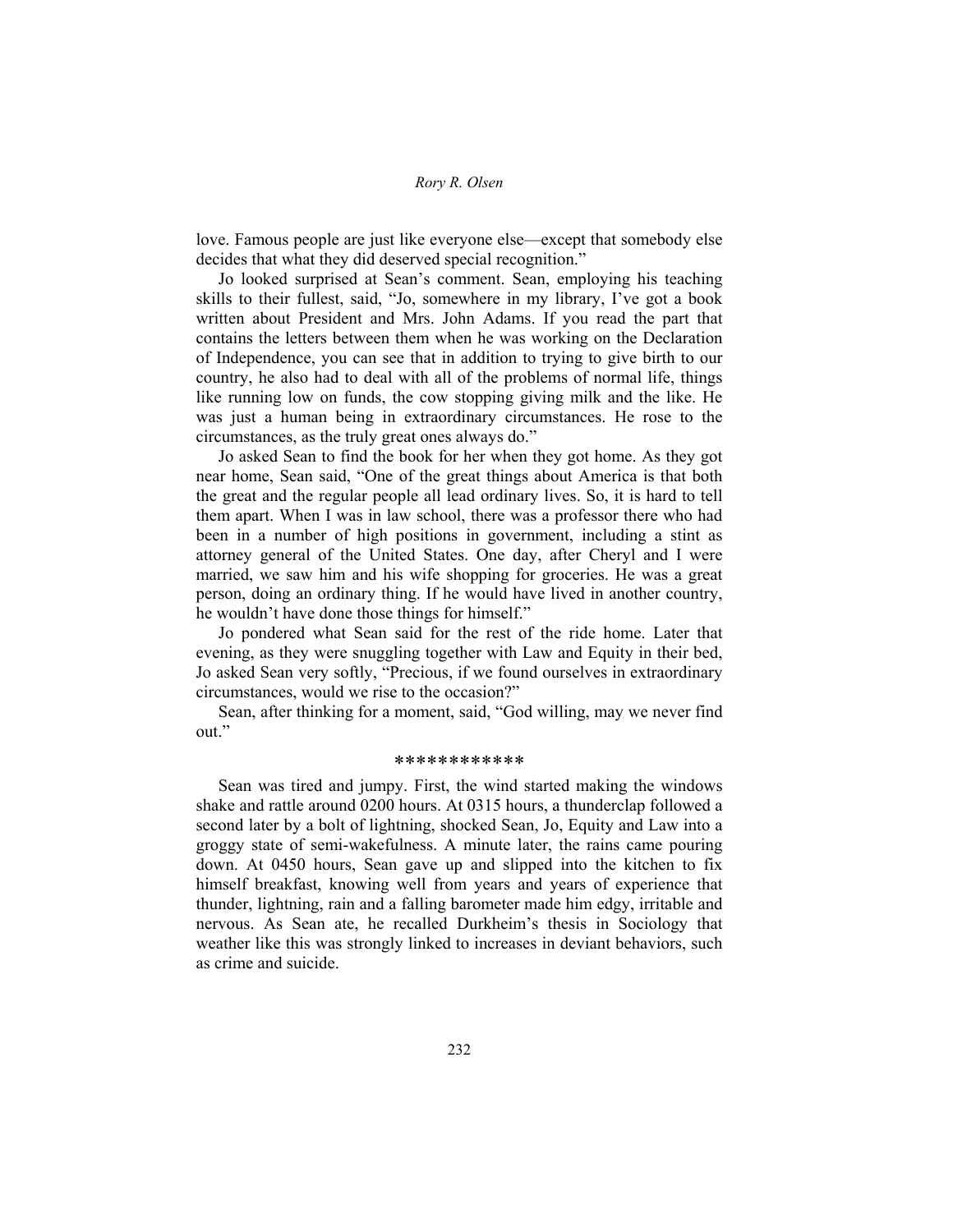After eating, Sean went back into the bedroom. Jo was still sound asleep. So, he gathered up what he needed to shower and shave, and went to a guest bathroom, hoping that he wouldn't wake her. He didn't.

Jo didn't wake up until the alarm went off at 0615 hours. Sean kissed her on the cheek and told her to drive carefully because this Monday, September  $11<sup>th</sup>$  promised to be a nasty day.

Sean was at his desk in his chambers by 0700 hours. Normally, court didn't start until 0900 hours, so on most days he would have been way early. But, since he had an emergency guardianship hearing set at 0730 hours and was going to begin picking a jury at 0900 hours, he really wasn't all that early. As he reviewed the file for the guardianship hearing and the research that Laura had done for him, Sean realized that he'd left home without picking up his copy of the *University City Bugle* from the metal delivery box near his front gate. Sean decided that he probably didn't have time to read the *Bugle* this morning, anyway. He hoped that his copy would stay dry until he got home.

The guardianship hearing really was an emergency. An adult child of an elderly ward—the one who had been rejected by Sean as the guardian at a previous hearing just six weeks ago—was being accused by the guardian of planning to abduct the ward. The guardian was seeking an injunction barring the accused child from the premises of the ward's nursing home, except under strict supervision. The behavior of the witnesses was as unruly as the weather that morning. Mercifully, the parties ran out of verbal ammunition just as the lawyers for the jury trial were beginning to arrive at around 0830 hours. Sean granted the injunction and then warned the enjoined child of the very serious potential consequences of violating one of his orders. Sean hoped that the message sank in, but he had his doubts.

After a quick recess, Sean returned to the bench to ask the lawyers if they had any preliminary matters to be addressed while Bubba was waiting for a jury panel. The lawyers surprised everyone present by informing the court that a settlement had been hammered out in the hallway a few minutes ago. After the lawyers read the settlement into the record, the lawyers and litigants left the courtroom. While Angela called Bubba to tell him that they weren't going to need a jury panel that morning after all, Sean talked to Jane about her upcoming wedding.

Angela interrupted the conversation by saying, "Judge, Bubba said that we were really lucky they settled, because it would have been a close call on getting a jury this morning. He guesses that the rain scared off a lot of potential jurors."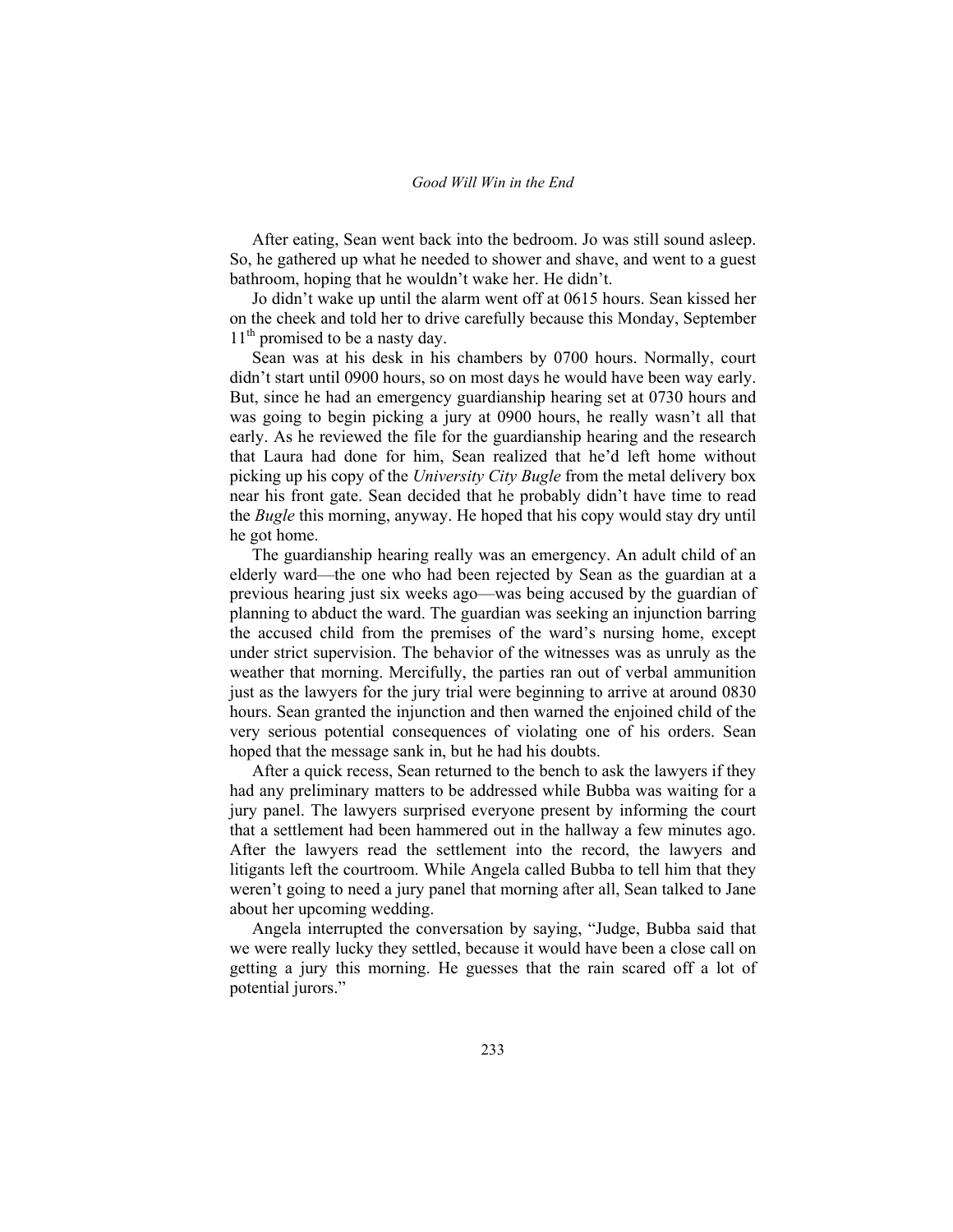While Angela was speaking, Sean was pleasantly surprised to see his lovely bride of one day less than one full month enter the courtroom. As Jo walked slowly toward the bench, Sean sensed that something was very, very wrong with her. When Jo slowly approached the bench, Sean noticed that she looked like someone who had just experienced a major trauma. By the time that Jo was standing right in front of the bench, Angela and Jane were both staring at her silently. When Sean came around to her and put his arm around her, Jo just stood there motionless. When Sean asked Jo what was wrong, she struggled to speak. But, no intelligible words came out of her mouth, just sounds. Sean sensed that Jo was close to hysteria and did not want to break down in public.

Sean very carefully led Jo back to his office, followed by Angela, Jane and Miriam. When Sean and Jo reached the door to his office, Sean said, "Miriam, please hold my calls."

When Miriam waved a pink message slip at Sean and tried to say something to him, Sean glowered at her with a look that most Marine Drill Instructors only dream of developing. Once Jo was seated on his sofa, Sean closed his office door, none to gently.

Sitting very close to Jo, Sean asked in his softest, kindest voice, "Beautiful, what's wrong?" Jo stared at him, biting her lip while tears started pouring down her cheeks.

Sean asked, "Is it your family?" Jo shook her head.

Sean asked, "Are you sick?" Jo shook her head again. Being frustrated by his inability to communicate with Jo, Sean asked, "If I give you a legal pad and a pen, will you write down what's wrong?"

Jo nodded. A minute later, Jo wrote on the legal pad, in a very unsteady hand:

# I'M ON PAID ADMINISTRATIVE LEAVE UNTIL THE HEADHUNTERS ARE DONE WITH ME! HELP ME!!!!!

While Sean didn't know too much about law enforcement procedures, he did know that if a cop was placed on paid administrative leave, the accusation was probably either not too serious, or not too credible. Still, he hadn't the foggiest idea what Jo could have been accused of doing. Sean let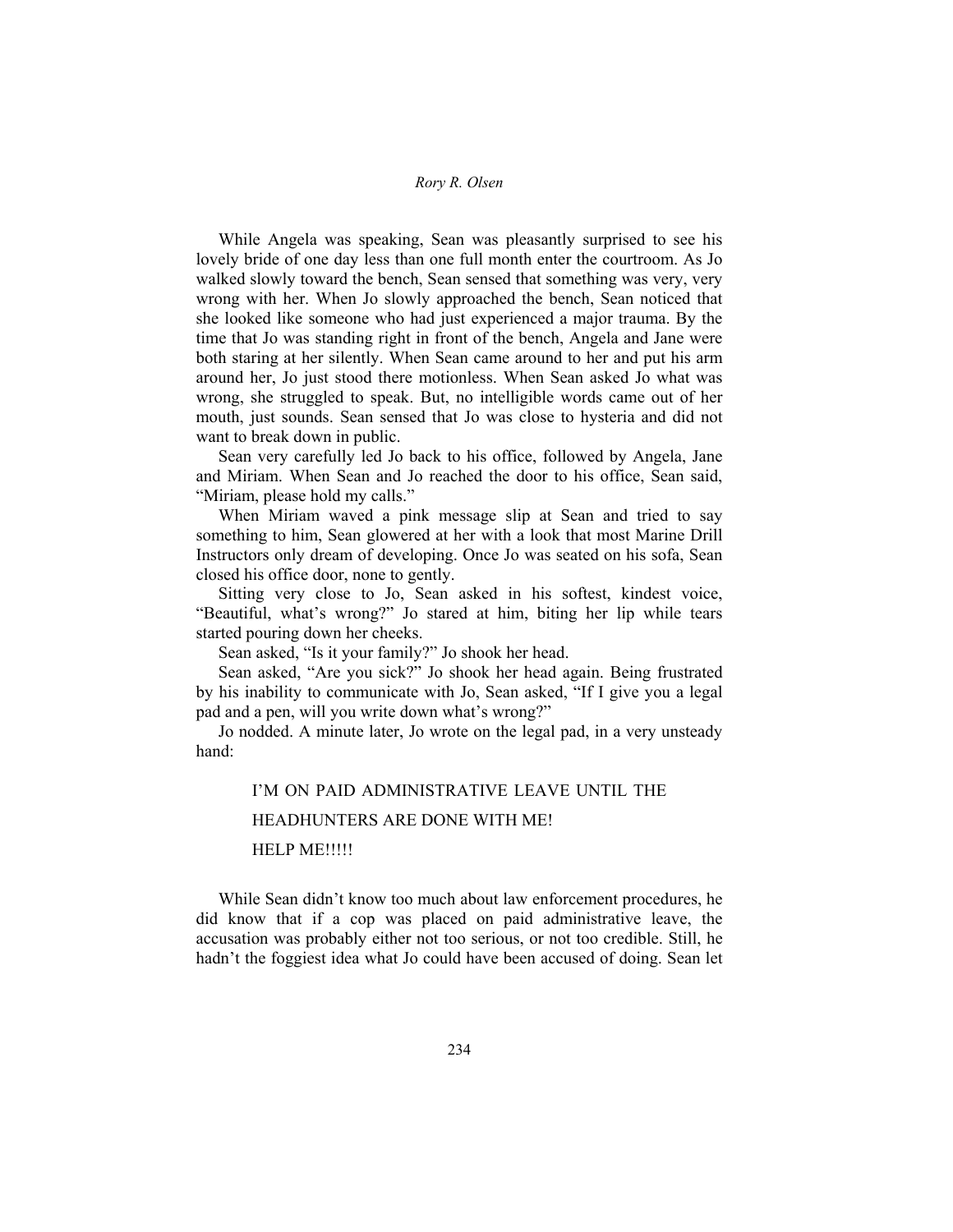Jo cry until she had managed to work it out of her system. Finally, Sean summoned the courage to ask her, "What happened?"

Jo stopped crying. Very slowly, she reached into her purse and pulled out a copy of the second section of that day's edition of the *Bugle*. Jo pointed to Winfred K. Rudd's column, which read:

## **SPECIAL RULES FOR SPECIAL PEOPLE**

If you or me, or anyone else that we know, stood to inherit fifty million dollars if our spouse died, and if our spouse died under very mysterious circumstances early one morning when our whereabouts were unknown, what would happen? We'd probably get to learn a lot about the so-called Criminal Justice system, wouldn't we? At a minimum, we'd be grilled by the toughest, meanest homicide detectives that they could find, right? If we couldn't come up with a good alibi, we'd probably get hauled before a grand jury, indicted and arrested, wouldn't we? Of course, any regular Joe or Jane would.

But, if a judge is the person under suspicion, different rules seem to apply. In March of last year, Judge Sean Riley's wife died while he was allegedly out of town. The next year, his financial report shows him being \$50,000,000.00 better off than he was when his late wife, Cheryl, was still alive. Has anything happened to him? Not a blessed thing has happened to him.

But wait, the story gets more interesting. Not long after his wife was dead and buried and her death was swept under the rug, Judge Riley started showing up at fancy restaurants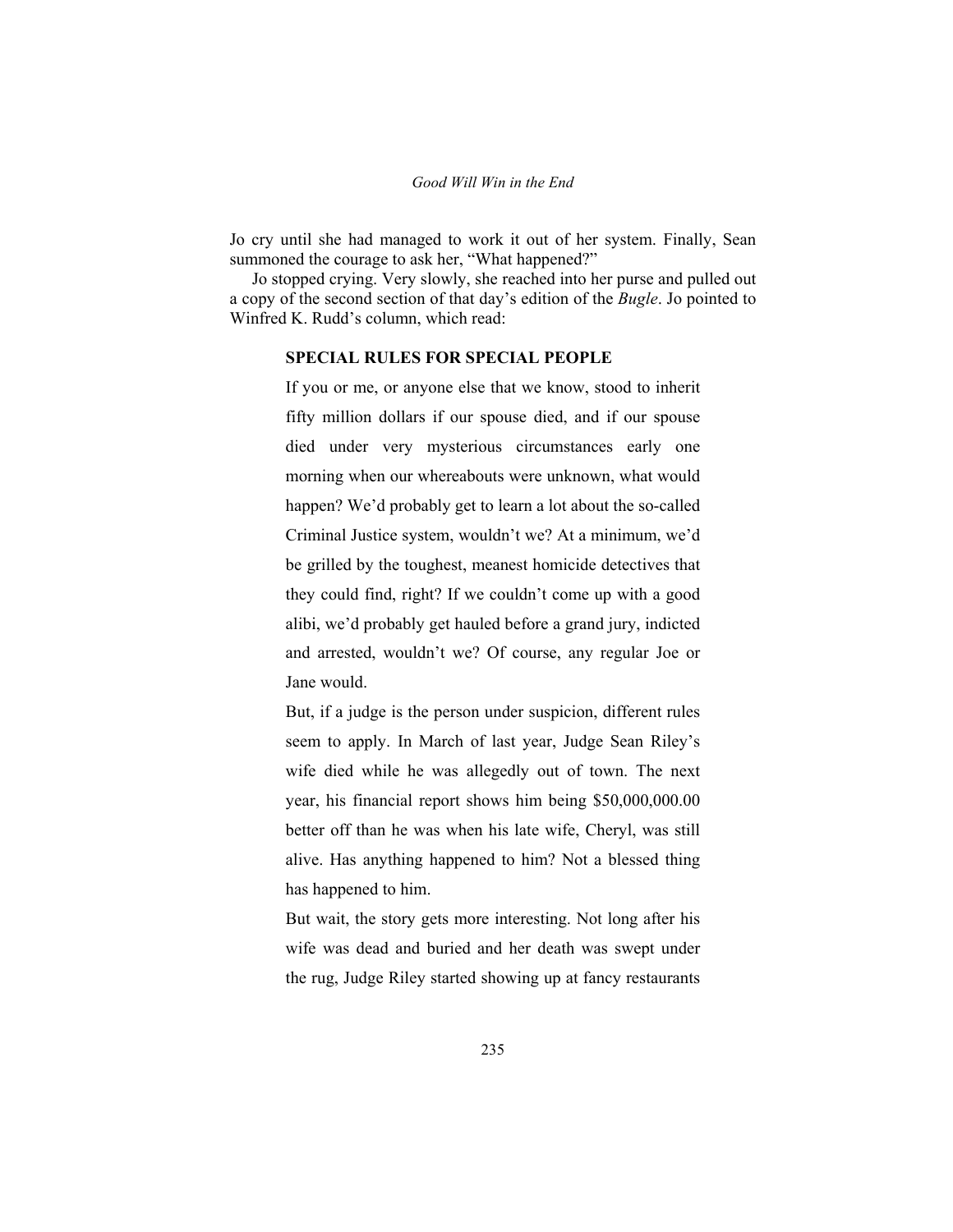with a stunning brunette, a female sergeant from the sheriff's department, who just happened to have been a supervisor at the very same precinct that investigated Mrs. Riley's death.

Sound suspicious to you? It does to me. But wait, the story gets even more interesting. A year after the late Mrs. Riley was laid to rest, there is now a new Mrs. Riley, the stunning brunette, who before she married Judge Riley, was known as Sergeant Jolene Scruggs. Well, now she is Lieutenant Jolene Riley, having been promoted to the personal staff of the sheriff, himself. Really interesting, huh?

It gets better. Before Sergeant Scruggs became Lieutenant Riley, she seemed to live pretty high on the hog for a lowly sergeant. She drove a brand new SUV, with no debt on it. She lived in a swanky house near the Southern University campus, which had no debt on it. Since Judge Riley teaches part-time at the S.U. School of Law several times a week, he was just a few blocks away from the future Mrs. Riley's plush pad, far away from prying eyes.

I guess that nothing will happen, though, because as we know, in Ransom County, *there are special rules for special people*.

Jo dried her eyes while she watched Sean read and then reread the column. Jo noticed that Sean was showing no obvious sign of emotion as he read, except that he had loosened his necktie and opened his collar. After looking at Jo for several minutes in silence, Sean leaned over to her, took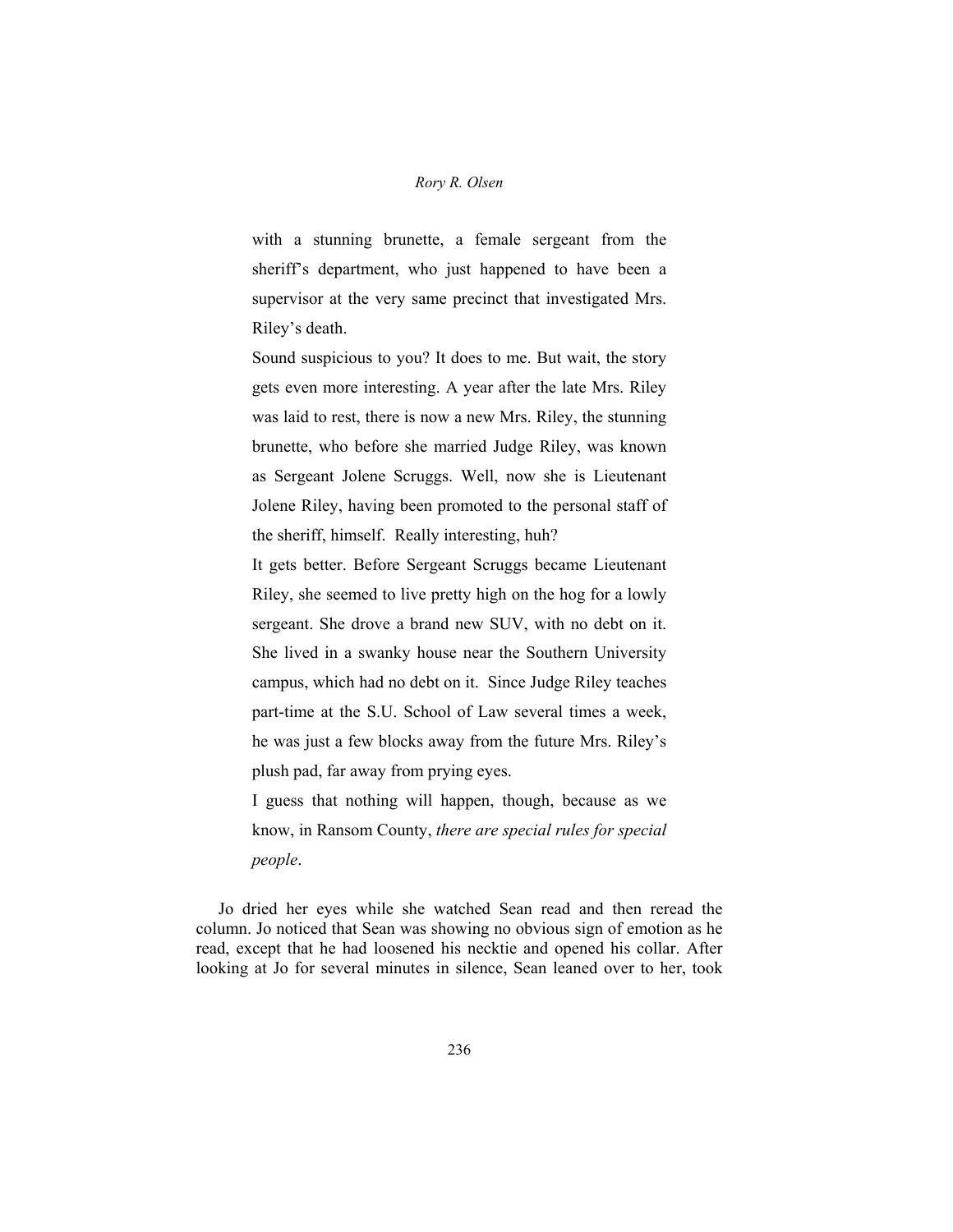her hands in his and said, "Beautiful, do you love me?" Jo somehow managed to rasp her assent.

Sean then asked, "Do you trust me?"

Jo responded, "With my life and my soul, I trust you completely."

Sean said, "Back on that awful day in August last year when you stopped those bank robbers, you were following your instincts, weren't you?"

Jo said, "I didn't have the time to think. I went on instinct—plain and simple."

Sean said, "As much as I'd like the opportunity to think this through, we don't have the luxury of being able to do that. Plus, I'm right in the middle of it, so my objectivity is shot. My darling, will you trust my instincts here?"

Jo smiled just a hint of a smile and said, "Of course, I trust your instincts. But remember, Rudd gets the choice of weapon."

Jo had said just the right thing. Both of them started laughing as they tried to picture Sean dressed in Regency clothing out on a foggy moor, preparing to duel. Sean said, "That's Plan B."

Sean rose and asked Jo, "Diet or regular?"

After Jo said that she probably needed some sugar with her caffeine, Sean picked up his telephone and punched in a two-digit number. A moment later, Jo heard Sean say, "Laura, if you'd be so kind, Jo needs a Coke and her husband needs a Diet Coke pronto."

A moment later, they heard a rap on Sean's chamber door. After Sean admitted Laura and shut the door behind her, he took the cold drinks from her and said, "Laura, thanks for bringing us the drinks. I used them as a cover to let you in here. Do you know what's going on?"

Laura said, "Bubba told us all about it. It seems as if the Rudd column was **the** topic of conversation over at the jury assembly ready room this morning."

Sean reached into his wallet and pulled out a very wrinkled piece of yellow writing paper. He handed it to Laura and said, "I need to talk to Justice Brown. The top number is his home number. The next one down is his cell phone. The number after that is his fiancé's home number. The last one is her cell phone. When you get him on the line, transfer the call to me in here. If you can't reach him at any of those numbers, let me know. I might have another way of reaching him."

As Laura was about to leave his office, Sean said, "Tell Miriam that it's safe to bring me all of my messages by now. And tell her that I'm not mad at her." A very nervous Miriam approached Sean's office. When she entered the office, Sean said, "I'll bet the first call that you had on voice mail when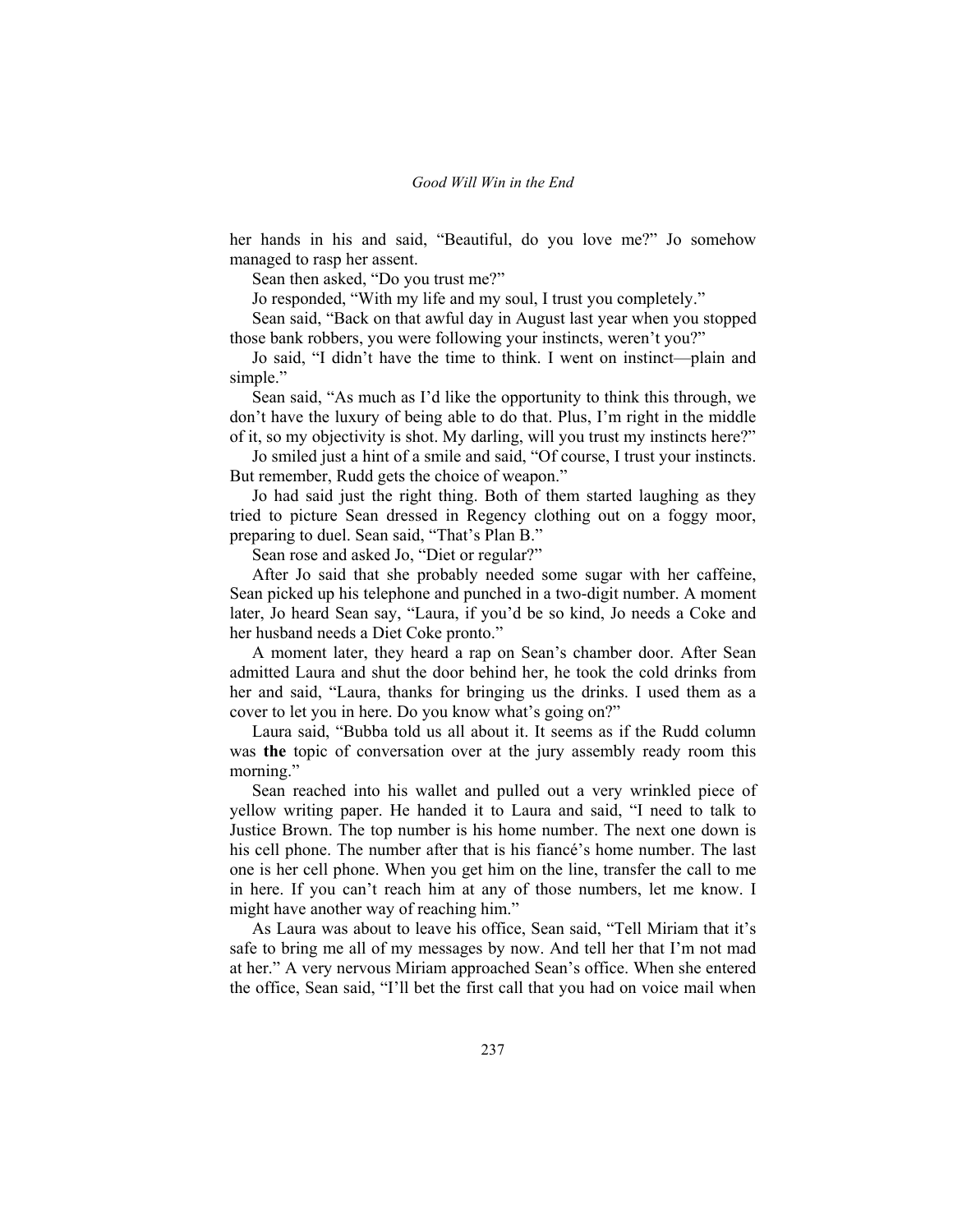you came in this morning was from Bob Griswold, right?" Miriam nodded apprehensively.

After reviewing the messages, Sean said to Miriam, "If anyone else calls, tell them that I probably won't be available to speak to them until tomorrow, but that you'll give me my messages as soon as I am available."

Putting a stack of message slips aside, Sean said, "I'll return these calls today." Handing Miriam the rest of the message slips, Sean told her, "Please call these people back and tell them that I'll return their calls as soon as I can, maybe tomorrow."

Pausing for a second, Sean said to Miriam, "The next few days are going to be really busy for you. If you can't keep up with the calls, you've got my permission to draft Jane, Laura and Bubba to help you. If Bubba starts complaining, tell him that if he won't help, I'll pay Shirley to help. That should keep him awake long enough to help you."

As Miriam left, Jo realized that Miriam probably loved Sean, too, as did Laura. Somehow, Jo was reassured by this realization. As Jo was thinking, Sean took off his robe and put his suit coat back on. As he reemerged from his closet, Laura buzzed and said, "Justice Brown on line two."

After a very brief conversation, in which Sam Brown told Sean that he'd been expecting the call since he'd seen the column, Sam agreed to meet with Jo and Sean at his new office in Smithville. He agreed with Sean that since Bob Griswold was a licensed attorney, his presence would be very useful in analyzing the situation. Sam agreed to invite Griswold to the meeting. So, they planned to meet in Smithville around 1100 hours.

After Jo and Sean left his chambers, Angela, Bubba, Jane, Laura and Miriam all agreed that if this was how the week was starting, it was going to be one long week!